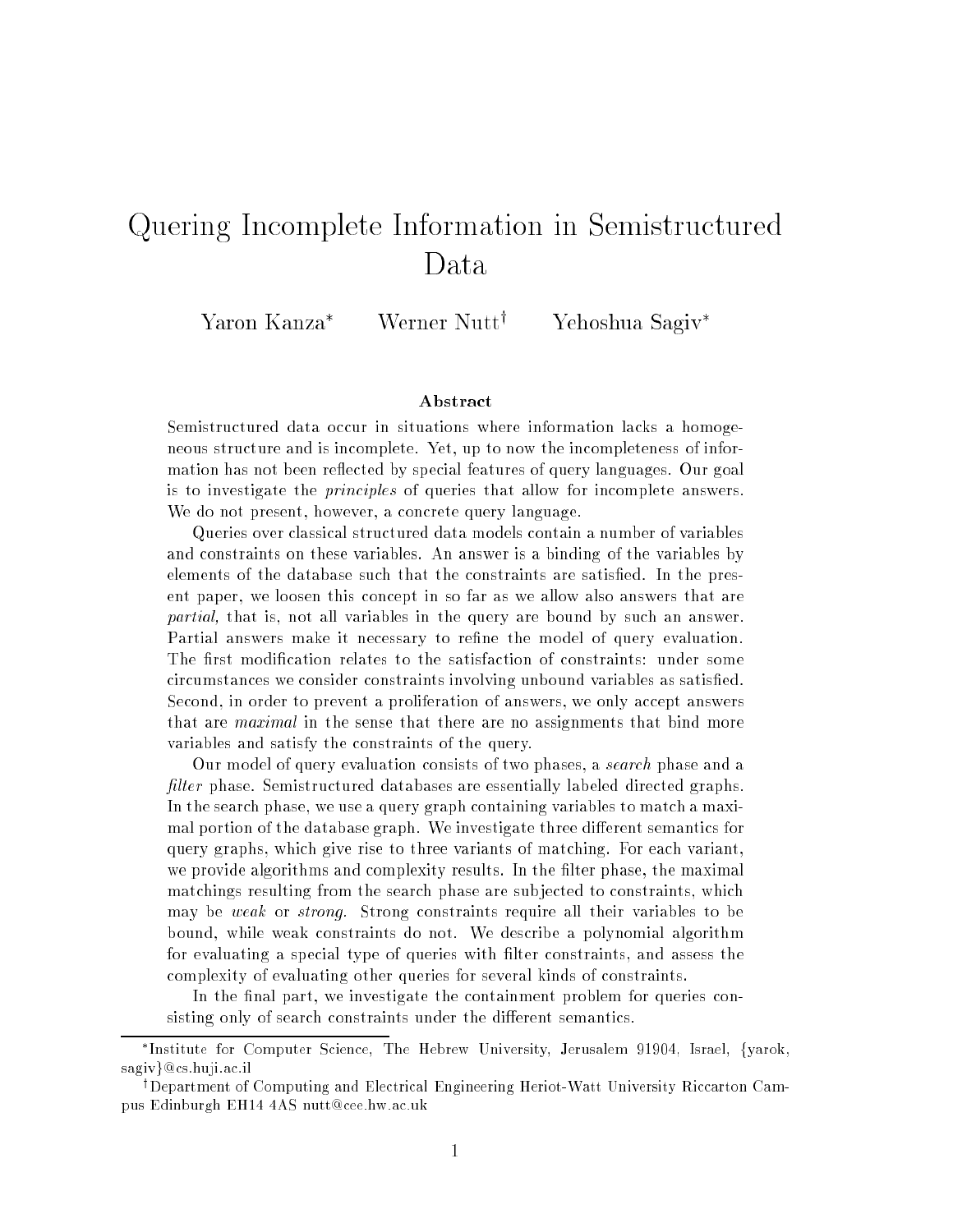## 1 Introduction

The growing need to integrate data from heterogeneous sources and to access data sources with irregular or incomplete contents is the main motivation for research into semistructured data models and query languages for them. Semistructured data do not comply with a strict schema and are inherently incomplete. Query languages for such data should reflect these characteristics.

Semistructured data models have been intensively studied recently [Abi97, Bun97]. They originated with work on heterogeneous data integration [QRS<sup>+</sup> 94, PGMW95, RU96]. Several models for representing semistructured data have been proposed together with query languages for those models, such as Lorel [AQM+97, MAG+97, QWG+ 96] and UnQL [BDHS96]. Further topics of research have been the design of schemas for semistructured data [BDFS97, CGd99] and the extraction of schemas from the data [GW97, NAM98].

A particular motivation for this research has been to allow one to access heterogeneous sources on the World-Wide Web in an integrated fashion by providing a view of the web as a semistructured database [AV97a, KMSS98]. For the purpose of querying the World Wide Web several query languages and Web site management tools have been proposed, such as W3QL [KS95, KS97], WebSQL [MMM97], Strudel [FFK<sup>+</sup> 98], Araneus [MAM<sup>+</sup> 98], and others [LSS96, AM98]. The growing use of the Web emphasizes the need of querying semistructured data and retrieving partial answers when complete answers are not found.

We define a simple data model that is similar to OEM [PGMW95, AQM+97], where databases are labeled directed graphs. A node represents an object, a label an attribute, and a labeled edge links a node to another one if the second node is an attribute filler for the first node. Our queries, too, are defined by graphs, which are to be matched by the database. The idea to base a query language on graphs appeared already in [CMW82]. In this paper we apply it to semistructured data.

In an abstract view, database queries consist of a set of variables and constraints on the variables. A solution to a query is a binding of the variables to ob jects in the database, such that the constraints are satised. In order to be able to accept as solutions also assignments that do not bind all variables, we refine the structure of a query. We divide the constraints into *search constraints* and *filter constraints*. The search constraints form a labeled directed graph whose nodes are variables: they are a pattern that has to be matched by some part of the database. We are only interested in maximal matchings, because they contain maximal information. The maximal matchings are then filtered: those that satisfy the filter constraints are called *solutions*. We distinguish between *strong* and weak filter constraints. A strong constraint is satised by an assignment if all variables of the constraint are bound and their values comply with the constraint, while a weak constraint is already satisfied if one of its variables is not bound by the assignment. Hence, it is important that only maximal matchings are ltered, since this enhances the applicability of the weak constraints. Finally, solutions are restricted to a subset of their variables, the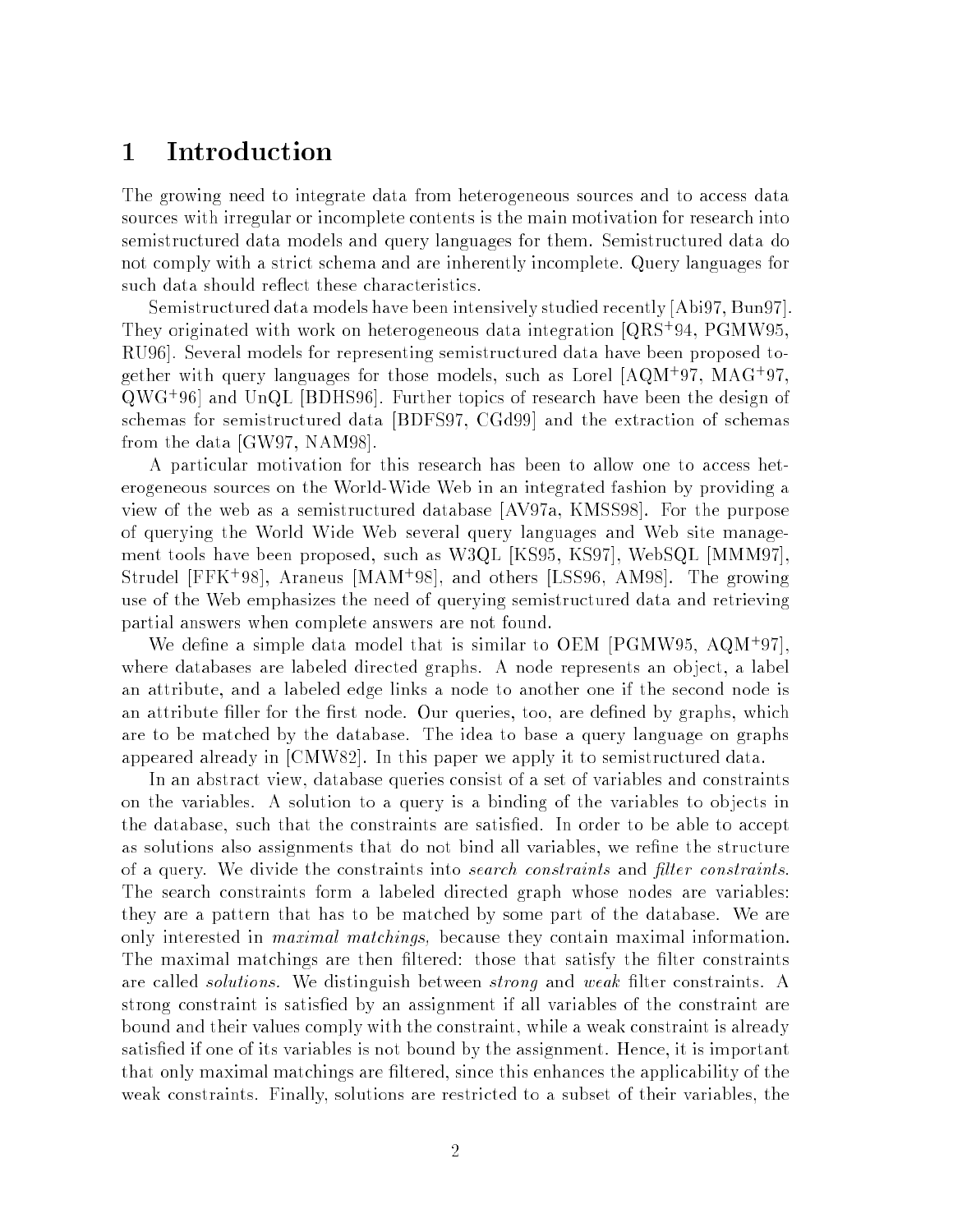output variables. The restrictions are called and those are called the roles of the districtions and components of a query in our model can be illustrated by setting up an analogy with sqL-queries. The FROM-clause is the analogue of the search constraints, the WHEREclause the analogue of the filter constraints, while the SELECT-clause specifies the output variables. Thus, with its search and filter constraints, a query is conceptually evaluated in two phases: the first being structural matching for the retrieval, and the second ltering. Query evaluation in this model is therefore non-monotonic: the fuller an assignment, the more filter constraints it has to satisfy.

We introduce different semantics for search constraints and investigate query evaluation under them. Our queries are essentially conjunctive queries. There is no explicit disjunction or negation, although some semantics give queries a disjunctive flavor. Our language is also restricted in that constraints on edges are only labels and not regular expressions, as in Lorel [AQM<sup>+</sup> 97] and other query languages for semistructured data. The generalization to regular path expressions as edge constraints will be a topic for further research.

In this paper, we first define databases and queries in our model. We examine different semantics for the search phase of query answering, give algorithms for computing the maximal matchings of a query over a database with respect to those semantics, and study the evaluation of filter constraints. As a basis for query optimization, we give criteria for checking equivalence and containment of queries under the various semantics.

## 2 Data Model

Our data model is a simplied version of the Ob ject Exchange Model (OEM) of [PGMW95, AQM<sup>+</sup> 97]. Both data and queries are represented by labeled directed graphs. The nodes in a database graph are either complex or atomic. Complex nodes have outgoing edges, while atomic nodes do not. Atomic nodes have values. In each database there is one distinguished complex node, the root. It is the entry point for browsing and querying the database. Therefore, every node in the database must be reachable from it.

We assume that there is an infinite set  $A$  of *atoms* and an infinite set  $\mathcal L$  of *labels*. Atoms can be of type integer, real, string, gif, etc. Each type comes with a set of decidable relations on the elements of the types, like comparisons on numbers and strings. For simplicity of exposition, we assume here that there is just a single type.

We give formal definitions and introduce the necessary notation. A labeled directed *graph* or ldg over a set of nodes N is a pair  $G = (N, G)$ , where G associates with each label  $l \in \mathcal{L}$  a binary relation  $l^G \subseteq N \times N$  between the nodes. If the pair of nodes  $(n_1, n_2)$  is in the relation  $l^G$ , then we say that there is an *edge* with label l from  $n_1$ to  $n_2$ , and we call  $n_1$  the *source* and  $n_2$  the *target* of that edge. We will often view a binary relation  $l^G$  as a function  $l^G: N \to 2^N$ . Note that in a labeled directed graph there can be two nodes u and v such that in the graph there are two distinct edges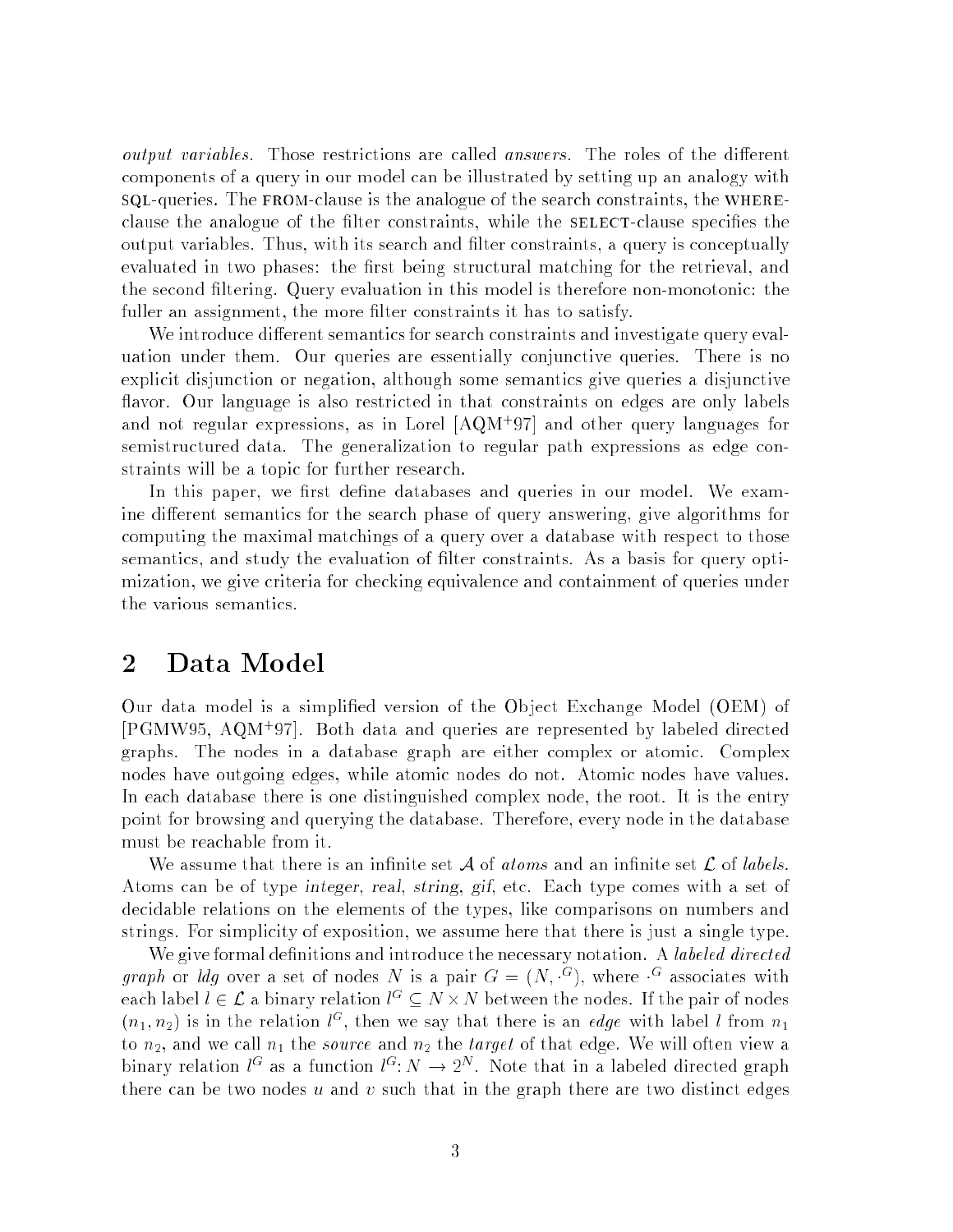from u to v labeled with different labels. The skeleton of G is the union of the binary relations in  $G$ . Under the view of relations as functions, the skeleton is defined as the function  $\sigma_G: N \to 2^N$  satisfying

$$
\sigma_G(n) = \{ n' \in N \mid n' \in l^G(n) \text{ for some } l \in \mathcal{L} \}.
$$

The skeleton can be seen as the ldg where we ignore the labeling.

A labeled directed graph G over N is *rooted* if there is a designated node  $r_G \in N$ , the root, such that every node in N is reachable from  $r_G$  in  $\sigma_G$ . We denote a rooted ldg G as a triple  $G = (N, r_G, \cdot^G)$ . In the examples, the root node is always highlighted by a name. A node n in G is a terminal node if  $\sigma_G(n) = \emptyset$ , and an *inner node* otherwise. We say that G is finitely branching if  $\sigma_G(n)$  is finite for every node n.

A database consists of

- 1. a rooted finitely branching ldg  $(O, r_D, \cdot^D)$  over a set of objects O, and
- 2. a function  $\alpha$  that maps each terminal node to an atom.

We denote a database as a 4-tuple  $D = (O, r_D, \cdot^D, \alpha)$ .



Figure 1: A university database

The graph in Figure 1 depicts a database containing information about university departments, courses and staff at the Hebrew University. The nodes are the database ob jects, and edges are annotated with their labels. We will use the example database of Figure 1 later on in our examples.

In general, databases may be infinite. However, since they are finitely branching, there is only a finite number of nodes that can be reached from the root in a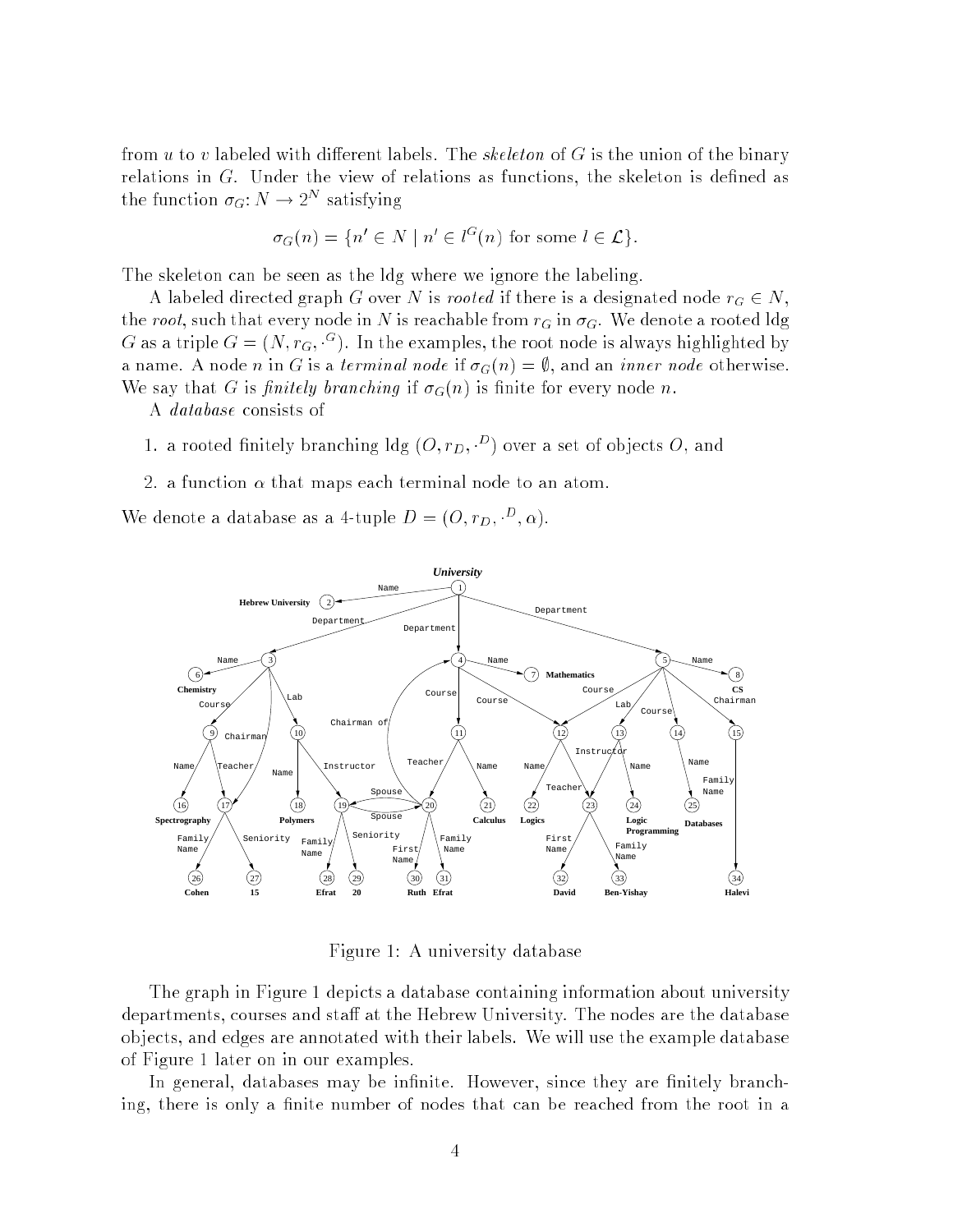given number of steps. In particular, for queries without regular path expressions, a database has to be explored only up to a finite depth when answering the query, and therefore only a finite portion is relevant.

### 3 Overview of the Query Language

In this section we formally define an abstract syntax of queries and define their semantics. The definitions will be illustrated by example queries over the university database.

We assume that there is an infinite set of *variables*. A query is a triple  $Q =$  $(G, F, \bar{x})$ , where

- 1.  $G = (V, r_G, \cdot^G)$  is a labeled directed graph, called the *query graph*, whose nodes are variables: are variables;
- 2.  $F$  is a set of filter constraints, whose syntax will be precisely defined later on; and
- 3.  $\bar{x}$  is a tuple of variables occurring in V.

## 3.1 Search Constraints and Matchings

Let  $G = (V, r_G, \cdot^G)$  be a query graph. We can view G also as a set of constraints  $Cons(G)$  over V. There is a *root constraint*, singling out the root node, and for each pair of variables u, v, such that  $v \in l^G(u)$ , there is an *edge constraint ulv.* Conversely, a set S of edge constraints over V determines an ldg over V. If  $v_0 \in V$  is singled out by the root constraint, then  $S$  determines a rooted ldg if every element of  $V$  is reachable from  $v_0$  by a sequence of edge constraints. The constraints in  $Cons(G)$  are called search constraints and are used for searching data in the database according to the structure they impose. Representing the query graph as a set of constraints allows us to view the entire query as a set of constraints. This makes the representation of queries more uniform and relates our queries to the well-known conjunctive queries. We also found that representing queries as sets of constraints eases the development and the description of algorithms for query evaluation.

Let D be a database over O and V be the set of node variables occurring in the query graph G. We say that a D-assignment over V is a mapping  $\mu: V \to O \cup \{\perp\}$ . where  $\perp$  is a new symbol, called *null.* If  $\mu(v) \neq \perp$ , we say that the assignment  $\mu$  is *defined* for the variable v, or that v is *bound.* An assignment is *total* if it is defined for all variables in  $V$  and *partial* otherwise.

It is convenient for our formalism to extend the edge functions  $l^D$  from database nodes to the value  $\perp$  by defining  $l^D(\perp) := \emptyset$ .

We say that an assignment  $\mu$  satisfies an edge constraint ulv if  $\mu(v) \in l^D(\mu(u)),$ i.e., the relation  $l^D$  in the database contains the pair  $(\mu(u), \mu(v))$ . Note that  $\mu$  has to be defined for the variables  $u, v$  in a constraint  $ulv$  in order to satisfy the constraint.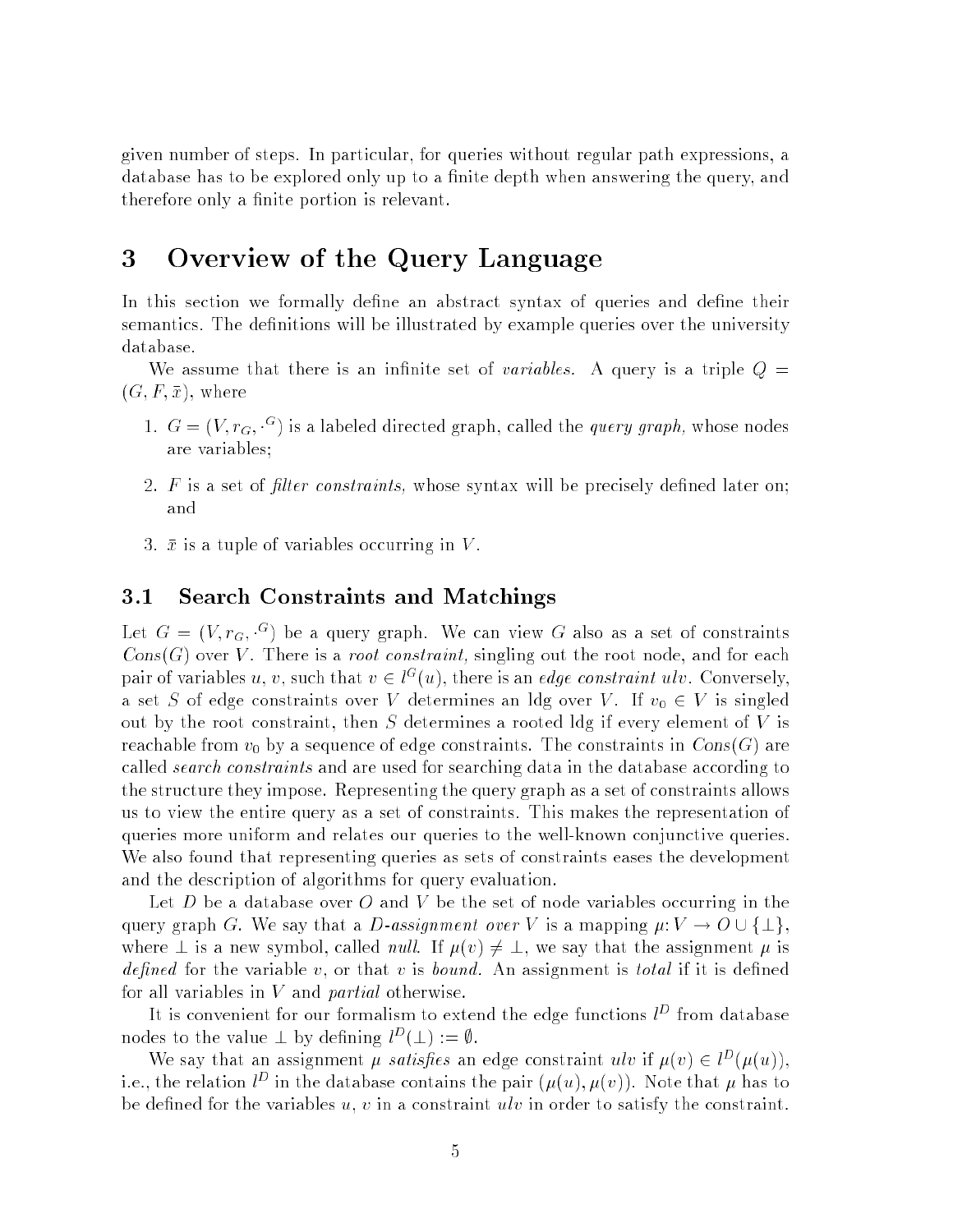The assignment  $\mu$  is a *strong matching* for G if it satisfies the following two conditions

- 1.  $\mu(r_G) = r_D$ , i.e.,  $\mu$  maps the root of G to the root of D, and
- 2.  $\mu$  satisfies every edge constraint in G.

Thus, a strong matching is a total assignment.

The definition reflects the classical view of a conjunctive query and an answer to it. In order to generalize it to non-total matchings, we first single out assignments where. intuitively, the defined variables are connected to the root. Under this restriction. only connected pieces of the database can be matched against the query. Matchings, thus, contain only pieces of information that are related to each other, and can be computed by traversing the database.

Let  $\mu$  be a D-assignment over V, and let  $C_{\mu}$  be the set of edge constraints in  $Cons(G)$  satisfied by  $\mu$ . Then  $\mu$  is a prematching of Q if

- 1.  $\mu(r_G) = r_D$ , and
- 2. every variable to which  $\mu$  assigns a non-null value is reachable from  $r_G$  by a path in the graph  $C_{\mu}$ .

We now define matchings of the query to the database which are prematchings that only partially satisfy the search constraints of the query. Let  $\mu$  be a prematching of Q. We say that  $\mu$  is a *weak matching* if, whenever  $\mu$  is defined for u and v, and G contains a constraint  $ulv$ , then  $\mu$  satisfies  $ulv$ . That is, a weak matching has to satisfy every constraint whenever it is defined for the variables of that constraint. Weak matchings are a natural generalization of strong matchings to the case of partial assignments. The rigid requirement that the assignment satisfy all constraints is relaxed in so far as we expect a partial assignment only to satisfy those constraints for which it binds all variables.

In addition to weak matchings, we give two other definitions of matchings that take into account the graph structure of a query. In a query graph  $G$ , the constraints of the form ulv are called the *incoming constraints* of the variable v. The prematching  $\mu$  is an AND-matching if it satisfies all incoming constraints of v whenever  $\mu(v) \neq \bot$ . By analogy, we call a prematching also an  $OR$ -matchings, since it satisfies some incoming constraint of v whenever  $\mu(v) \neq \bot$ .

Intuitively, when computing  $OR$ -matchings, we view the query graph as a description of a set of possible paths along which to explore the database and to collect as much information as possible. By an  $OR$ -matching, a query variable can be bound if there exists some path in the query from the root to the variable such that the matching binds all the variables on the path and satisfies all edge constraints on the path. Contrary to an OR-matching, an AND-matching can only bind a query variable if for all paths from the root to that variable the matching binds all variables on the paths and satisfies all edge constraints.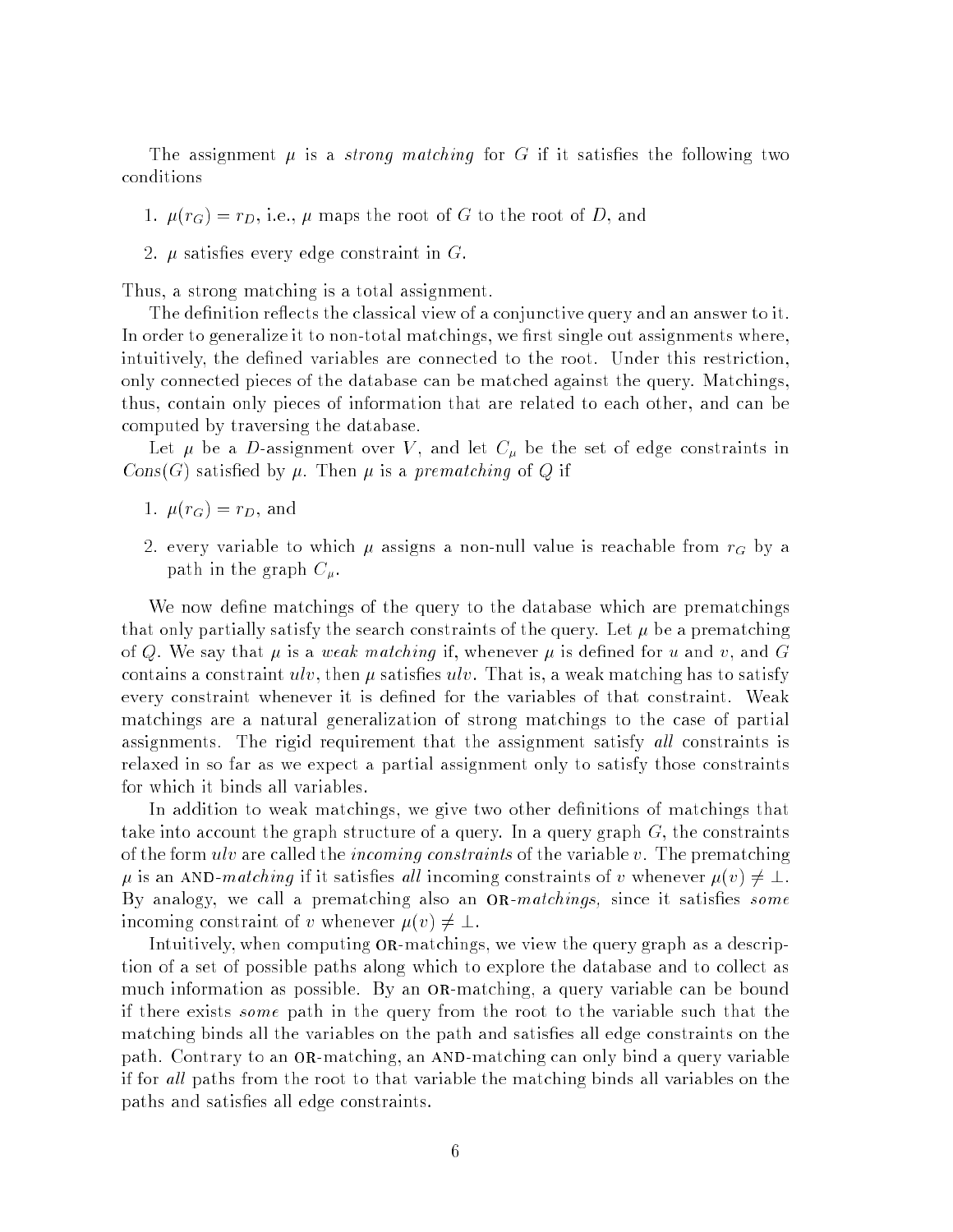The sets of strong, weak, AND, and OR-matchings of  $Q$  over D are denoted as

$$
Mat_D^s(Q), Mat_D^w(Q), Mat_D^{\wedge}(Q), Mat_D^{\vee}(Q),
$$

respectively. Obviously, we have

$$
Mat_D^s(Q) \subseteq Mat_D^{\wedge}(Q) \subseteq Mat_D^w(Q) \subseteq Mat_D^{\vee}(Q). \tag{1}
$$

If the query graph is a tree, then there is no distinction between weak, and, and OR-matchings. For  $\sigma \in \{s, \wedge, w, \vee\}$  we also refer to  $Mat_D^{\sigma}(Q)$  as matchings under strong, AND, weak, and OR-semantics, respectively.

Let A be a set of assignments that range over the same set of variables V and let  $\mu, \mu' \in A$ . We say that  $\mu'$  subsumes  $\mu$ , and write  $\mu \sqsubseteq \mu'$ , if, whenever  $\mu(v)$  is defined, then  $\mu^*(v)$  is defined and  $\mu(v)=\mu^*(v).$  Intuitively, the subsuming assignment contains more information than the subsumed one. An assignment  $\mu$  is a maximal element of A if for any element  $\mu' \in A$  we have that  $\mu \subseteq \mu'$  implies  $\mu = \mu'$ .

Given a query  $Q$  and a database  $D$ , we are interested in matchings that have maximal information content. For each  $\sigma \in \{s, \wedge, w, \vee\}$  we thus define  $MMat_D^{\sigma}(Q)$ as the set of maximal elements of  $\mathit{Mat}_D^{\sigma}(Q)$ . Obviously,  $\mathit{MMat}_D^s(Q)$  is the same as  $Mat_D^s(Q)$ , but for the other types of matchings not all matchings are maximal. Hence, the analogue of Equation (1) does not hold for the sets of maximal matchings. However, if  $Mat_D^{\sigma}(Q) \subseteq Mat_D^{\tau}(Q)$ , then for every  $\mu \in MMat_D^{\sigma}(Q)$  there is a  $\mu' \in MM$ a $t_D^{\tau}(Q)$  such that  $\mu$  is subsumed by  $\mu'$ . To illustrate our definitions, we consider an example query graph for which we compute the different kinds of maximal matchings over the university database.



Figure 2: Query graph  $G_1$  asking for course teachers and lab instructors

Example 3.1 (Matchings under AND, Weak and OR-Semantics) Figure 2 depicts the query graph  $G_1$ . We evaluate  $G_1$  over the university database. Table 1 contains the maximal matchings under AND, weak, and OR-semantics. Note that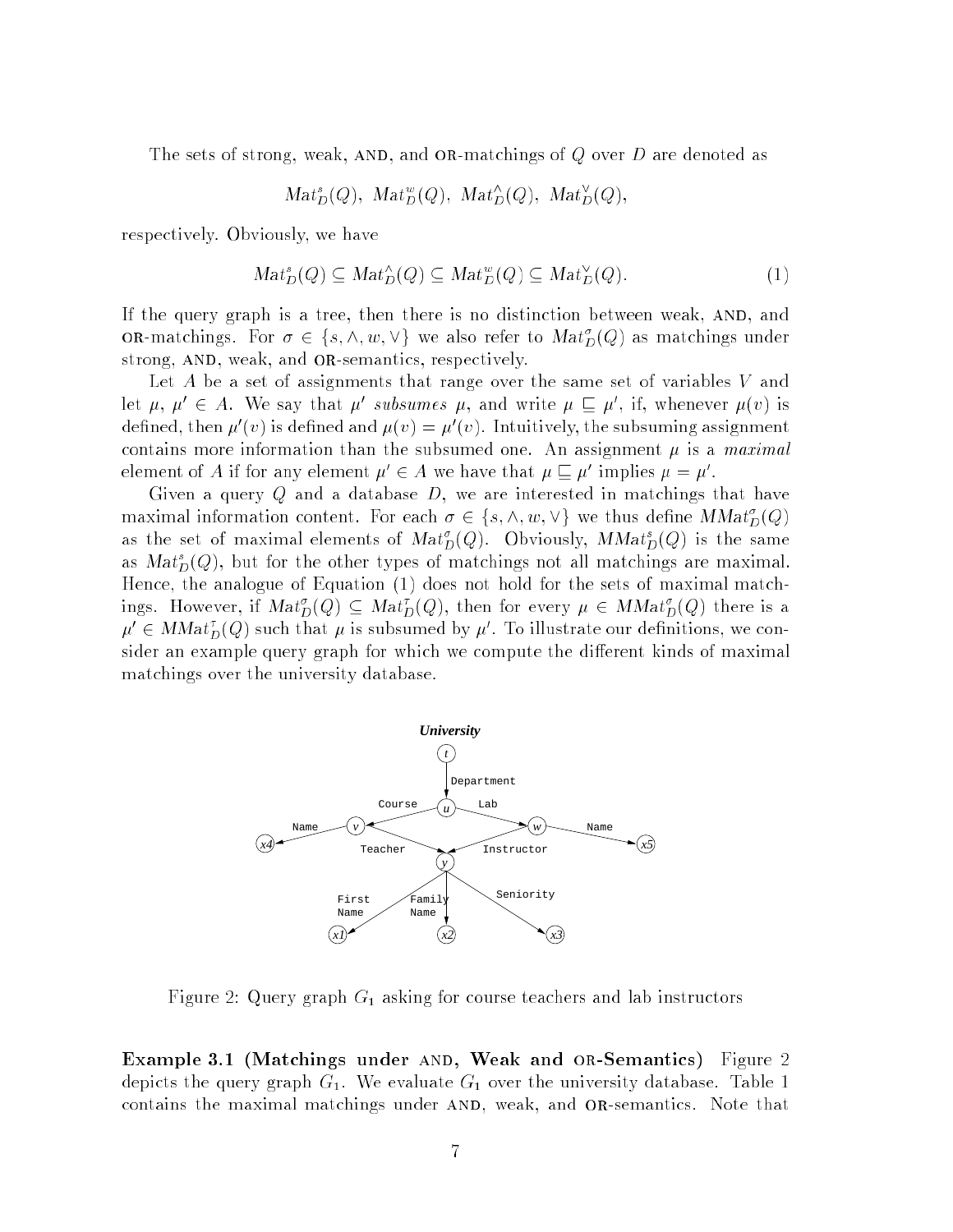| Semantics | ŧ            | $\boldsymbol{u}$ | $\upsilon$ | $\boldsymbol{w}$ | $\overline{y}$ | x1      | x2     | x3      | $x_{4}$ | x5      |
|-----------|--------------|------------------|------------|------------------|----------------|---------|--------|---------|---------|---------|
|           | $\mathbf{1}$ | 3                | 9          | 10               |                | Т       |        | ⊥       | 16      | 18      |
|           | 1            | 4                | 11         | $\bot$           | ⊥              | ⊥       | 丄      | ⊥       | 21      | ⊥       |
| AND       | 1            | 4                | 12         | $\mathbf{1}$     | $\mathbf{I}$   | $\bot$  | $\bot$ | $\bot$  | 22      | $\bot$  |
|           | 1            | 5                | 12         | 13               | 23             | 32      | 33     | ⊥       | 22      | 24      |
|           | 1            | 5                | 14         | 13               | ⊥              | 丄       | ⊥      | ⊥       | 25      | 24      |
|           | 1            | 3                | 9          | 10               | $\perp$        | $\perp$ | ⊥      | $\perp$ | 16      | 18      |
|           | 1            | 3                | 9          | ⊥                | 17             | ⊥       | 26     | 27      | 16      | ⊥       |
|           | 1            | 3                | ⊥          | 10               | 19             | ⊥       | 28     | 29      | ⊥       | 18      |
| Weak      | 1            | 4                | 11         | ⊥                | 20             | 30      | 31     | ⊥       | 21      | ⊥       |
|           | 1            | 4                | 12         | $\bot$           | 23             | 32      | 33     | $\bot$  | 22      | $\bot$  |
|           | 1            | 5                | 12         | 13               | 23             | 32      | 33     | $\bot$  | 22      | 24      |
|           | 1            | 5                | 14         | 13               | ⊥              | ⊥       | ⊥      | 丄       | 25      | 24      |
| OR        | 1            | 3                | 9          | 10               | 17             | ⊥       | 26     | 27      | 16      | 18      |
|           | 1            | 3                | 9          | 10               | 19             | ⊥       | 28     | 29      | 16      | 18      |
|           | 1            | 4                | 11         | ⊥                | 20             | 30      | 31     | ⊥       | 21      | ⊥       |
|           | 1            | 4                | 12         | $\bot$           | 23             | 32      | 33     | ⊥       | 22      | $\perp$ |
|           | 1            | 5                | 12         | 13               | 23             | 32      | 33     | ⊥       | 22      | 24      |
|           | 1            | 5                | 14         | 13               | 23             | 32      | 33     | ⊥       | 25      | 24      |

Table 1: Maximal matchings for the search graph  $G_1$  in Figure 2 over the university database

all maximal matchings in the table are partial assignments. Thus, under strong semantics we would not retrieve any answer to our example query.

Under the different semantics, the query in Figure 2 has different meanings. Under AND-semantics, it requests the people that are both a course teacher and a lab instructor. Under OR-semantics, we can use it to find those people that are either a course teacher or a lab instructor. We can use here also weak semantics instead of OR-semantics in order to achieve more intuitive results as will be explained in Example 3.2.

#### $3.2$ Filter Constraints and Solutions

Filter constraints reduce the set of maximal matchings to a set of *solutions*. We now define the syntax and semantics of filter constraints. A type is a pair  $T = (\mathcal{D}, \mathcal{R})$ , where

- 1.  $D$  is a set of values, called the *domain* of T, and
- 2.  $\kappa$  is a set of decidable relations  $r\subseteq \nu\times \ldots \times \nu$  over the domain  $\nu.$

The elements of  $D$  are the *atomic values* or *atoms* of  $T$ . Part of a database in our model is a function  $\alpha$  that maps the terminal nodes to atoms and each atom is of some type. For simplicity we assume for now that there is only one type  $T$ , and that all atomic values are of this type.

We distinguish between three kinds of filter constraints: atomic constraints, object comparisons, and existence constraints. An *atomic constraint* of arity n is an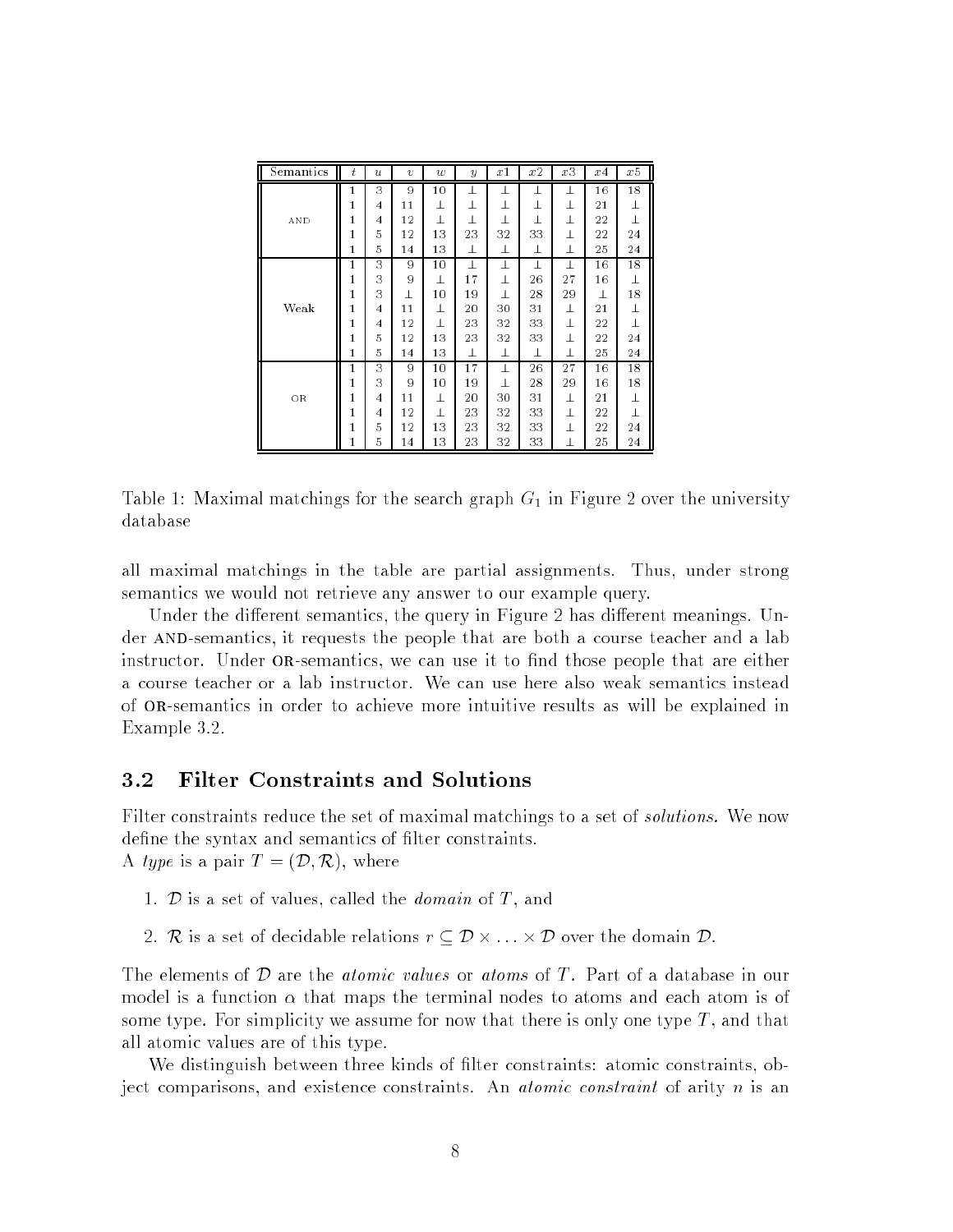expression  $r(\bar{s})$ , where r is a relation of arity n, and  $\bar{s} = (s_1, \ldots, s_n)$  is a tuple of variables and atomic values of  $\mathcal{D}$ . Equality and inequality of the atomic values attached to terminal nodes are special atomic constraints and are denoted as

$$
u \doteq_v v \qquad \text{and} \qquad u \not\equiv_v v,
$$

respectively. Object comparisons are constraints of the form

$$
u \doteq_o v \quad \text{and} \quad u \neq_o v.
$$

The first constraint is an *object equality* while the second is an *object inequality*. Unlike equality and inequality constraints that are used for comparing atomic values, ob ject comparisons are used for comparing database ob jects for identity and distinctness. Two ob jects can have equal values without being equal themselves. An existence constraint has the form

 $|v|$ 

The existence constraint  $\upsilon$  requires the variable  $\upsilon$  to be bound.

Filter constraints are applied to maximal matchings, in which certain variables may be undefined. We take this into account by distinguishing between two kinds of satisfaction of a constraint by an assignment, which we call strong and weak satisfaction.

An assignment  $\mu$  strongly satisfies an atomic constraint  $r(s_1, \ldots, s_n)$  if for every  $s_i$  that is a variable

- 1.  $\mu(s_i)$  is defined and equal to a terminal database node; and
- 2. the tuple  $(\alpha(\mu(s_1)), \ldots, \alpha(\mu(s_n)))$  is in the relation r.

The assignment  $\mu$  strongly satisfies the object equality  $u \doteq_o v$  if  $\mu(u)$  and  $\mu(v)$  are defined, and  $\mu(u) = \mu(v)$ . For object inequalities the definition is analogous.

Thus, in order for an assignment to strongly satisfy a constraint, it must be defined for all the variables occurring in the constraint, and the values must be in the constraint relation. For weak satisfaction, we no longer insist that an assignment be defined for all variables occurring in the constraint. However, if the assignment is defined for all variables in a constraint, then the values must be in the constraint relation. Formally, an assignment *weakly satisfies* a constraint if it is undefined for one of the variables of the constraint, or otherwise, if it strongly satisfies it.

If  $\mu$  strongly (weakly) satisfies a set of constraints C, we write  $\mu \models_{s} C (\mu \models_{w} C)$ .

We say that  $\mu$  satisfies the existence constraint !v if  $\mu(v) \neq \bot$ . Here, we do not distinguish between strong and weak satisfaction. Existence constraints can be used to turn weak satisfaction into strong satisfaction. If  $c_f$  is a filter constraint with variables  $v_1, \ldots, v_n$  and  $\mu$  is an assignment, then  $\mu \models_s \{c_f\}$  if and only if  $\mu \models_w \{c_f, !v_1, \ldots, !v_n\}.$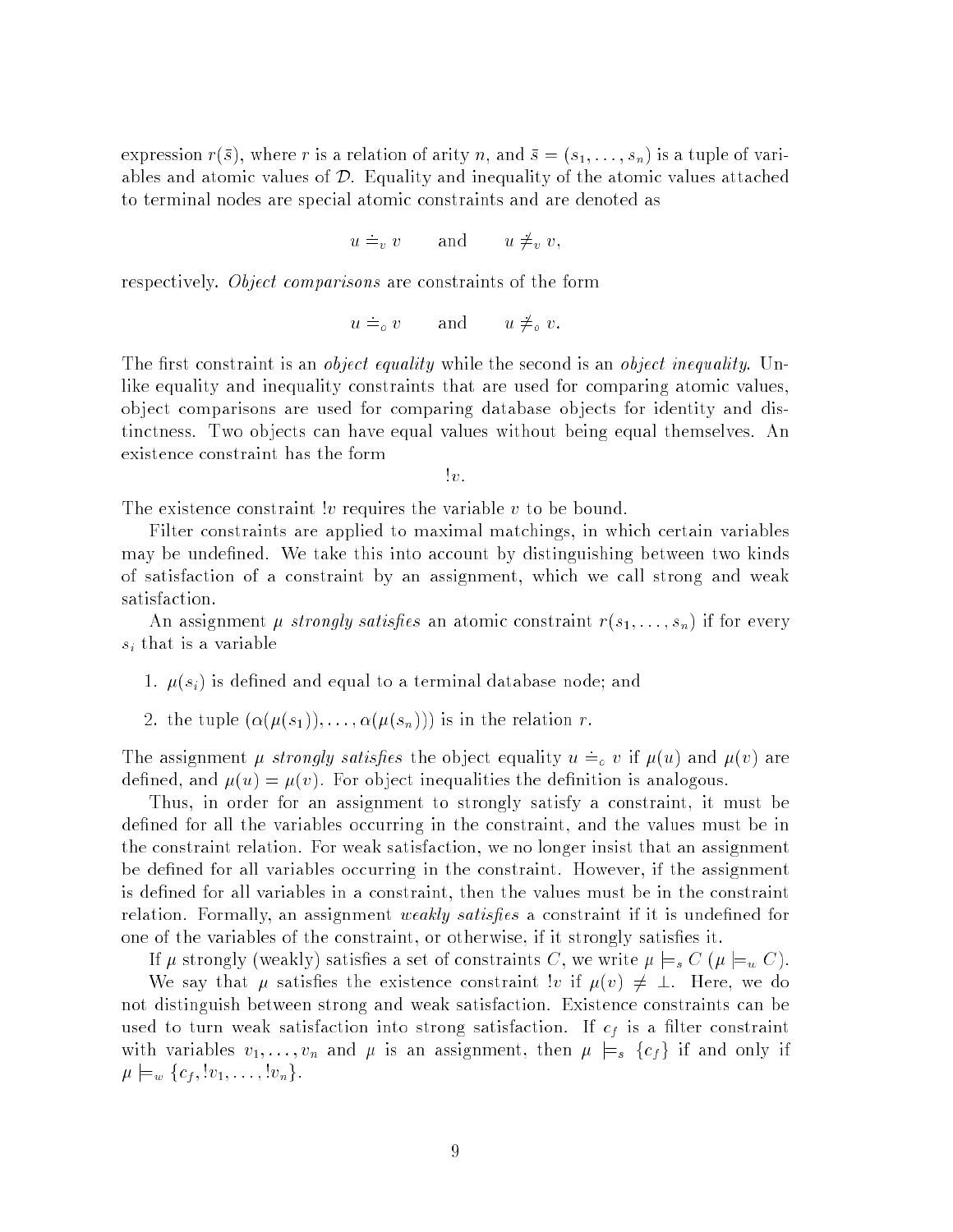The set F of filter constraints in a query  $Q = (G, F, \bar{x})$  is partitioned into sets  $F_s$ and  $F_w$ , to which we refer as strong and weak filter constraints. For  $\sigma \in \{s, \wedge, w, \vee\}$ we define the set of strong, AND, weak and OR-solutions of  $Q$  over  $D$  as

$$
Sol_D^{\sigma}(Q) := \left\{ \mu \in MMat_D^{\sigma}(Q) \; \middle| \; \mu \models_s F_s \text{ and } \mu \models_w F_w \right\}.
$$

### 3.3 Answers

Up to now we have defined the role of the search and filter constraints in the evaluation of a query  $Q = (G, F, \bar{x})$  over a database D. The result is the set of solutions  $Sol_D^{\sigma}(Q)$ , which depends on the semantics  $\sigma$ .

Instead of all solutions, however, we are in general only interested in the bindings of some of the variables in the query. We select these variables as the output variables  $\bar{x}$ . We define the set of strong, AND, weak and OR-answers of Q over D as consisting of the tuples  $\mu(\bar{x})$ , where  $\mu$  is a strong, AND, weak, or OR-solution of Q respectively. and denote it as  $Ans_{D}^{\sigma}(Q)$ , where  $\sigma \in \{s, \wedge, w, \vee\}$ .

## 3.4 Examples

We give now some examples to illustrate the previously defined concepts.

Example 3.2 (Solutions and Answers) In Example 3.1 we saw the sets of maximal matchings over the university database for the query in Figure 2. Since we intend to find information about people with this query, we require the variable  $y$  to be bound by adding the existence constraint  $y$ . As a result, we want the information about the person contained in the variables  $x_1, x_2, x_3$ , the information about the course the teacher teaches in  $x_4$ , and the information about the lab for which the person is the instructor in x5. Thus, we declare x1, x2, x3 x4, x5 as output variables.

Let  $Q_1 = (G_1, F_1, \bar{x})$  be the query, where  $G_1$  is the query graph in Figure 2,  $F_1 = \{y\}$ , and  $\bar{x} = (x1, x2, x3, x4, x5)$ . Table 2 shows the maximal answers to  $Q_1$  under AND and weak semantics. We see that under AND-semantics, we receive the one person who teaches a course and is also a lab instructor, together with the information about the course and the information about the lab. (Instead of the terminal ob jects in the answer, the attached values appear in the table.)

Under weak semantics we get information about all those persons who teach a course or instruct a lab, and we get the information about the lab they instruct or the course they teach. If the person only teaches a course, we only get the information about the course he teaches. If the person only instructs a lab, we only get information about the lab he instructs. If the person does both, we get the information about the course and the lab in his responsibility.

If here we were using OR-semantics instead of weak semantics, we would still get the information about people teaching a course or instructing a lab, as before, but in addition, we would receive two more kinds of answers. We would also get information about a person together with information about a course he *does* teach, and a lab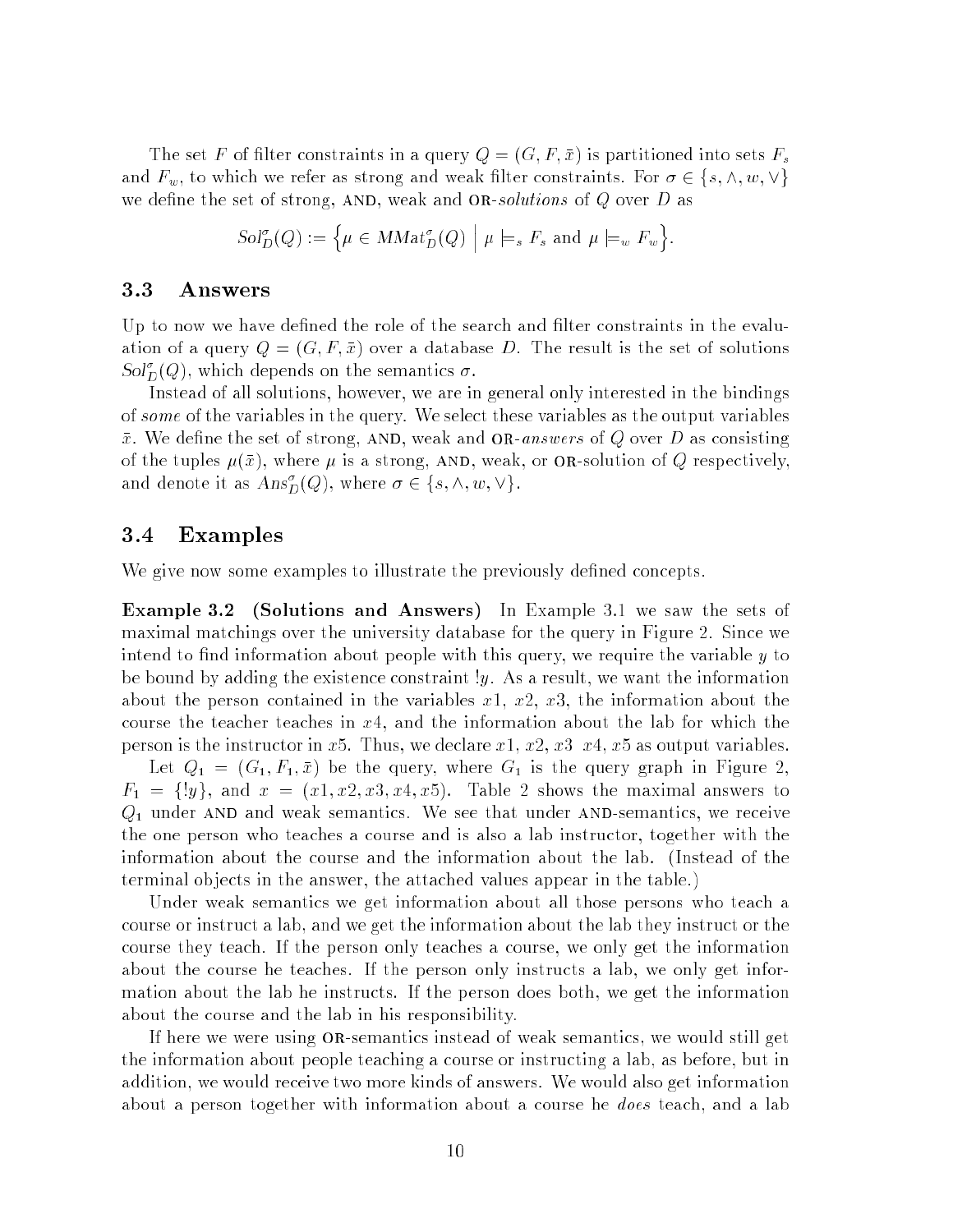| $S$ emantics | First Name     | Family Name | Seniority | Course Name  | Lab Name          |
|--------------|----------------|-------------|-----------|--------------|-------------------|
| And          | David          | Ben-Yishay  |           | Logics       | Logic Programming |
|              |                | Cohen       | 15        | Spectography |                   |
| Weak         |                | $E$ frat    | 20        |              | Polymers          |
|              | Ruth           | $E$ frat    |           | Calculus     |                   |
|              | $\bold{David}$ | Ben-Yishay  |           | Logics       | Logic Programming |

Table 2: Maximal answers of  $Q_1$  over the university database under AND and weak semantics

in his department which he does not instruct, or, likewise, together with information about a lab he *does* instruct, and a course in his department which he *does not* teach. For instance, under OR-semantics, David Ben-Yishai together with the Logic Programming Lab and the course on Databases would be returned as an answer, although David does not teach Databases. A motivation for using OR-semantics will be given in Example 3.4.

Example 3.3 (Weak Filter Constraints) Suppose, we are interested only in those staff members with a seniority of at least 20 years. We can add to query  $Q_1$  a filter constraint which requires that the atomic value of the database object that is bound to the variable  $x3$  will be greater or equal to 20.

However, some matchings are not defined for the variable  $x3$ . It may be the case that some person has a seniority greater than 20, but this information is not present in the database. It may therefore be rash to dismiss them as solutions.

In order to admit them as solutions, we treat the filter constraint  $x3 \geq 20$  as a *weak constraint.* Then  $x_3 > 20$  is satisfied if either we have positive information that the seniority is at least 20, or if there is no information about seniority.



Figure 3: Query graph  $G_2$  asking for the staff in the university database

The idea underlying OR-semantics is to use the query graph as a pattern of paths for traversing the database. During the search phase, we retrieve as many matchings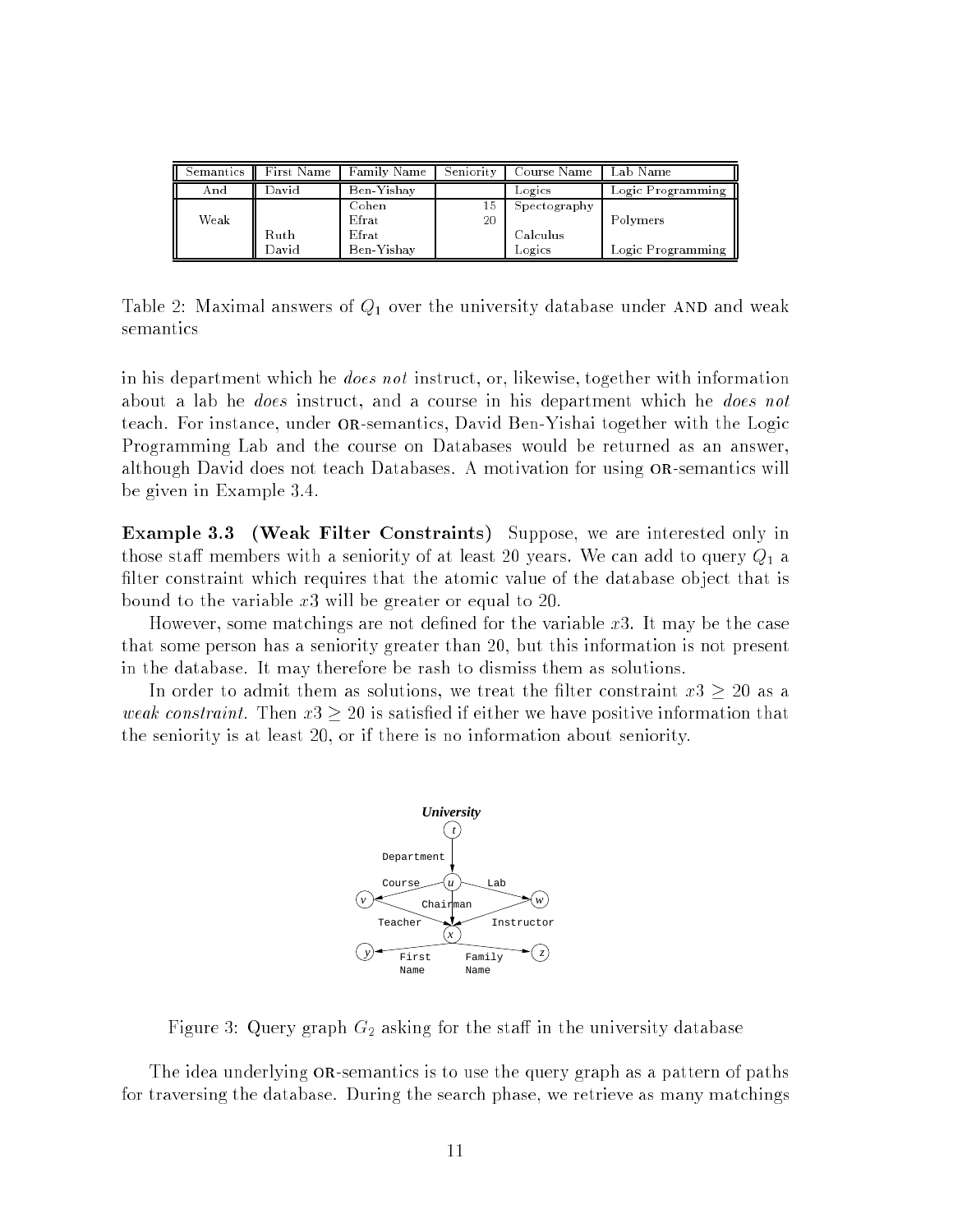that are as full as possible, and we filter the unneeded matchings using the filter constraints.

**Example 3.4** (OR-Semantics) If we evaluate the query graph  $G_2$  in Figure 3 under OR-semantics, we retrieve the staff in the university database. We find all the people that are either course teacher, lab instructor, or chairman of a department. We cannot use weak semantics for that purpose, since in a prematching, the variable u must be bound if x is bound, and under weak semantics, the binding must satisfy the edge constraint u chairman x. Thus, whenever x is bound in a weak matching, then it is bound to the chairman of the department.

Table 3 shows the set of maximal OR-matchings for the query graph in Figure 3. For terminal nodes, we have listed the attached atoms instead of the identity of the ob ject.

| Semantics | t | $\boldsymbol{u}$ | $\boldsymbol{\eta}$ | w  | x  | $\boldsymbol{y}$ | $\tilde{z}$ |
|-----------|---|------------------|---------------------|----|----|------------------|-------------|
|           |   | 3                | 9                   | 10 | 17 |                  | Cohen       |
|           |   | 3                | 9                   | 10 | 19 |                  | $E$ frat    |
|           |   | 4                | 11                  |    | 20 | Ruth             | Efrat       |
| OR        |   | 4                | 12                  |    | 23 | David            | Ben-Yishay  |
|           |   | 5                | 12                  | 13 | 23 | David            | Ben-Yishay  |
|           |   | 5                | 14                  | 13 | 23 | David            | Ben-Yishay  |
|           |   | 5                | 12                  | 13 | 15 |                  | Halevi      |
|           |   | 5                | 14                  | 13 | 15 |                  | Halevi      |

Table 3: Maximal OR-matchings for query graph  $G_2$  over the university database

#### $3.5$ Incomplete Answers Versus Regular Path Expressions

Some query languages for semistructured data use regular expressions to deal with incompleteness in the data (e.g. [FFK<sup>+</sup> 98, MAG<sup>+</sup> 97, KS95]). In this section, we discuss the similarities and differences between our approach and the approach of using regular expressions to deal with incompleteness in the data.

First, we give some definitions. The *l*-sequence of a given path  $\phi$  is the sequence of labels along the path. A regular-path query is a query that consists of a regular expression. Suppose that  $Q_{\epsilon}$  is a regular-path query for the regular expression  $\epsilon$ . The result of applying  $Q_{\epsilon}$  to a database D is the set of all database nodes o, such that there is a path  $\phi$  from the root of D to o and the l-sequence of  $\phi$  is in the language of  $\epsilon$ . A discussion of regular-path queries and their evaluation can be found in [ABS00].

There is some resemblance between regular-path queries and queries in the ORsemantics. In particular, a query  $Q$  expressed in the OR-semantics can be emulated by a regular-path query  $Q'$ , provided that  $Q$  has only one distinguished variable, say x. To construct  $Q'$ , we first construct a regular expression  $\epsilon,$  such that the language of  $\epsilon$  is exactly the set of the l-sequences of all the paths from the root of Q to x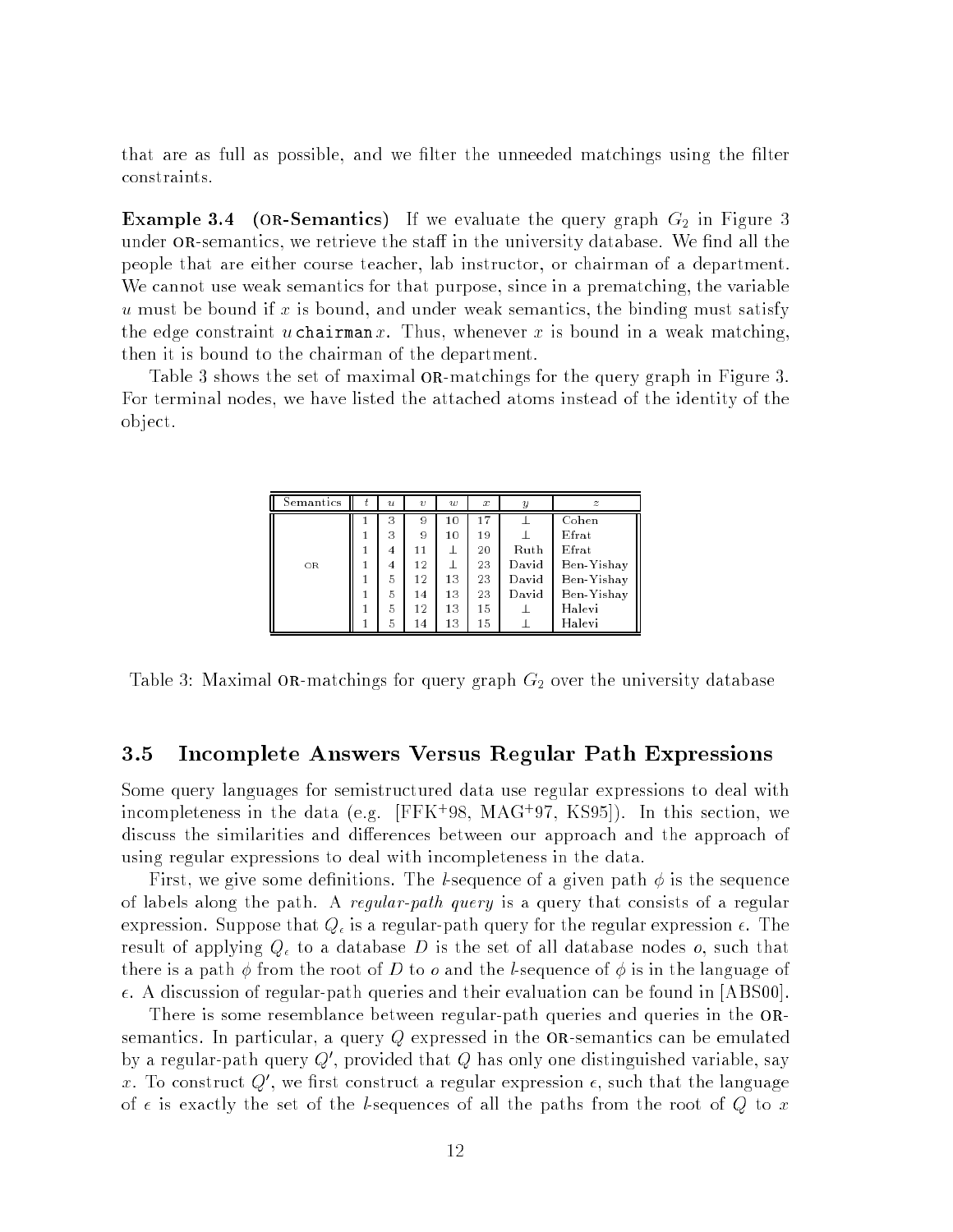(see [MW95] for a discussion on how to construct  $\epsilon$ ). Q' is the regular-path query  $Q_{\epsilon}$  for the regular expression  $\epsilon$ . The evaluation of Q and  $Q_{\epsilon}$  over any given database will produce the same result.

Regular-path queries can reveal the set of database nodes that will be assigned to each variable of a given query under the OR-semantics. However, given a query in the OR-semantics with more than one distinguished variable, the usage of regularpath queries does not reveal the OR-matchings. Note that if we have for each query variable v, the set of database nodes that are assigned to v, then we may take the Cartesian product of all these sets. But the set of OR-matchings is a subset of this product, and regular-path queries cannot find this exact subset. Thus, even with regular-path queries, one cannot fully express queries in either the AND, OR, or weak semantics.

#### $\overline{\mathbf{4}}$ Computing Matchings

In this section we study how to compute sets of maximal matchings under the three semantics allowing for partial matchings, i.e., weak, AND, and OR-semantics. Matchings depend only on the query graph, which contains the search constraints. They are the result of the (conceptually) first phase of query evaluation. We distinguish between three cases where the search graph of the query is either a tree, an acyclic ldg, or a general ldg. According to the form of the search graph, we call a query a tree query or a dag query.

It will turn out that for acyclic graphs, the set of maximal matchings can be computed in time polynomial in the size of the query, the database, and the result.

For any syntactical object X, we denote by |X| the size of X. Thus, |Q|, |D|, and  $|S|$ , stand for the size of the query Q, the database D, and the set of assignments S, respectively.

## 4.1 Tree Queries

We have seen that there is no difference between the matchings under the three semantics if the query graph is a tree. Consequently, the sets of maximal matchings are the same. We sketch an algorithm  $EvalTreeQuery$  that computes them.

The algorithm proceeds by first topologically sorting the nodes of the query graph, that is by establishing a linear ordering  $v_0 < v_1 < \ldots < v_n$  on the nodes with the property that  $v_i < v_j$  if there is an edge from  $v_i$  to  $v_j$  in the graph. Obviously, the first node  $v_0$  in such an ordering is the root. The algorithm then performs an iteration over the nodes according to this order. It maintains a set  $S$  of assignments of database ob jects to the variables visited. It starts by assigning the root of the database to the root of the query. Consider the step in which it processes variable  $v_i$ with  $i > 0$ , and suppose that the incoming edge of  $v_i$  is  $v'_{i}$ . Then each assignment  $\mu \in S$  is extended to  $v_i$  by assigning objects  $o \in l^D(\mu(v'))$  to it, if there are any,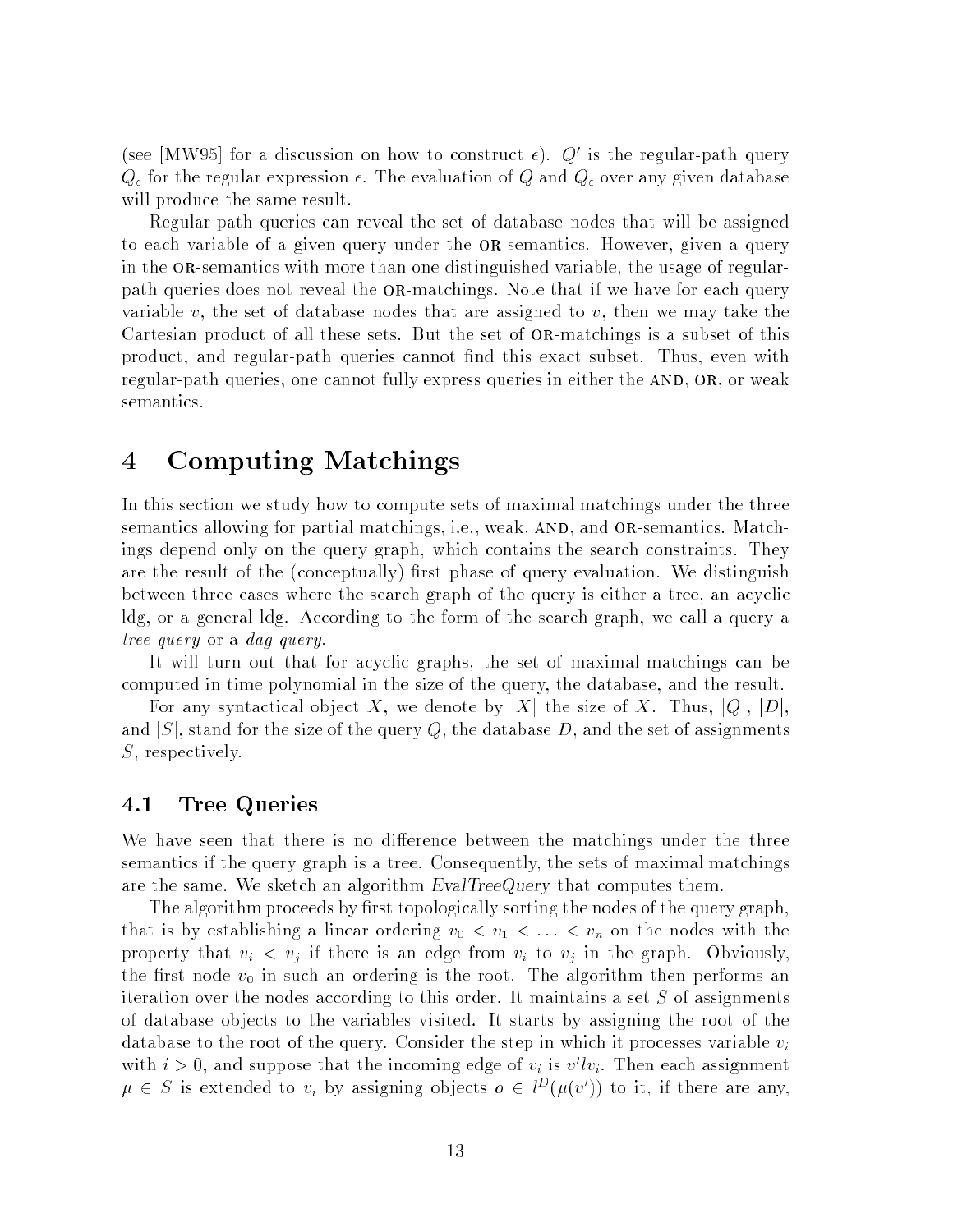Algorithm  $EvalDagQuery(Q, D, \sigma);$ Input dag query Q, database D, semantics  $\sigma \in \{\wedge, \vee\};$ Output the set of maximal  $\sigma$ -matchings of  $Q$  over  $D$ ; let  $v_0 < v_1 < \ldots < v_k$  be a topological order on the variables of  $Q$ ; let  $\mu_0 := [v_0/r_D];$ let  $S_0 := \{\mu_0\};$ for  $i = 1$  to  $k$  do  $S_i := \emptyset;$ for each  $\mu \in S_{i\perp 1}$  do let  $E := Ext^{\sigma}_{\mu}(v_i)$ if  $E = \emptyset$ then  $S_i := S_i \cup \{\mu \oplus [v_i/\bot]\}$ else  $S_i := S_i \cup \{ \mu \oplus [v_i/o] \mid o \in E \}$ return  $S_k$ 

Figure 4: Computing maximal matchings for a dag query

and by assigning  $\perp$  to  $v_i$  otherwise. When all variables are processed, S is the set of maximal matchings under and, or, and weak semantics. It is easy to derive an upper bound for the runtime of the algorithm that is polynomial in the size of the input and the output.

Theorem 4.1 (Complexity of Tree Queries) If the algorithm EvalTreeQuery is called with <sup>a</sup> tree query Q and <sup>a</sup> database D, then its output S is the set of maximal matchings under and, or, and weak semantics. The runtime of the algorithm is  $O(|D| * |Q| * |S|).$ 

## 4.2 Acyclic Queries

We now generalize the algorithm EvalTreeQuery to algorithms for dag queries. In a dag query, there may be more than one incoming constraint for a variable, and consequently, the matchings vary according to the different semantics under which the query is interpreted. We first describe an algorithm  $EvalDagQuery$ , which has an argument specifying whether the query is to be evaluated under AND or OR-semantics. Then we give an algorithm for weak semantics.

#### 4.2.1 AND- and OR-Semantics

The algorithm EvalDagQuery is presented in Figure 4. We give an overview of the algorithm and explain the notation used in writing it up.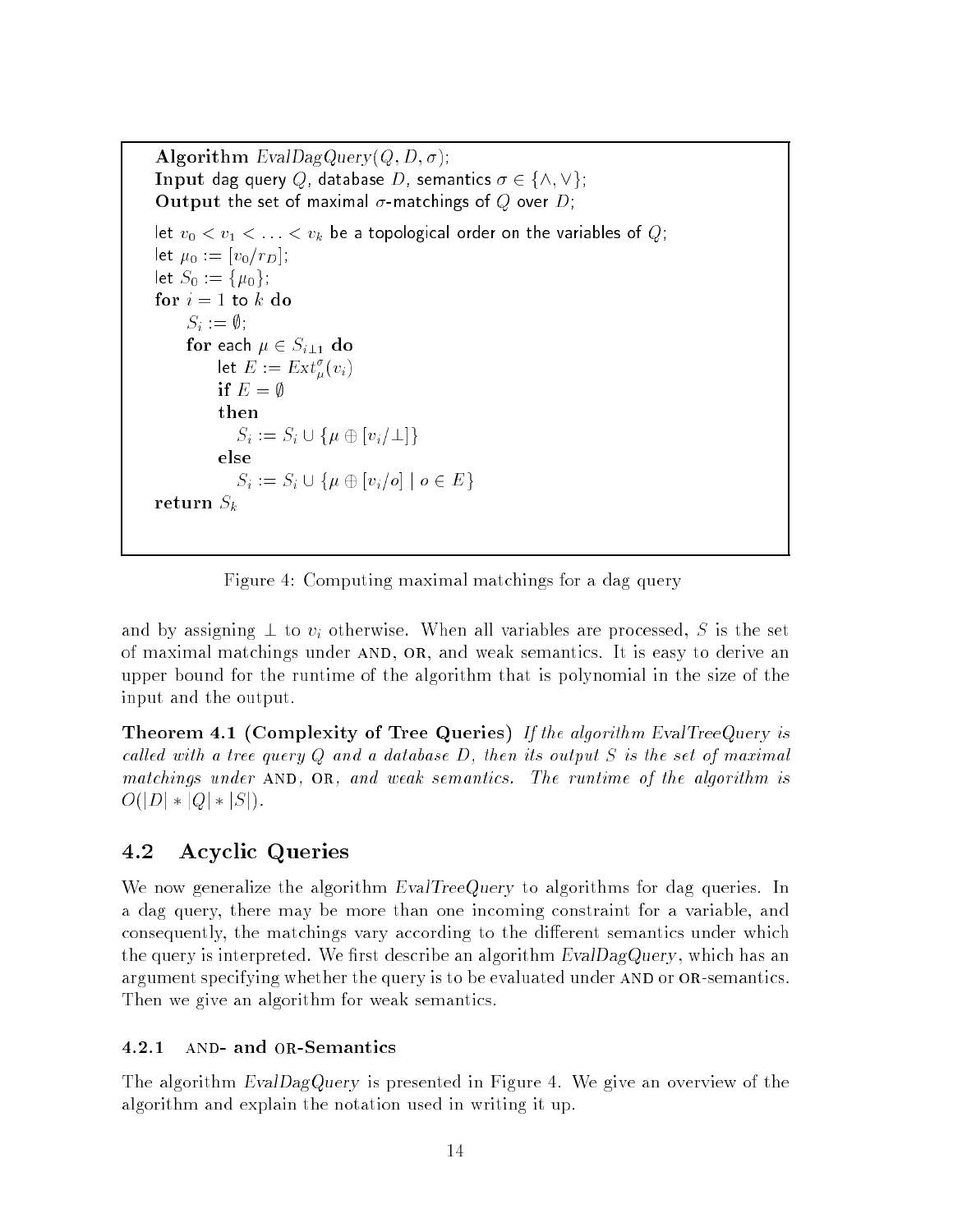In the course of computation, EvalDagQuery extends and reduces assignments. If  $\mu$  is an assignment, v is a variable that is not yet bound by  $\mu$ , and o is a database object, then  $\mu \oplus [v/o]$  is the assignment that binds v to o in addition to the variables already bound by  $\mu$ . If  $\mu$  is an assignment, v is a variable and  $\mu$  binds v to an object o then  $\mu \ominus [v/o]$  is the assignment that binds all variables, except v, the same as  $\mu$ and binds v to  $\perp$ .

Similarly as the algorithm for tree queries, EvalDagQuery starts out by arranging the variables in the query in a topological order  $v_0 < v_1 < \ldots < v_k$ . With  $Q_i$  we denote the query whose graph is the subgraph of the query graph of Q that has only the nodes  $\{v_0, \ldots, v_i\}$ . In an iteration over the variables, EvalDagQuery computes for each  $i \in 1..k$  the set of maximal matchings for the query  $Q_i$  by extending the maximal matchings for the query  $Q_{i\perp 1}$ .

The central operation is to compute for a maximal matching  $\mu$  for  $Q_{i\perp 1}$  the set of database objects o such that  $\mu \oplus [v_i/o]$  is a maximal matching of  $Q_i$ . Of course, this operation differs, depending on whether AND or OR-matchings are to be computed. Suppose the database  $D$  over which we evaluate  $Q$  ranges over the set of objects  $O$ . Moreover, let  $\mu$  be a D-assignment over  $\{v_0, \ldots, v_{i\perp 1}\}\$ . Then for  $\sigma \in \{\wedge, \vee\}$ , we define  $\textit{Ext}^{\cdot}_{u}(v_{i})$  as the set of objects  $o$  such that extending  $\mu$  by binding  $v_{i}$  to  $o$  yields a  $\sigma$ -matching of  $Q_i$ , that is, formally,

$$
Ext_{\mu}^{\sigma}(v_i) := \Big\{ o \in O \mid \mu \oplus [v_i/o] \in Mat_D^{\sigma}(Q_i) \Big\}.
$$

The following proposition, which follows immediately from the definitions, provides characterizations of the sets  $\mathit{Ext}^+_u(v_i).$ 

Recall that if D is a database and l is a label, then  $l^D(\perp) = \emptyset$ .

Proposition 4.2 Let Q be a dag query, and let  $v_0 < v_1 < \ldots < v_k$  be a topological order on the variables of Q. Moreover, let D be a database and let  $\mu$  be a D-assignment over  $\{v_0, \ldots, v_{i+1}\}\$ . Then

$$
Ext_{\mu}^{\wedge}(v_i) = \bigcap_{vlv_i \in Cons(Q)} l^D(\mu(v))
$$
  

$$
Ext_{\mu}^{\vee}(v_i) = \bigcup_{vlv_i \in Cons(Q)} l^D(\mu(v)).
$$

*Proof.* For a AND-matching  $\mu$ , an object *o* is in  $Ext_{\mu}^{\wedge}(v_i)$  iff  $\mu' := \mu \oplus [v_i/o]$  satisfies all incoming edge constraints of  $\mu(v_i),$  that is,  $\mu'$  satisfies all edge constraints in  $Cons(Q)$ of the form  $vlv_i$ , that is, *o* is an element of all sets  $l^D(\mu(v))$ , where  $vlv_i \in Cons(Q)$ . This proves the first equality.

The second equality is proved with an analogous argument.

**Corollary 4.3** For a dag query Q, a database D, an assignment  $\mu$  and a variable v, the set  $Ext_u^{\sigma}(v_i)$  can be computed in time  $O(|Q| \cdot |D| \cdot \log |D|)$  for  $\sigma \in \{\wedge, \vee\}.$ 

 $\Box$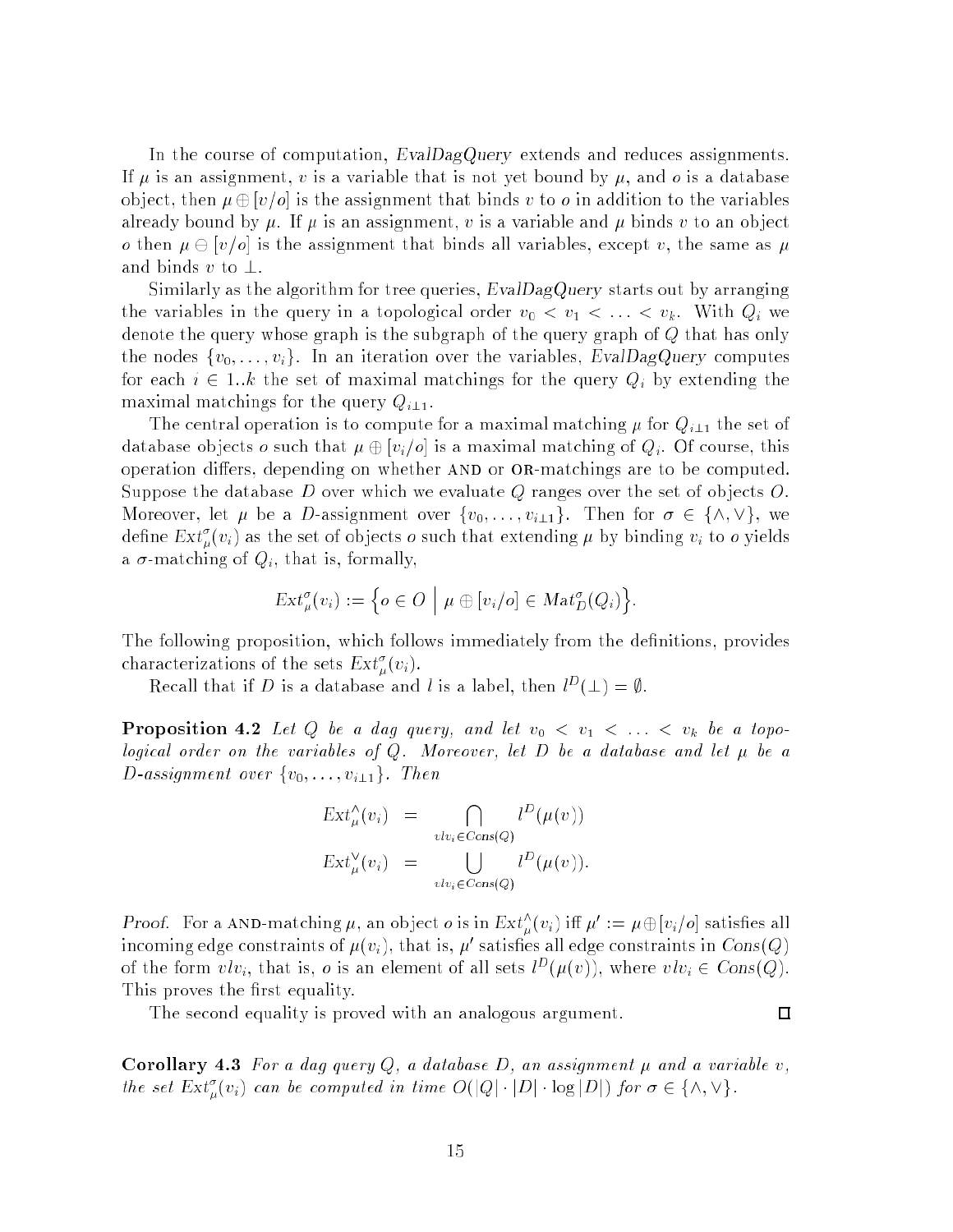**Proof.** When computing  $Ext_u^{\sigma}(v_i)$ , each edge in D is touched at most as often as there are edge constraints in  $Q$ . Intersections and unions of sets of database objects can be computed in time  $O(|D| \cdot \log |D|)$ .  $\Box$ 

**Proposition 4.4 (Soundness and Completeness)** If called with a dag query  $Q$ , a database D, and a type  $\sigma \in \{\wedge, \vee\}$ , then the algorithm EvalDagQuery $(Q, D, \sigma)$ returns  $MMat_D^{\sigma}(Q)$ .

*Proof.* Let  $v_0 < v_1 < \ldots < v_k$  be a topological order on the variables of Q. We define  $Q_i$  to be the query graph with node variables  $v_0, \ldots, v_i$ , with root  $v_0$ , and such that two variables are connected by label  $l$  in  $Q_i$  if and only if they are connected by  $l$  in Q. For  $Q_0$  the set  $S_0$  contains only the root assignment and hence  $S_0$  is  $M Mat_D^{\sigma}(Q_0)$ . We now continue by induction. We assume that for  $Q_i$  the set  $S_i$  equals  $MMat_D^{\sigma}(Q_i)$ . Then for  $Q_{i+1}$  the set  $S_{i+1}$  includes all possible extensions of the assignments in  $S_i$ to the variable  $v_{i+1}$ , since the extensions are based on the set  $Ext^{\sigma}_{\mu}(v_i)$ . Hence,  $S_{i+1}$ equals  $MMat_D^{\sigma}(Q_{i+1}).$  $\square$ 

As for EvalTreeQuery, the run time of EvalDagQuery is polynomial in the size of the input and the result.

Proposition 4.5 (Complexity) Suppose EvalDagQuery is called with a dag query Q and <sup>a</sup> database D, and outputs the set of assignments S. Then the runtime of the algorithm is  $O(|D| \cdot \log |D| \cdot |Q|^2 \cdot |S|)$ .

*Proof.* The algorithm essentially runs  $O(|Q|)$  times through the outer loop. We show that each run through the loop takes time at most  $O(|D| \cdot \log |D| \cdot |Q| \cdot |S|)$ .

Obviously,  $|S_{i+1}| \leq |S_i|$  for all  $i \in 1..k$ , and thus  $|S_i| \leq |S|$ . In the *i*-th run through the loop, for each assignment  $\mu \in S_{i\perp 1}$ , the set  $Ext^{\sigma}_{\mu}(v_i)$  is computed. By Corollary 4.3, this can be done in time  $O(|D| \cdot \log |D| \cdot |Q|)$ . Since there are at most  $|S|$  assignments, this yields the claim.  $\Box$ 

### 4.2.2 Weak Semantics

In order to compute the maximal matchings of a dag query in weak semantics, we use the algorithm EvalWeakDagQuery in Figure 5.

The algorithm calls the function ExtendAssignment described in Figure 6. Given an assignment  $\mu$ , ExtendAssignment assigns a new database object to a previously unbound variable, say  $v,$  producing an assignment  $\mu$  . Since the newly bound variable can participate in constraints  $wlv$  whose variables are bound, but are not satisfied by  $\mu'$ , such constraints must be "deactivated" by changing the binding of those w's to  $\perp$ . The changed assignment may no more be a prematching. Therefore, variables that are no more reachable from the root through satisfied constraints are also reset to  $\perp$ .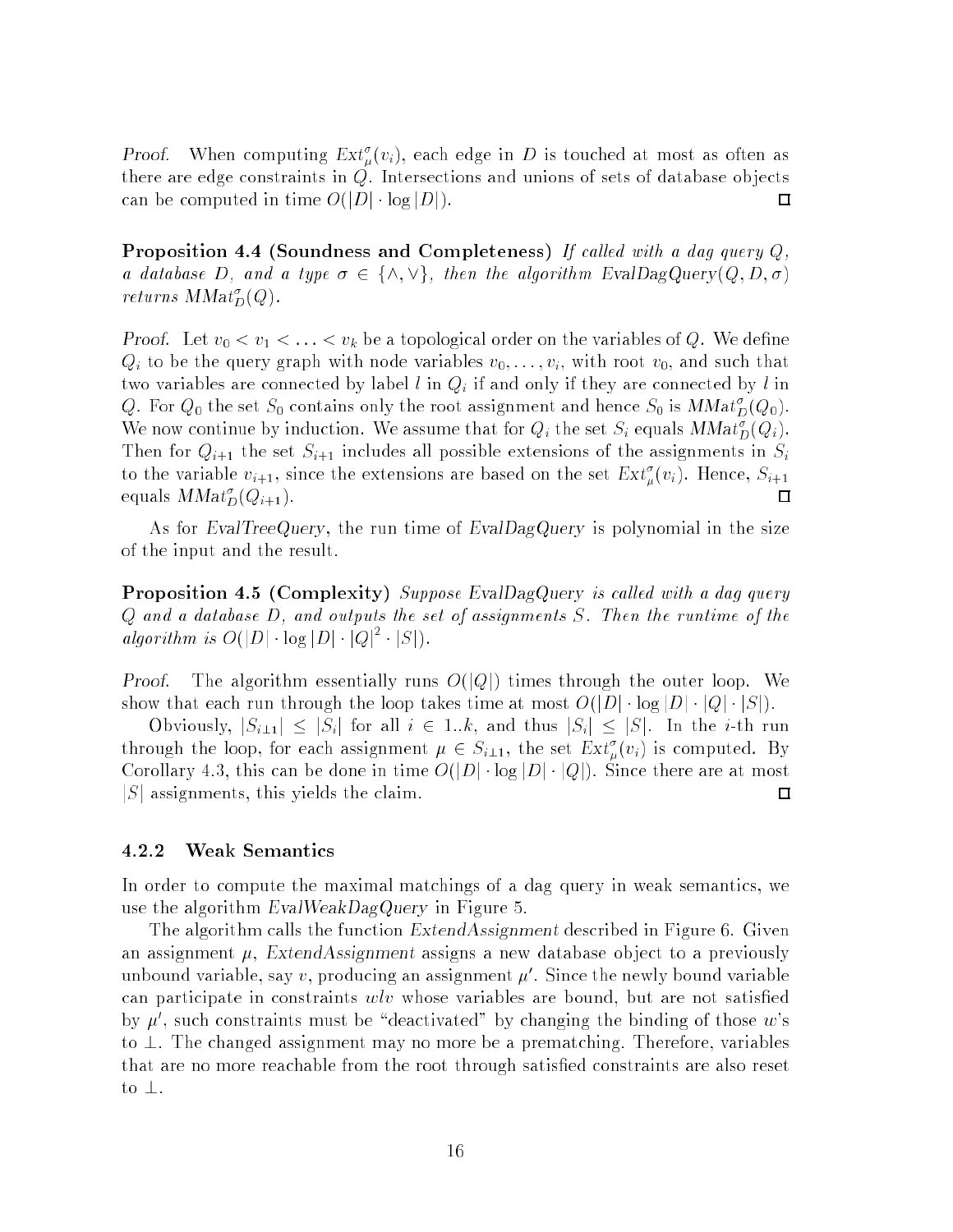Algorithm  $EvalWeakDagQuery(Q, D);$ Input dag query  $Q$ , database  $D$ ; Output the set of maximal weak matchings of  $Q$  over  $D$ ; let  $v_0 < v_1 < \ldots < v_k$  be a topological order on the variables of  $Q$ ; let  $\mu_0 := [v_0/r_D];$ let  $S_0 := \{\mu_0\};$ for  $i = 1$  to  $k$  do  $S_i := \emptyset;$ for each  $\mu \in S_{i\perp 1}$  do  $S_i':=S_i\cup\{\mu\oplus [v_i/\bot]\}$  $S''_i := S'_i \cup \{ExtendAssignment(Q, D, \mu, v_i, o) \mid o \in Ext_{\mu}^{\vee}(v_i) \}$  $S_i :=\,$  the maximal elements of  $S_i^{\prime\prime};$ return  $S_k$ 

Figure 5: Computing maximal matchings of a dag query in weak semantics

Algorithm  $ExtendAsigament(Q, D, \mu, v, o);$ Input dag query Q, database D, partial assignment  $\mu$ , query variable  $v$ , database node  $o$ ; Output a weak matching created from  $\mu$  by adding  $[v/o];$ let  $\mu' := \mu \oplus [v/o];$ for each edge  $ulv$  in  $Q$  do  $\operatorname{if} \mu'$  does not satisfy  $ulv$  then  $\mu':=\mu'\ominus [u/\mu'(u)]\oplus [u/\bot];$ while there is a node w in Q, where  $w \neq r_Q$ such that  $\mu^*$  is undefined for all parent nodes of  $w$   $\bf{do}$  $\mu' := \mu' \ominus [w/\mu'(w)] \oplus [w/\bot];$ If  $\mu(r_Q) = \bot$  then  $\mu^r(r_Q) := r_D,$ return  $\mu$  ;

Figure 6: Adding a node assignment to a dag query assignment in weak semantics

**Proposition 4.6 (Soundness and Completeness)** If called with a dag query  $Q$ and a database D, the algorithm EvalWeakDagQuery $(Q, D)$  returns  $MMat_D^w(Q)$ .

Proof. The proof is by induction over the number of node variables that have been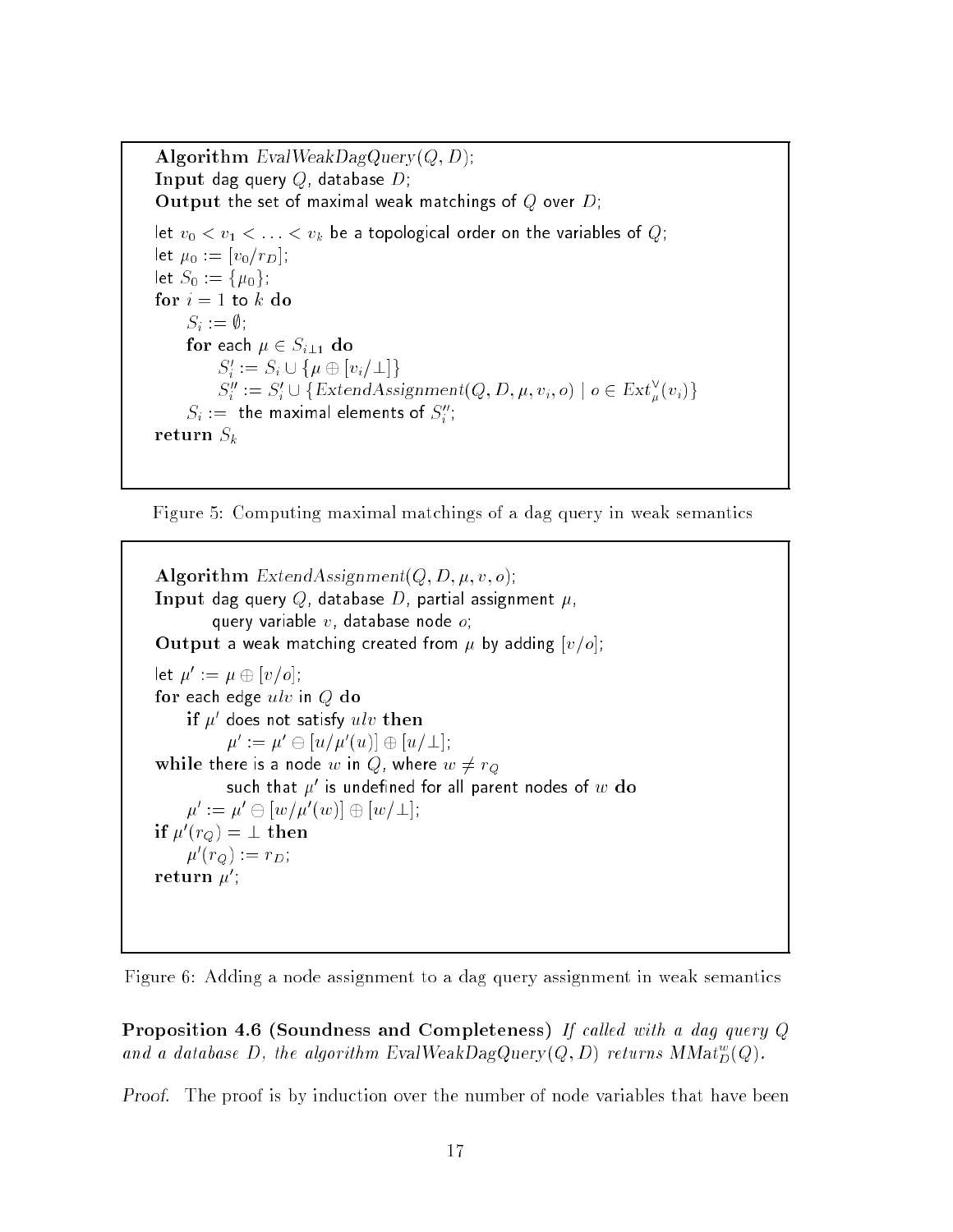processed by the algorithm. Let  $v_0, \ldots, v_k$  be the nodes of Q ordered in a topological order. As in the proof of Proposition 4.4, we denote by  $Q_i$  the query restricted to the variables  $v_0, \ldots, v_i$ .

 $EvalWeakDagQuery$  starts by assigning the database root to the query root. This is the only element in the set of maximal weak matchings for the one node query  $Q_0$ . By induction, we assume that the set  $S_{i\perp 1}$  computed by the algorithm is the set of weak maximal matchings of  $Q_{i\perp 1}$  over D, that is  $S_{i\perp 1} = MMat_D^w(Q_{i\perp 1}).$ 

Then the algorithm computes  $S_i$  by processing each assignment  $\mu$  in  $S_{i\perp 1}$  separately. First,  $\mu$  is extended by assigning  $\perp$  to the variable  $v_i$ . Furthermore, for each  $o \in Ext_{\mu}^{\vee}(v_i)$ , the assignment  $ExtendAsigmment(Q, D, \mu, v_i, o)$  is added to  $S_i$ .

When  $\perp$  is assigned to  $v_i$ , clearly, the extension  $\mu \oplus [v_i/\perp]$  is a weak matching of  $Q_i$ , since, by the induction hypothesis,  $\mu$  is a weak matching of  $Q_{i\perp 1}$ , and thus, all edge constraints in  $Q_i$ , for which both variables are not null, are satisfied by the extension.

We examine the second case and show that for each object  $o \in Ext_u^+(v_i)$  also  $\mu' = ExtendAssignment(Q, D, \mu, v_i, o)$  is a weak matching of  $Q_i$ . A quick check of ExtendAssignment reveals that  $\mu^*$  assigns the database root to the query root. This is true when  $\mu'$  is assigned  $\mu \oplus [v/o]$ , since  $\mu$  already does so. If  $\mu'(r_Q)$  is changed to  $\perp$  during the execution of the function, then it is restored to the root of D at the end of the computation.

We also need to show that  $\mu'$  is a prematching of  $Q_i$ . This means that in  $Q_i$  each node that is bound by  $\mu'$  is reachable in the graph of  $Q_i$  by a path from the root such that each constraint in this path is satisfied by  $\mu$  . If  $\mu$  is defined for a node u of  $Q_{i\perp 1}$ , then, by the induction hypothesis, u is reachable in  $Q_{i\perp 1}$  by a path from the root such that each constraint on this path is satisfied by  $\mu.$  However,  $\mu.$  need not be defined for u because ExtendAssignment assigns  $\perp$  to certain variables that were bound by  $\mu$ . In the first phase, ExtendAssignment undoes assignments to those parent nodes of  $v_i$  that participate in edge constraints which were not satisfied by  $\mu$  . In the second phase, it recursively undoes bindings of variables that, due to previous undoing, do not have bound parents and therefore are no more reachable from the query root. Thus, after the second phase is completed,  $\mu$  is a prematching.

We now show that  $\mu'$  is a weak matching. To see this, let xly be any constraint in  $Q_i$  for which  $\mu(x)$  and  $\mu(y)$  are not null. If y is not  $v_i$ , then both x and y are in  $Q_{i\perp 1}$  (x cannot be  $v_i$  because of the topological order). In this case,  $\mu$  satisfies xly and hence  $\mu'$  satisfies  $xly$ . If y is  $v_i$ , then  $xly$  must be satisfied, otherwise  $\mu'$  would assign  $\perp$  to x.

Summarizing, at the end of a loop,  $S_i$  is a set of weak matchings of  $Q_i$  over D. Although we obtain  $S_i$  by removing subsumed matchings, this does not show yet that the elements of  $S_i$  are maximal. Soundness will follow from this only together with completeness.

We prove completeness by showing inductively that  $S_i \supseteq MMat_D^w(Q_i)$ . For  $S_0$ the statement is obvious. For  $i > 0$ , suppose that  $\mu'$  is a maximal weak matching of  $Q_i$ . There are two cases, depending on whether  $\mu'(v_i)$  is  $\perp$  or not.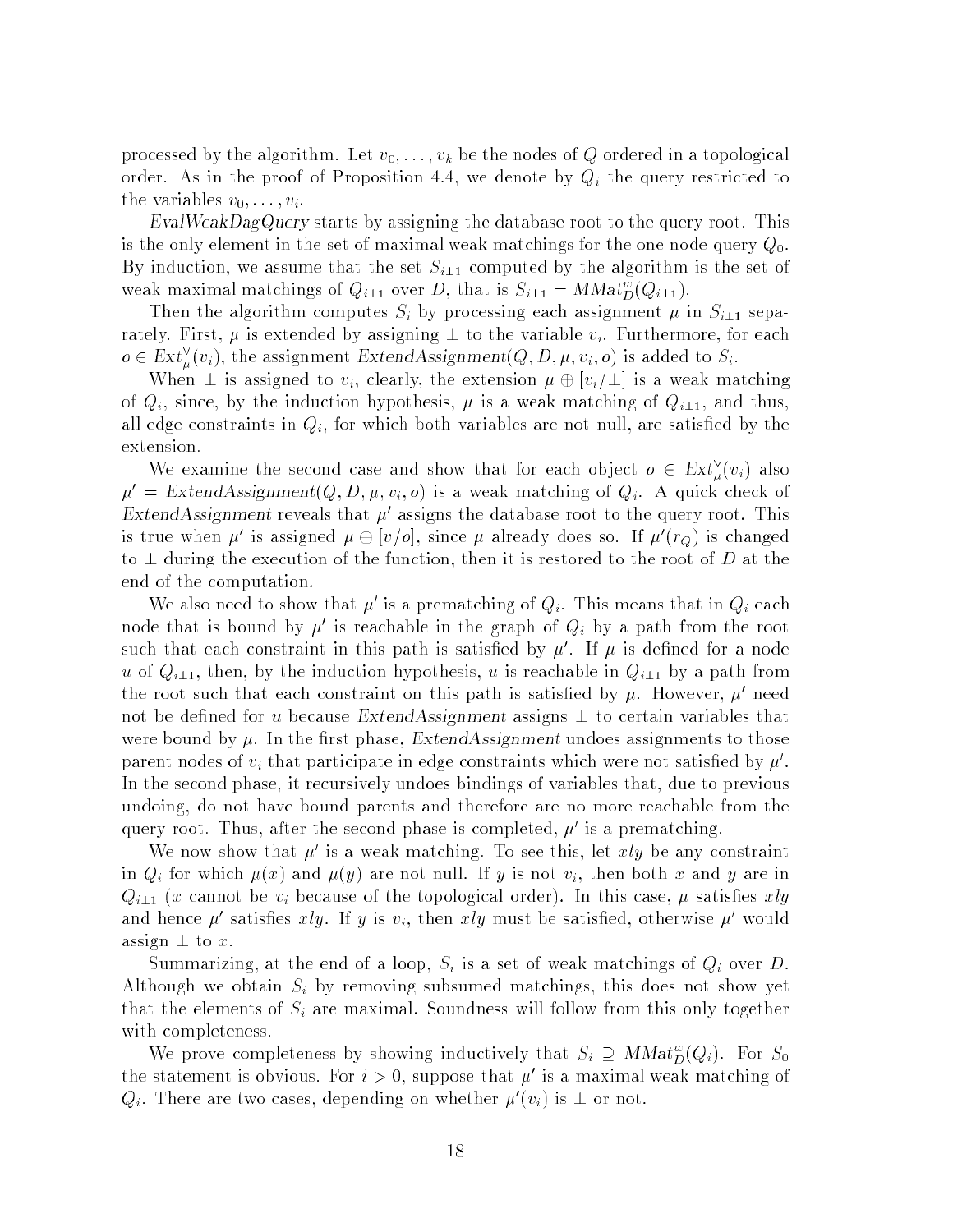If  $\mu^*(v_i) = \bot$ , let  $\mu$  be the restriction of  $\mu^*$  to the variables  $v_0, \ldots, v_{i\pm 1}.$  Then  $\mu$  is a weak matching of  $Q_{i\perp 1}$ . Since  $\mu'$  is maximal, so is  $\mu$ . By the induction hypothesis,  $\mu$  is in  $S_{i\perp 1}$ , and thus EvalWeakDagQuery includes  $\mu' = \mu \oplus [v_i/\perp]$  in  $S_i$ .

Suppose now that  $\mu\left(v_i\right) = o$  for some object  $o$ . The restriction of  $\mu$  to the variables  $v_0, \ldots, v_{i\perp 1}$  yields a weak matching  $\tilde{\mu}$  of  $Q_{i\perp 1}$ , which however may not be maximal. Let  $\mu$  be a maximal weak matching of  $Q_{i\perp 1}$  that subsumes  $\tilde{\mu}$ . Since  $\mu'$  is a prematching, there is an edge constraint  $v_jlv_i$  that is satisfied by  $\mu'$ . Because the order on variables is topological, we have  $j < i$ , and thus  $\mu(v_j) = \mu'(v_j)$ . We infer that  $o \in l^D(\mu(v_j))$  and hence,  $o \in Ext_u^{\vee}(v_i)$ . Thus, the algorithm calls  $ExtendAssignment(Q, D, \mu, v_i, o).$ 

Essentially, ExtendAssignment undoes bindings of variables that were bound by  $\mu.$  We show that no bindings of  $\mu$  are undone for variables for which  $\mu$  is defined. In the first phase, the algorithm undoes all bindings of parent nodes  $u$  of  $v_i$  that are not compatible with the binding  $[v_i/e]$ . Those variables are not bound by  $\mu'$ because  $\mu$  is a weak matching. Due to this erasing of bindings, other nodes of the query graph may lose their connection to the root. Their bindings are erased in the second phase of ExtendAssignment. Of course,  $\mu$  is not defined for these variables because it is a prematching. We conclude that, since  $\mu^{\cdot}$  is maximal, the function call ExtendAssignment $(Q, D, \mu, v_i, o)$  returns in fact  $\mu'$ .

Thus, each maximal weak matching  $\mu'$  of  $Q_i$  over D is returned. This shows the completeness of the algorithm.

To finish the soundness proof, recall that  $S_i$  contains all maximal matchings because of the completeness of the algorithm, and that all elements of  $S_i$  are weak matchings by the first part of this proof. Both properties together yield the soundness.  $\Box$ 

As for AND and OR-semantics, the run time of  $EvalWeakDagQuery$  is polynomial in the size of the input and the result.

Proposition 4.7 (Complexity) If EvalWeakDagQuery is called with a dag query Q and <sup>a</sup> database D, and outputs the set of assignments S, then the runtime of the algorithm is  $O(|D| \cdot \log |D| \cdot |Q|^3 \cdot |S|)$ .

*Proof.* Let  $S_i := MMat_D^w(Q_i)$  be the set of assignments computed during the *i*-th loop. In the proof we use the fact that  $|S_i| \leq |S_k| = |S|$ . We show this at the end of the proof.

The algorithm runs  $O(|Q|)$  times through the outer loop. For each assignment  $\mu \in S_{i\perp 1}$ , there is an inner loop during which (1)  $\mu$  is extended by  $\perp$ , (2)  $Ext_u^{\vee}(v_i)$ is computed, and (3) the function ExtendAssignment is called. The extension of  $\mu$ takes time  $O(|Q|)$ , the computation of  $Ext^{\sf v}_u(v_i)$  takes time  $O(|Q|\cdot|D|\cdot\log|D|)$  by Corollary 4.3, and a call to ExtendAssignment takes time  $O(|Q|^2)$ . Thus, each run through the inner loop takes time at most  $O(|D| \cdot \log |D| \cdot |Q|^2)$ . Since there are  $O(S)$ runs, this yields the claim.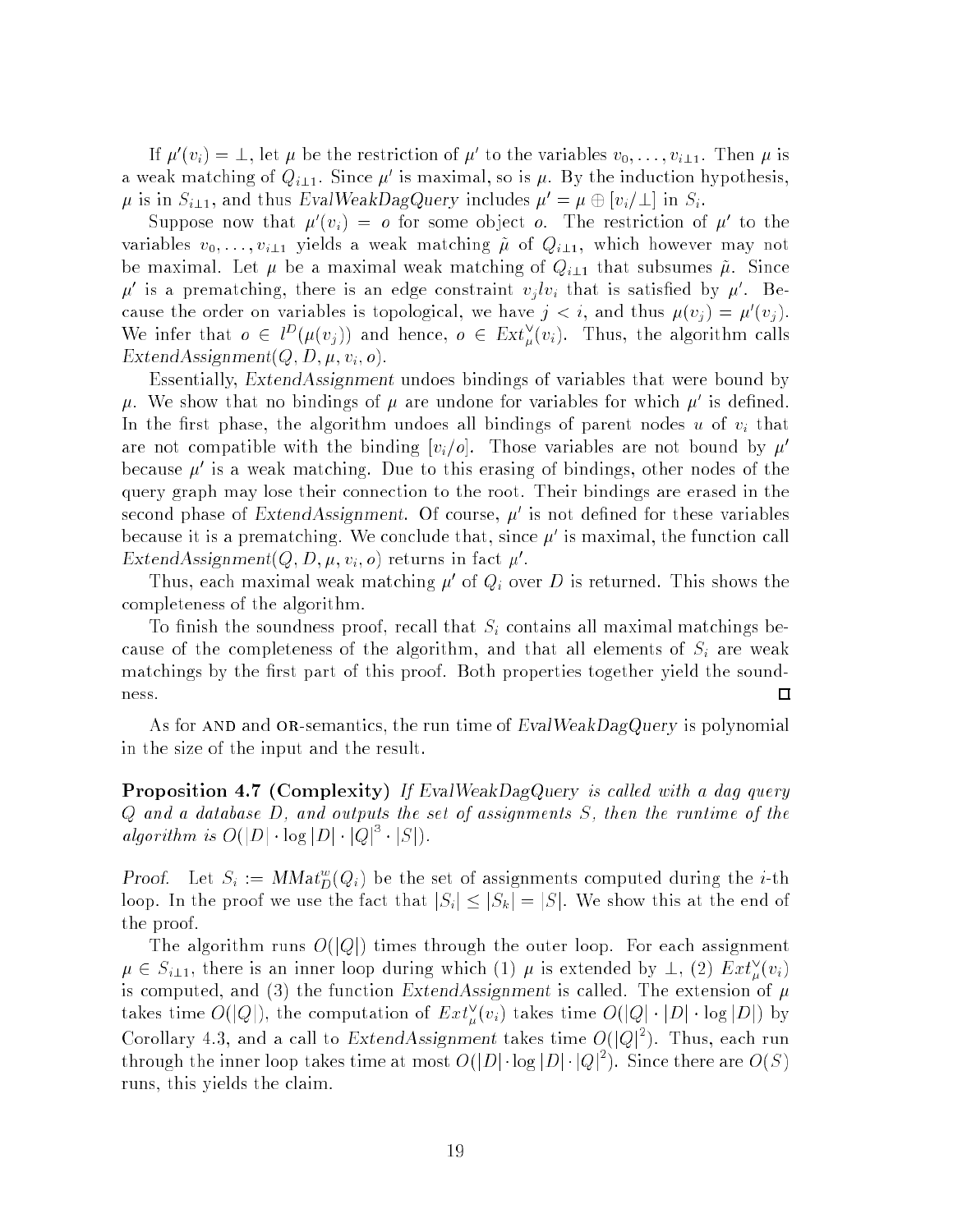It remains to prove that  $|S_i| \leq |S_k| = |S|$ . We do so by proving that  $|S_{i+1}| \leq |S_i|$ . Let  $S_i''$  be the set of all assignments constructed during the *i*-th loop, that is, before reducing them to the maximal elements. For each  $\mu \in S_{i\perp 1}$ , the set  $S''_i$  contains  $\tilde{\mu} := \mu \oplus [v_i/\perp]$ . The assignments  $\tilde{\mu}$  need not be elements of  $S_i$ , but for each  $\tilde{\mu}$ , there is a  $\hat{\mu} \in S_i$  that subsumes it.

Suppose there is a  $\nu \in S_{i\perp 1}$  such that  $\tilde{\nu} \sqsubseteq \hat{\mu}$ , where  $\tilde{\nu} = \nu \oplus [v_i/\perp]$ . We show that  $\mu = \nu$ . To see this, suppose first that  $\hat{\mu} = \tilde{\mu}$ . Then  $\tilde{\nu} \subseteq \hat{\mu}$  implies  $\nu \subseteq \mu$  and thus  $\nu = \mu$  because  $S_{i\perp 1}$  contains only maximal elements. Next, suppose that  $\hat{\mu} \neq \hat{\mu}$ . Then  $\hat{\mu} = \mu \oplus [v_i/o]$  for some database object o (in particular, ExtendAssignment did not reset any bindings to null). Again,  $\tilde{\nu} \subseteq \hat{\mu}$  implies  $\tilde{\nu} \subseteq \tilde{\mu}$  and thus  $\nu = \mu$ .  $\Box$ 

Proposition 4.5 and Proposition 4.7 can be combined into one statement.

**Theorem 4.8 (Polynomiality)** Computing the set of maximal matchings of a dag query Q over a given database D can be done in runtime polynomial in the input and the output, for all three semantics|and, or, and weak semantic.

## 4.3 General Queries under AND-semantics

Clearly, for any query, the sets of maximal matchings under any of our three semantics are computable in exponential time. The interesting question is whether it is still possible to do it in time polynomial in the size of the input and output.

For AND-semantics we can show that the existence of such an algorithm is highly unlikely. The proof uses a reduction of the Hamiltonian path problem. We formalize this problem as follows: a directed graph is pair  $G = (N, \gamma)$  where N is a finite set. the nodes of  $G,$  and  $\gamma\!:\!N\to 2^N$  is the function that associates to each node the set of its successor nodes. A Hamiltonian path for G is a sequence of nodes  $n_1, n_2, \ldots, n_k, n_1$ such that

- 1. each node of N occurs exactly once among  $n_1, \ldots, n_k$ ;
- 2.  $n_i$  is a successor of  $n_{i\perp 1}$  for each  $i \in 2...k$  and  $n_1$  is a successor of  $n_k$ .

In other words, the Hamiltonian path is a closed circuit through the graph that touches each node exactly once. Deciding whether a finite directed graph has a Hamiltonian path is an NP-complete problem [GJ79].

**Lemma 4.9** There is a polynomial time algorithm that constructs for each finite directed graph G a database  $D_G$  and a query graph  $Q_G$  such that the following are equivalent:

- G does not have <sup>a</sup> Hamiltonian path;
- MMat $_D^{\wedge}(Q)$  contains only the root assignment  $\mu_0$  that assigns the root of  $D_G$ to the root of  $Q_G$  and  $\perp$  to all the other variables.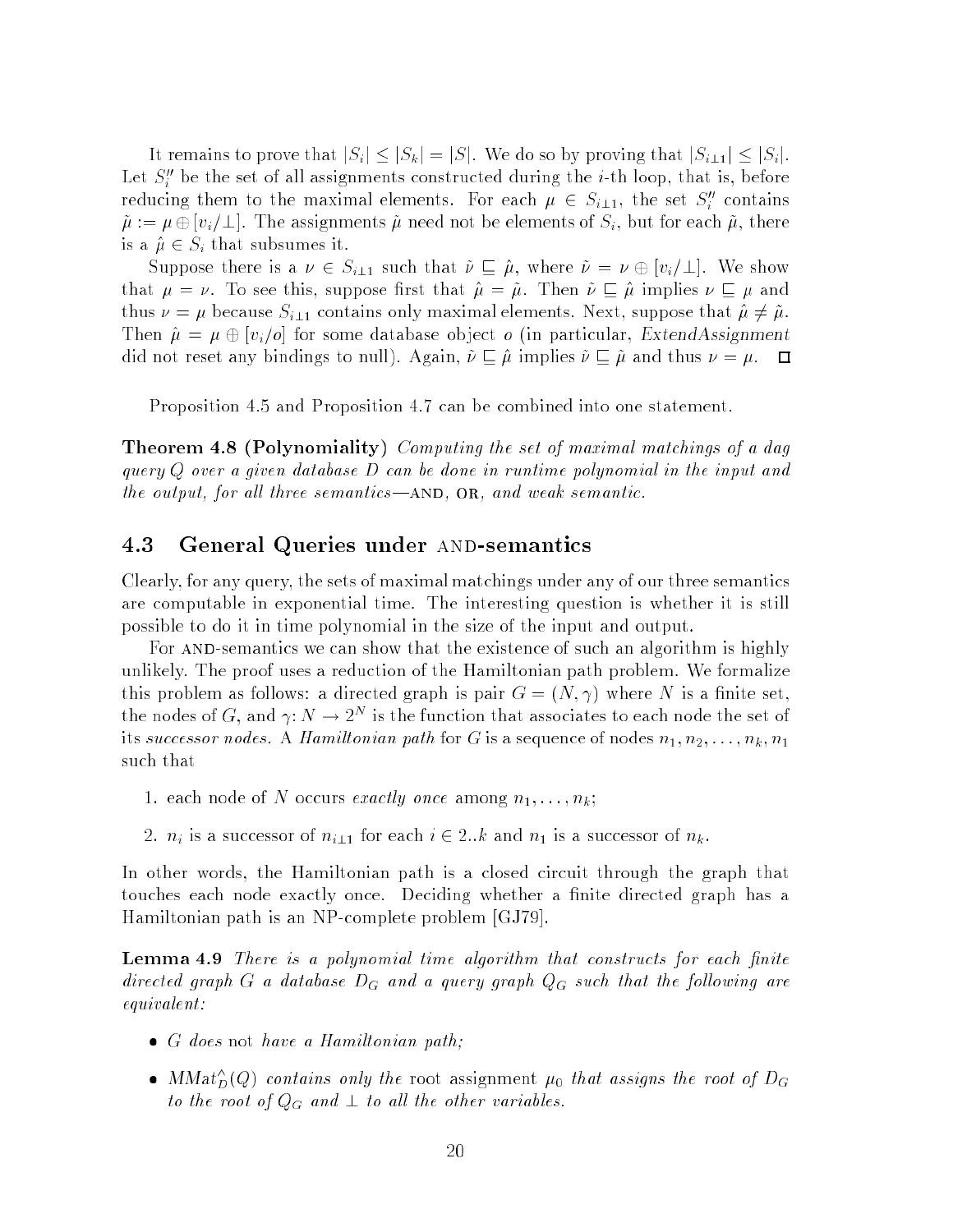*Proof.* We construct for a directed graph  $G = (N, \gamma)$  a database  $D_G$  and a query graph  $Q_G$  and show that they have the desired properties. In our construction, we use the three labels node, neq1, and succ. Let  $N = \{n_1, \ldots, n_k\}.$ 

For the database  $D_G$ , we choose a set of objects  $O = \{o_0, o_1, \ldots, o_k\}$ . The root of  $D_G$  is  $r_{D_G} = o_0$ . For each  $o_i$ , where  $i \in 1..k$ , we draw an edge labeled node from the root to  $o_i$ . For every pair  $o_i, o_j$ , where  $i, j \in 1..k, i \neq j$ , we draw an edge labeled neq1 from  $o_i$  to  $o_j$ . We draw a succ-edge from  $o_i$  to  $o_j$  if and only if  $n_j$  is a successor of  $n_i$  in G. There are no other edges in the database.

For the query graph  $Q_G$ , we choose a set of variables  $V = \{v_0, v_1, \ldots, v_k\}$ . The root of  $Q_G$  is  $r_{Q_G} = v_0$ . For each  $v_i$ , where  $i \in 1..k$ , we draw an edge labeled node from the root to  $v_i$ . For every pair  $v_i, v_j$ , where  $i, j \in 1..k, i \neq j$ , we draw an edge labeled neql from  $v_i$  to  $v_j$ . We draw a succ-edge from  $v_{i\perp 1}$  to  $v_i$  for  $i \in 2..k$  and a succ-edge from  $v_k$  to  $v_1$ . In short, the succ-edges in the query describe a circuit through the query variables  $v_1, \ldots, v_k$ .

Obviously, the root mapping  $\mu_0$  is an AND-matching for  $Q_G$  over  $D_G$ . It is also easy to see that a Hamiltonian path in  $G$  gives rise to a strong matching, and therefore to an AND-matching different from the root mapping.

Conversely, suppose  $\mu$  is an AND-matching that is different from  $\mu_0$ . Then  $\mu(v_i) \neq$  $\perp$  for some  $i \in 1..k$ . Since  $v_i$  lies on the circuit of successors, the predecessor of  $v_i$ has to be bound to a non-null node as well. Continuing the argument this way, we see that all variables have to be bound to a non-null value, because they are all on the circuit.

Since  $\mu$  is defined for all variables, and since it is an AND-matching, it satisfies all constraints in  $Q_G$ , in particular all neql-constraints. As a consequence, distinct variables are bound to distinct nodes. Hence, the sequence of objects  $\mu(v_1), \ldots, \mu(v_k), \mu(v_1)$  corresponds to a Hamiltonian path in G.  $\Box$ 

From the lemma, we conclude our claim.

**Theorem 4.10** If there is an algorithm that, for arbitrary query graphs  $Q$ , computes  $MMat_D^{\wedge}(Q)$  in time polynomial in the input and the output, then  $\mathrm{PTIME} = \mathrm{NP}$ .

Proof. Suppose that there is an evaluation algorithm and a polynomial p such that for every database  $D$  and query  $Q$  the algorithm computes the set of AND-matchings  $S := MM$ a $t_D^\wedge(Q)$  in time  $p(|D|, |Q|, |S|).$  We show that this would yield a polynomial algorithm to decide the Hamiltonian path problem, which is NP-complete.

Let G be a finite directed graph and  $D_G$ ,  $Q_G$  be the database and the graph constructed according to Lemma 4.9. If G does not have a Hamiltonian path, the evaluation algorithm computes  $S_0 = {\mu_0}$  in time  $p(|D_G|, |Q_G|, |S_0|)$ . Since all of  $|D_G|, |Q_G|$ , and  $|S_0|$  are polynomially related to  $|G|$ , the size of G, there is a polynomial  $p'$  such that our algorithm returns  $\{\mu_{0}\}$  in time  $p'(|G|)$  if  $G$  does not have a Hamiltonian path.

This would allow us to solve the Hamiltonian path problem in PTIME. For a graph G, we construct in polynomial time  $D_G$  and  $Q_G$ . Then we start our algorithm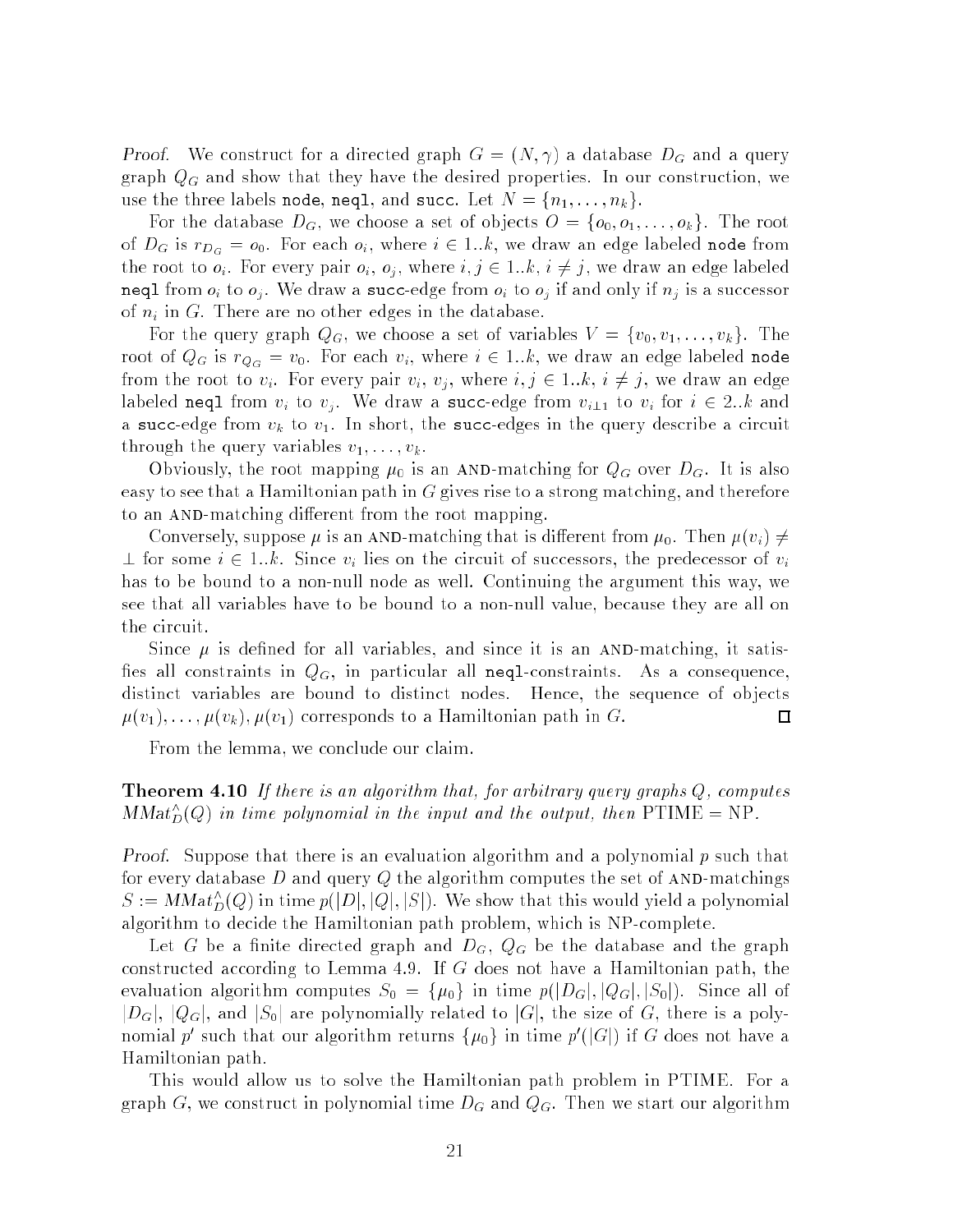to evaluate  $Q_G$  over  $D_G$ . After time  $p'(|G|)$  we stop the evaluation. If the algorithm has not finished by itself, then we know that  $MMat^{\wedge}_{D_G}(Q_G) \neq {\{\mu_0\}}$ , and thus, by Lemma  $4.9$ , that there is a Hamiltonian path. In case it has finished, we inspect the result set S that it has returned. If  $S \neq {\mu_0}$ , we know, again by Lemma 4.9, that there is a Hamiltonian path, and if  $S = {\mu_0}$ , we know, that there is none.  $\Box$ 

## 5 Computing Solutions

In the previous section we saw how to compute the set of maximal matchings for a query over a database. In this section, we examine the additional effect of filter constraints on the complexity of query evaluation, considering separately existence constraints, equality constraints and inequality constraints.

## 5.1 Adding Existence Constraints

Existence constraints require query nodes to be bound to non-null values in the filtered solutions. This causes parts of the query graph to be evaluated under strong semantics. We show that evaluating tree queries with existence constraints remains polynomial in the size of the input and output. Since AND, weak, and OR-semantics coincide for tree queries, this result is independent of any particular semantics. For dag queries with existence constraints, however, evaluation is NP-hard under any of the three semantics.

## 5.1.1 Queries with Existence Constraints

Let  $Q = (G, F, \bar{x})$  be a query, where G is a tree and F contains only existence constraints. We say that a node v in G is enforced if there is an existence constraint  $\exists v$  in  $F$ . Enforced nodes must be bound to a non-null value in any filtered solution. Obviously, in a tree query, for a node to be bound to a non-null value by a matching, all the ancestors of the node must also be bound to non-null values. Let  $V_s$  be the set of nodes in G from which there is a—possibly empty—path to an enforced node, i.e.,  $V_s$  is the set of enforced nodes and their ancestors. Any matching that satisfies F must bind all variables in  $V_s$ , but need not bind variables in the complement of  $V_s$ . We call the restriction of G to  $V_s$  the *strongly evaluated subtree* of G. The reason is that, intuitively, this subgraph of the query graph has to be evaluated under strong semantics.

The set of solutions of  $Q$  can now be computed in the following steps:

- 1. find the strongly evaluated subtree of  $G$ ;
- 2. compute the set of strong matchings for the strongly evaluated subtree;
- 3. extend the strong matchings to the rest of the graph as described in the algorithm for tree-queries in Section 4.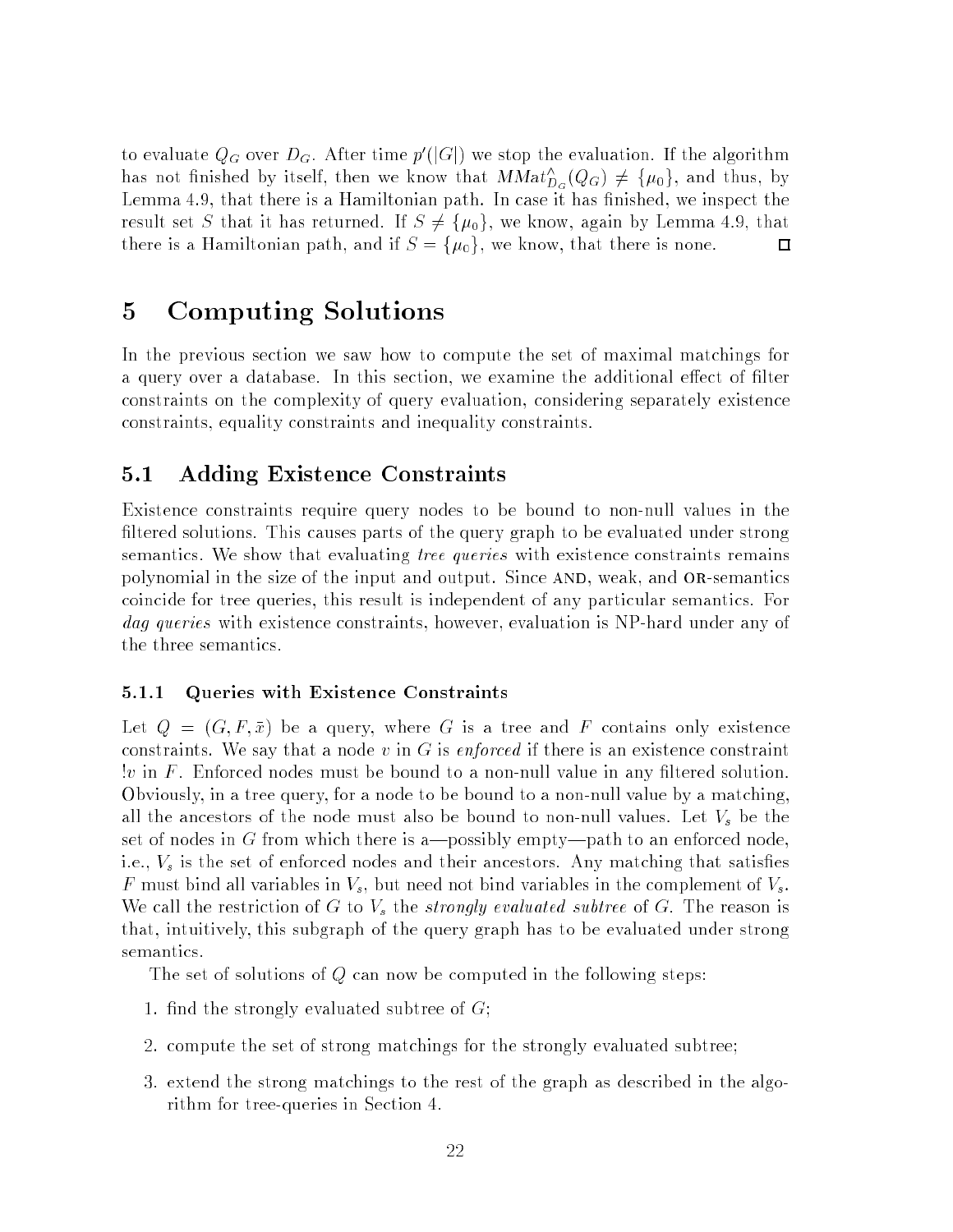In order to compute the set of strong matchings for the strongly evaluated subtree of a tree query, we need an algorithm that evaluates tree queries under strongsemantics.

We sketch here such an algorithm, which we call EvalStrongTree. The algorithm evaluates a tree query in two phases. During the first phase, it creates a binary relation for each edge of the query. The binary relation created for an edge  $e$  by EvalStrongTree contains the pairs of database ob jects such that there is an edge in the database between these two objects, and this database edge satisfies the constraint imposed by e. If the source of e is the root of the query, then in every pair in the relation created for  $e$ , the first object, obviously, must be the root of the database. The relation for an edge e, thus, can be viewed as the set of all database edges that satisfy e.

The second phase of EvalStrongTree computes the join of the relations that were created in the first phase. We compute that join with the algorithm for computing an acyclic join in relational algebra by a semijoin program (full reducer) as in [BG81]. Note that since the query is a tree, the join is acyclic.

Assume that we evaluate a tree query  $Q$  over a database  $D$  in strong semantics using the algorithm  $EvalStrongTree$ , and assume that S is the output set of strong matchings. The runtime of EvalStrongTree has an upper bound of  $O(|Q| * |D| *$  $\log |D| + |S| * \log |D|$ ). This result follows directly from the cost of computing joins using full reducers (see [Ull89]). Thus, the algorithm EvalStrongTree has runtime polynomial in the size of the input and output.

The set of filtered maximal matchings can now be computed by first finding the strongly evaluated subtree of the query, computing the set of strong matchings for this subtree using EvalStrongTree, and finally extending the strong matchings to the rest of the graph in a similar way as maximal matchings are computed for a tree query (cf. Section 4).

Theorem 5.1 (Polynomiality of Tree Queries) When adding only existence construction as inter construction as a cross dimensioni and constraint interest content and mit der any of strong, and, weak, and or semantics can be computed in time polynomial in the size of the query, the database, and the solution set.

### 5.1.2 Dag Queries with Existence Constraints

Adding existence constraints did not make the evaluation of tree queries any harder. However, as we will show now, it is highly unlikely that there is an efficient algorithm for evaluating *dag queries* with existence constraints.

The *evaluation problem* for a fixed semantics and a class of queries is to decide whether for a database and a query from that class the set of solutions under that semantics is nonempty. We prove in the following that the evaluation problem for dag queries with existence constraints is NP-hard for any of AND, OR and weak semantics. This implies, by an argument as in the proof of Theorem 4.10, that there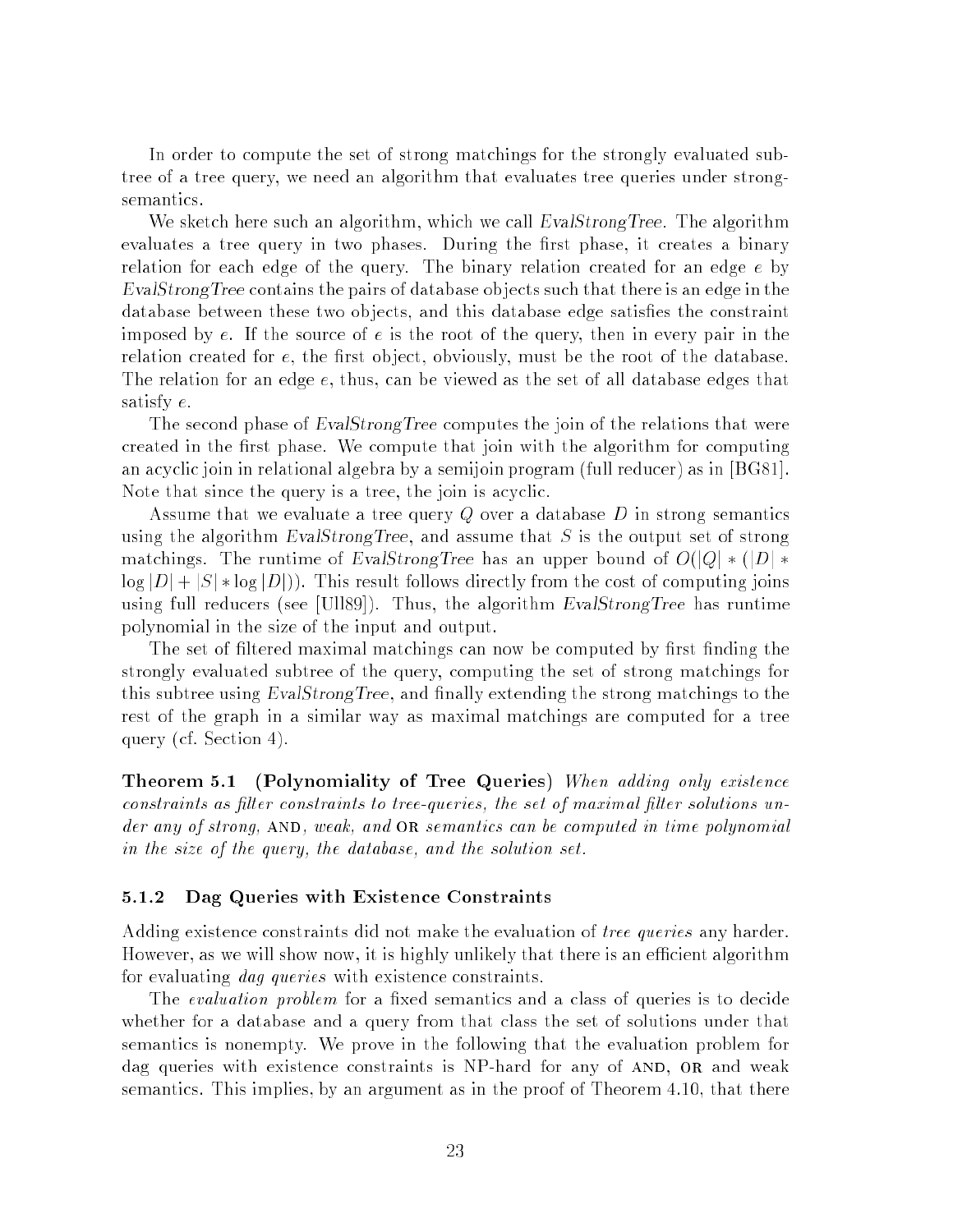is no algorithm that computes the solutions of such queries in time polynomial in the size of the input and output, unless  $PTIME = NP$ .

We first show NP-hardness for AND-semantics. We use a reduction of 3SAT. A formula  $\phi$  is in 3CNF if  $\phi$  is a conjunction of clauses  $C_1, \ldots, C_m$ , where each clause  $C_i$  is a disjunction of three literals  $l_{i1}, l_{i2}, l_{i3}$ , and a literal is either a propositional letter or the negation of a propositional letter. To decide whether a formula in 3CNF has a satisfying assignment is NP-complete [GJ79].

**Lemma 5.2** Given a 3CNF formula  $\phi$  over a set of propositional letters P, one can construct in polynomial time <sup>a</sup> dag query Q and <sup>a</sup> database D such that the set of filter constraints in  $Q$  contains only existence constraints, and such that the following are equivalent:

1. there is a maximal  $AND$ -solution for  $Q$  over  $D$ ;

<sup>j</sup>

2. there is an assignment for the propositional letters in P that satisfies  $\phi$ .

*Proof.* Let  $\phi$  be a formula in 3CNF, let  $P = \{p_1, \ldots, p_n\}$  be the set of propositional letters appearing in  $\phi$ , and let  $\{C_1, \ldots, C_m\}$  be the set of clauses in  $\phi$ . We construct a database  $D$  and a query  $Q$  in such a way that evaluating the query over the database simulates the assignment of truth values to the propositional letters, and such that maximal AND-solutions are in a one-to-one correspondence with satisfying assignments. As an example, Figure 7 shows the database and the query constructed for  $\phi = (p_1 \vee p_2 \vee p_3) \wedge (\neg p_1 \vee p_2 \vee p_4).$ 

We first construct D. Let  $r_D$  be the root of D. Below  $r_D$ , there are three levels of objects, the first representing the clauses, the second the truth assignments satisfying the clauses, and the third the truth values assigned to the propositional letters. More precisely, for each clause  $C_i$ , there is an edge labeled clause; from  $r_D$ to a unique ob ject ocl <sup>i</sup>. From each ob ject ocl <sup>i</sup> there are seven outgoing edges labeled truth-ass<sub>i</sub> to seven different objects  $oass_{i1}, \ldots, oass_{i7}$ , which stand for the seven truth assignments that satisfy the clause  $C_i$ . For each letter  $p_i$ , there are objects *otrue<sub>i</sub>* and *ofalse<sub>i</sub>*, which stand for the truth values that can be assigned to  $p_j$ .

We now link the assignment objects  $\textit{oass}_{ik}$  to the truth value objects  $\textit{otree}_j$  and *ofalse<sub>j</sub>*. Let  $p_{l_1}, p_{l_2}, p_{l_3}$  be the propositional letters that appear in the literals of  $C_i$ . We consider an assignment to  $p_{l_1}, p_{l_2}, p_{l_3}$  that satisfies  $C_i$  and choose the object  $oass_{ik}$ to represent it. If this assignment maps  $p_{l_m}$  to TRUE then we draw an edge with label ass-val<sub>lm</sub> from  $oass_{ik}$  to  $otruel_m$ . If it maps  $p_{l_m}$  to FALSE then we draw such an edge to  $ofalse_{l_m}$ . There are no other objects and edges in D.

Next, we construct a dag query  $Q$  with existence constraints. The root of  $Q$  is  $r_Q.$ Similar to the database, the query has three levels of variables. For each clause  $C_i$ , there are variables variables vass in the  $\mathcal{V}_1$  is the assignment that the assignment that the assignment that satisfies it. There is an edge labeled clause, from  $r_Q$  to  $vcl_i$ , and an edge labeled truth-ass<sub>i</sub> from vcl<sub>i</sub> to vass<sub>i</sub>. For each propositional letter  $p_j$  there is a variable *vprop<sub>i</sub>* in Q. We link the assignment variables vass<sub>i</sub> to the letter variables vprop<sub>i</sub>.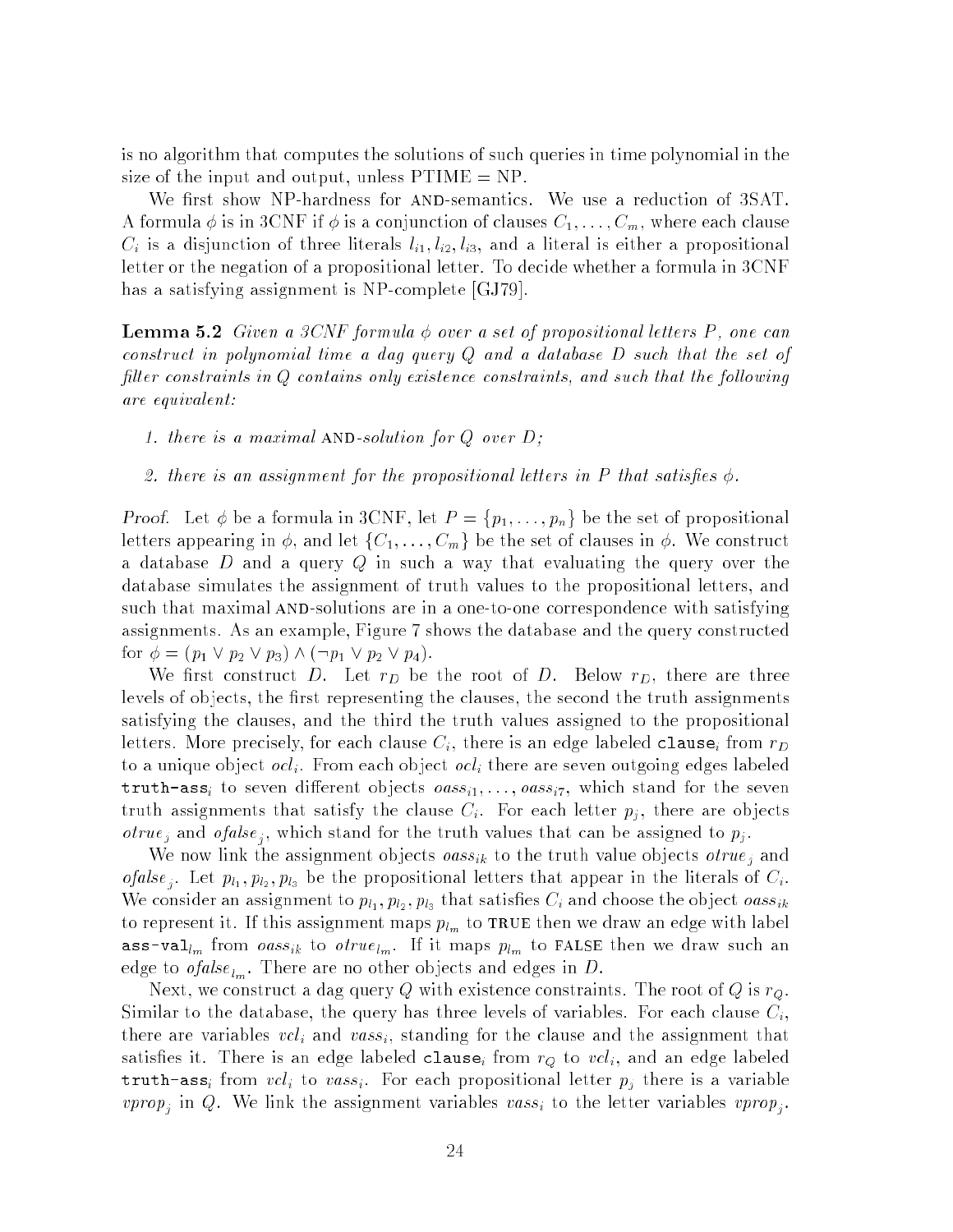

Figure 7: The construction of Lemma 5.2 for  $\phi = (p_1 \vee p_2 \vee p_3) \wedge (\neg p_1 \vee p_2 \vee p_4)$ 

Let  $p_{l_1}, p_{l_2}, p_{l_3}$  be the propositional letters that appear in the clause  $C_i$ . Then we draw an edge labeled ass-val<sub>lm</sub> from vass<sub>i</sub> to each variable vprop<sub>lm</sub> for  $m = 1, 2, 3$ . There are no other variables and edges in Q. From the construction it is easy to see that  $Q$  is a dag. The set  $F$  of filter constraints contains an existence constraint . The second variable variable variable variable variable  $\mathcal{L}_i$ 

We show that there is a one-to-one correspondence between, on the one hand, solutions of  $Q$  over  $D$  and, on the other hand, truth assignments for the propositions in P that satisfy  $\phi$ . Because of the existence constraints, a solution for Q over D binds each variable variable vpropi to a database ob ject. This object is either or of ject. Just  $j$ Thus, a solution defines an assignment of truth values to the propositional letters in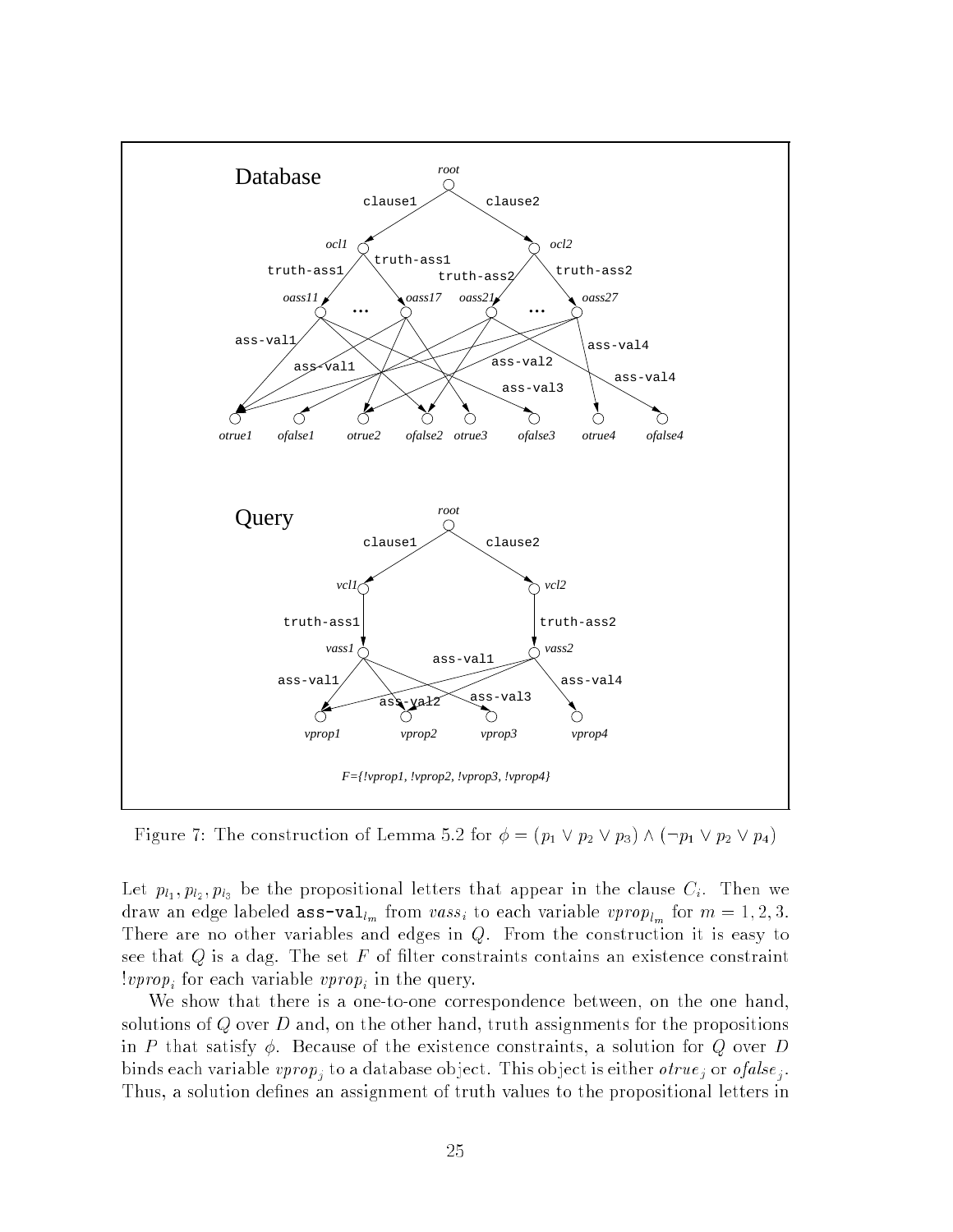P. Moreover, since the query graph of Q is a dag and the variables  $vprop_i$  are the terminal nodes of that dag, an AND-solution for  $Q$  binds all variables. Because of the structure of D and Q, the variable  $vcl_i$  is bound to the clause object ocl<sub>i</sub> and vass i se door of the assignment observed ob jects oassign. Since all the assignment of the constraints of the vass; ass-val, vprop, issuing from vass; are satisfied by the solution, the clause  $C_i$  is in fact satisfied by the corresponding truth assignment. This means that the solution determines an assignment that satisfies  $\phi$ .

Conversely, suppose  $\rho$  is a truth assignment that satisfies  $\phi$ . Then  $\rho$  gives rise to a solution  $\mu_\rho$  as follows. The variable  $vprop_i$  is mapped to the object  $\it{otrule}_i$  or  $\it{of}$   $\it{false}_i,$ depending on whether  $\rho(p_i)$  is TRUE or FALSE. The restriction of  $\rho$  to the letters in the clause  $C_i$  is one of the seven assignments that satisfy  $C_i$ . Thus, there is an object  $oass_{ik}$  that corresponds to it, and we map vass<sub>i</sub> to  $oass_{ik}$ . The remaining variables in  $Q$  are mapped in the obvious way. Obviously,  $\mu_{\rho}$  satisfies all edge constraints and the existence constraints of  $Q$ , and thus is a solution. 口

**Theorem 5.3** Evaluation of dag queries with existence constraints under  $AND\text{-}seman$ tics is NP-complete.

Proof. NP-hardness follows from Lemma 5.2. Membership in NP follows because in polynomial time one can guess an assignment to the query variables, verify that it is a matching, verify that it cannot be extended, that is, that it is maximal, and check that it satisfies the existence constraints. Such an assignment is a solution.  $\Box$ 

We now show that the evaluation of dag queries in OR and in weak semantics is NP-hard. Again, the proof is based on a reduction of 3SAT, albeit this time different from the one in Lemma 5.2, to take into account the difference in the semantics.

**Lemma 5.4** Given a 3CNF formula  $\phi$  over a set of propositional letters P, one can construct in polynomial time <sup>a</sup> dag query Q and <sup>a</sup> database D such that the set of filter constraints in  $Q$  contains only existence constraints, and such that the following are equivalent:

- 1. there is a maximal  $OR$ -solution for  $Q$  over  $D$ ;
- 2. there is an assignment for the propositional letters in P that satisfies  $\phi$ .

*Proof.* Let  $\phi$  be a formula in 3CNF, let  $P = \{p_1, \ldots, p_n\}$  be the set of propositional letters appearing in  $\phi$ , and let  $\{C_1, \ldots, C_m\}$  be the set of clauses in  $\phi$ . We construct a database  $D$  and a query  $Q$  in such a way that evaluating the query over the database simulates the assignment of truth values to the propositional letters, and such that maximal OR-solutions are in a one-to-one correspondence with satisfying assignments. As an example, Figure 8 shows the database and the query constructed for  $\phi = (p_1 \vee p_2 \vee p_3) \wedge (\neg p_1 \vee p_2 \vee p_4).$ 

In the database  $D$ , there are two levels of objects below the root. The first level represents the literals over  $P$ , and the second level the clauses. Links from the first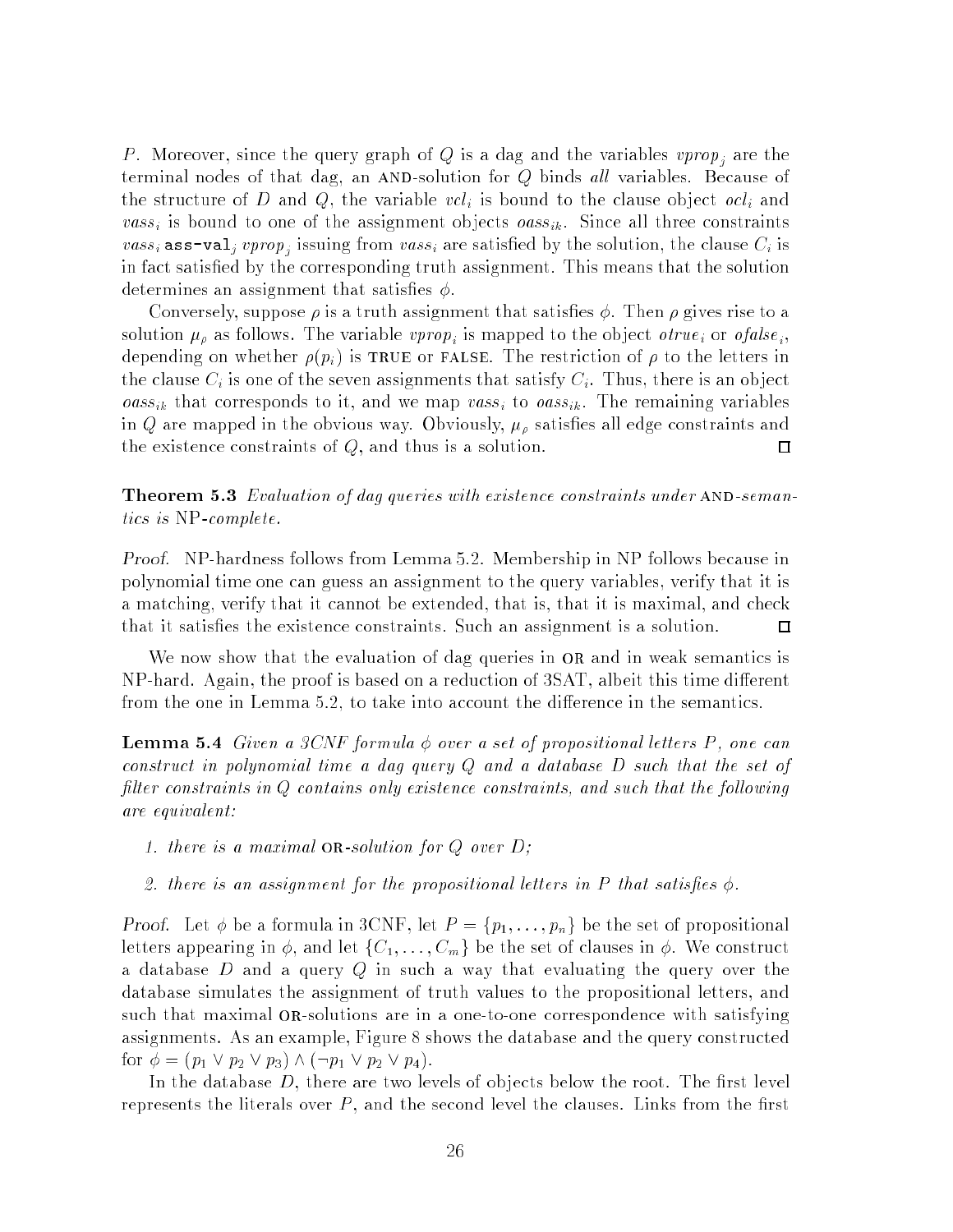

Figure 8: The construction of Lemma 5.4 for  $\phi = (p_1 \vee p_2 \vee p_3) \wedge (\neg p_1 \vee p_2 \vee p_4)$ 

to the second level indicate which literal is present in which clause. Formally, let  $r_D$  be the root of D. For each propositional letter  $p_j$ , there are objects otrue, and *ofalse*  $_i$ , and edges labeled  $\tau a_j$  from  $r_D$  to these objects. The objects *otrue* and *ofalse<sub>i</sub>* represent the truth values that can be assigned to  $p_j$ . For each clause  $C_i$ there is a unique object ocl<sub>i</sub> in D. If the letter  $p_j$  appears as a positive literal in  $C_i$ , then we draw an edge labeled sat<sub>i</sub> from *otrue*, to *ocl*<sub>i</sub> to indicate that the clause  $C_i$ can be satisfied by mapping  $p_j$  to TRUE. Similarly, if  $p_j$  appears as a negative literal, we draw such an edge from  $ofalse_j$  to  $ocl_i$ . There are no other edges and nodes in  $D$ .

The query Q consists of two similar levels. The root of Q is  $r_Q$ . For each propositional letter  $p_j \in P$  there is an edge labeled  $\mathtt{ta}_j$  from  $r_Q$  to a variable  $vprop_j$ . Because of the label talk taj , the variable can only be bound to otrue j or to propriety . This <sup>j</sup> alternative corresponds to the choice between two truth values for the proposition. For each clause  $C_i$  there is a unique variable  $vcl_i$  in  $Q$ , and for each variable  $vprop_j$ , such that  $p_i$  appears either as a positive or as a negative literal in  $C_i$ , there is an edge labeled sat<sub>i</sub> from  $p_j$  to vcl<sub>i</sub>. There are no other variables and edges in Q. The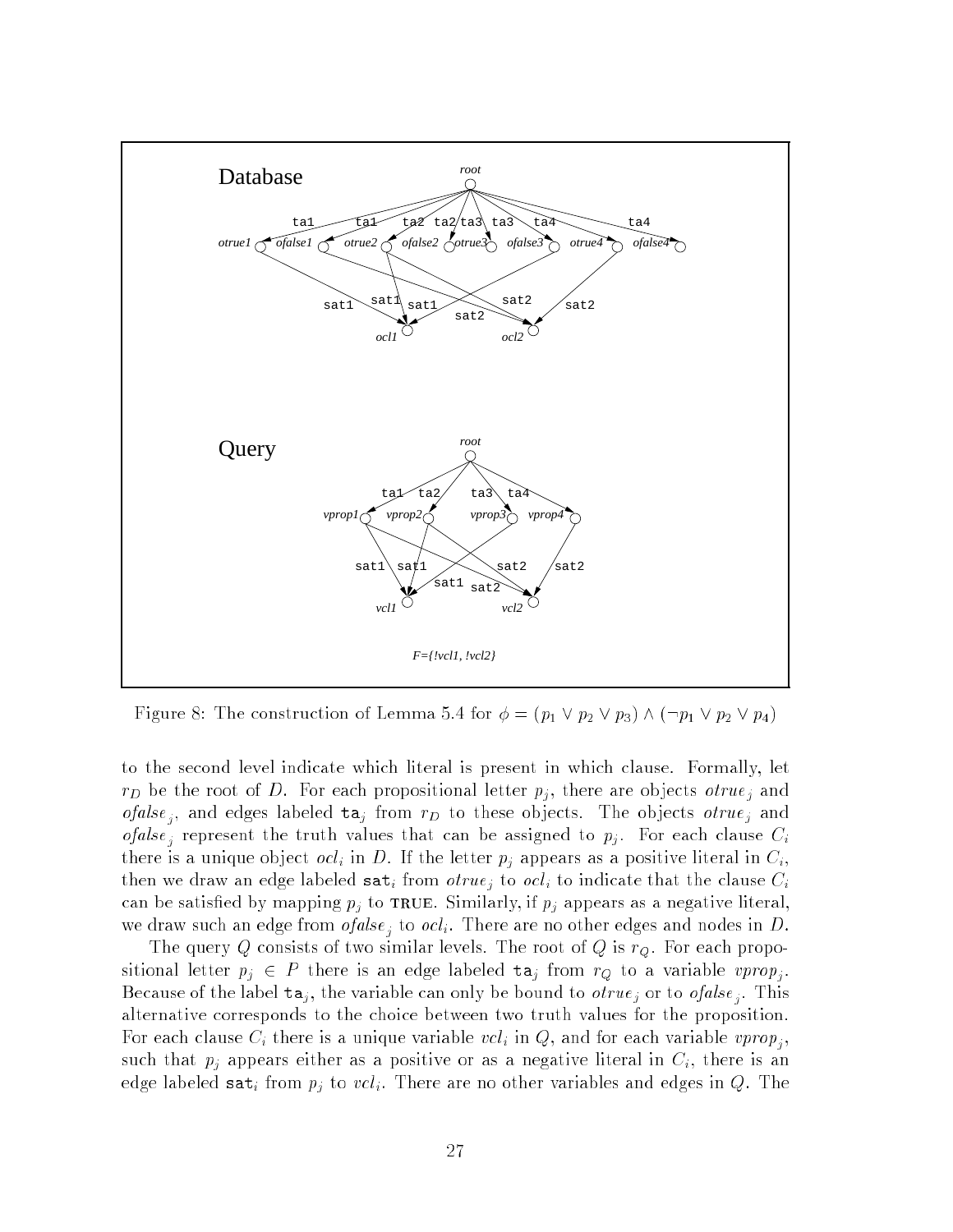set F of filter constraints contains an existence constraint  $|vel_i|$  for all the variables variate in the contract of the contract of the contract of the contract of the contract of the contract of the

In a solution for Q over D, one of the objects  $\mathit{otrue}_j$  or  $\mathit{ofalse}_j$  is assigned to . The variable vproping  $\mathcal{L}_1$  is an assignment of the corresponding to the set of the set of the set of the set of the set of the set of the set of the set of the set of the set of the set of the set of the set of the propositions in  $P$ . Because of the existence constraints, there is a solution for  $Q$  over D only if a non-null value is assigned to  $vcl_i$  for  $i = 1, \ldots, m$ . Due to the label sat<sub>i</sub> leading to vcl <sup>i</sup>, the only ob ject that can be assigned to it is ocl <sup>i</sup> . If vcl <sup>i</sup> is bound to occl i, the statistical constraint variant values of  $\mathcal{L}_1$  is the satisfied of  $\mathcal{L}_2$  in must be satisfied. That is satisfied on equivalent to satisfying at least one literal in the clause  $C_i$ .

We conclude that there is a one-to-one correspondence between truth assignments to the letters in P and maximal matchings, which assign  $\mathit{otrue}_j$  and  $\mathit{ofalse}_i$  database objects to  $vprop$  in Q. A truth assignment to P satisfies  $\phi$  iff every clause of  $\phi$  is satisfied by the assignment iff the corresponding solution assigns a non-null value to each node  $vcl_i$  in Q iff there is a solution to Q over D.  $\Box$ 

**Theorem 5.5** Evaluation of dag queries with existence constraints under  $OR$ -semantics is NP-complete.

Proof. NP-hardness follows from Lemma 5.4. Membership in NP follows with arguments similar to those in the proof of Theorem 5.3. 囗

The same result holds also for weak semantics.

Theorem 5.6 Evaluation of dag queries with existence constraints under weak semantics is NP-complete.

Proof. For the hardness proof, we modify the construction in Lemma 5.4. That reduction does not work for weak semantics for the following reason. An OR-solution binds all variables in the query, but need not satisfy all edge constraints involving the edges with label  $\texttt{sat}_i$ . This only happens if the solution corresponds to an assignment that satisfies all literals of all clauses.

In the modified reduction, we replace each edge labeled  $\texttt{sat}_i$  in the database by a path consisting of two edges, each with that label, and an intermediate new ob ject between the edges. In the query, we similarly replace each edge labeled  $\texttt{sat}_i$  by a path consisting of two edges with the label  $\text{sat}_i$  and an intermediate new variable. when the income  $\alpha$  income income is a variable variable value in  $\alpha$  variable values of  $\alpha$  is, when an assignment for a 3CNF formula does not satisfy all the literals in a clause, a null value is assigned to such a new intermediated variable. We then conclude that there is a weak solution to the query over the database iff there is a satisfying assignment to the given 3CNF formula.

Membership in NP is proved with arguments as in Theorem 5.5.

 $\Box$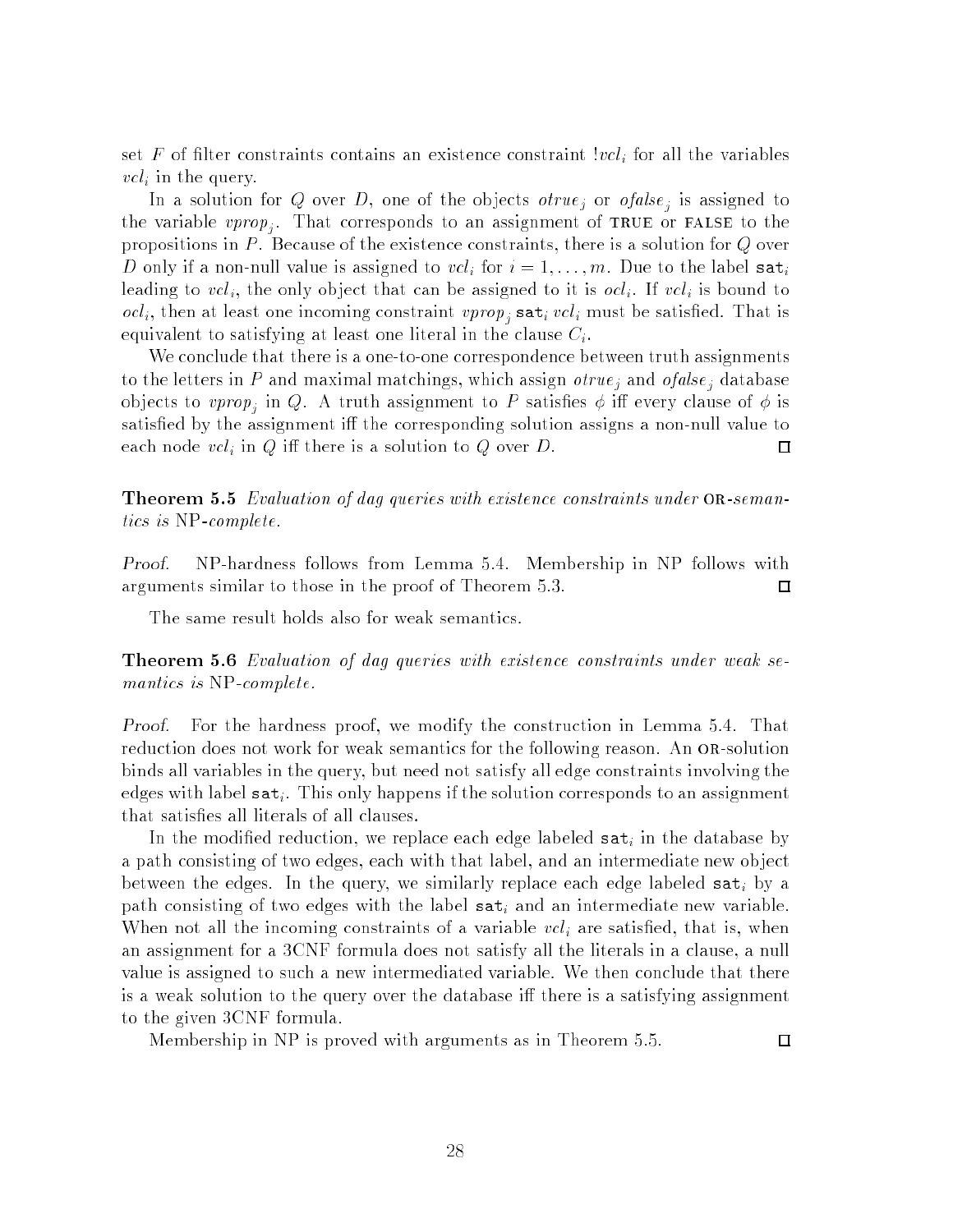## 5.2 Weak Equalities and Inequalities

Allowing weak equality or inequality constraints in the filter constraints makes the evaluation of a query NP-hard. It is interesting to note that this is already the case for tree queries. Thus, the results do not depend on the semantics under which the search constraints are evaluated.

### 5.2.1 Adding Weak Equality Constraints

We show that the evaluation problem for tree queries with weak equality constraints is NP-complete by reducing the One-In-All-Pos-Three-3SAT problem. In order to define this problem, we need some notation. Let  $P = \{p_1, \ldots, p_n\}$  be a set of propositional letters. A *positive clause* over P is a subset of  $\{p_1, \ldots, p_n\}$ . Let  $\mathcal{C} = \{C_1, \ldots, C_m\}$  be a set of positive clauses over P. A traversal of C is a truth assignment for  $P$ , such that each clause in  $\mathcal C$  has exactly one true literal.

Now, the One-In-All-Pos-Three-3SAT problem is to decide, given a set of propositional letters P and a set C of positive clauses over P, each of which has at most three elements, whether there is a traversal of  $\mathcal{C}$ . It is known that One-In-All-Pos-Three-3SAT is NP-complete [GJ79].

**Lemma 5.7** Given a set P of propositional letters, and a set C of positive clauses over P , each of which has at most three letters, one can construct in polynomial time a database  $D_{\mathcal{C}}$  and a tree query  $Q_{\mathcal{C}}$ , where the filter constraints of  $Q_{\mathcal{C}}$  contain only equality constraints, such that the following are equivalent:

- $Q_c$  has a solution over  $D_c$ ;
- <sup>C</sup> has <sup>a</sup> traversal.

The equality constraints can either all be value equalities or all be object equalities.

Proof. We first give a reduction with value equalities and then indicate how to modify it in order to yield a reduction with object equalities.

Let  $P = \{p_1, \ldots, p_n\}$  be a set of propositional atoms and  $\mathcal{C} = \{C_1, \ldots, C_m\}$  be a set of positive clauses over P. We construct a database  $D_{\mathcal{C}}$  and a query  $Q_{\mathcal{C}}$  such that  $D_{\mathcal{C}}$  encodes the structure of  $\mathcal C$  and the possible ways to choose elements from each  $C_i$ for a traversal. When evaluating the query  $Q_{\mathcal{C}}$ , a particular choice has to be made for each clause. The filter constraints of  $Q_c$  will ensure that the local choices from the  $C_i$  fit together to yield a traversal. As an example, Figure 9 shows the database and the query constructed for  $\mathcal{C} = \{\{p_1, p_2, p_3\}, \{p_2, p_4\}\}.$ 

Let  $r_{D_c}$  be the root of  $D_c$ . For each clause  $C_i$  in C we draw an edge labeled clause<sub>i</sub> from  $r_{D_c}$  to a new object *ocl<sub>i</sub>*, which represents the *i*-th clause  $C_i$ . Let  $p_{j_{i1}}, p_{j_{i2}}, p_{j_{i3}}$  be the letters in  $C_i$ . (Without loss of generality we assume that  $C_i$ has exactly three letters. In a case where there are less, the construction has to be modified in an obvious way.) In our example in Figure 7, since  $C_1 = \{p_1, p_2, p_3\}$  and  $C_2 = \{p_2, p_4\}$ , we have  $j_{11} = 1$ ,  $j_{12} = 2$ ,  $j_{13} = 3$ , and  $j_{21} = 2$ ,  $j_{22} = 4$ .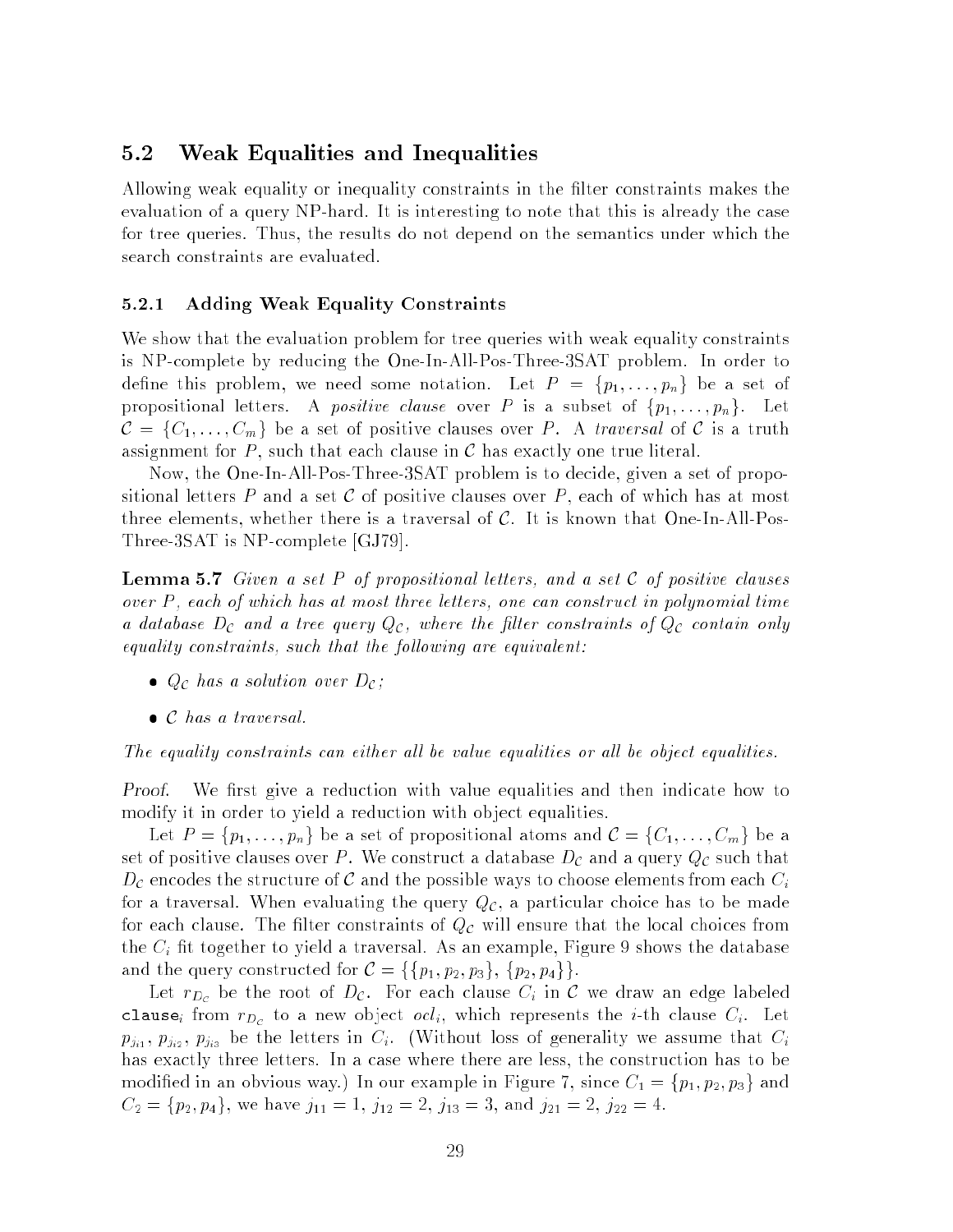

Figure 9: The construction of Lemma 5.7 for  $C = \{C_1, C_2\}$ , where  $C_1 = \{p_1, p_2, p_3\}$ and  $C_1 = \{p_2, p_4\}.$ 

For each  $p_{jik}$ , where  $k = 1, 2, 3$ , there is an edge labeled choose from  $ocl_i$  to a new object och<sub>i,jik</sub>. This object represents the choice of the k-th letter  $p_{j_{ik}}$  from  $C_i$ . Therefore, in our example, we have objects  $och_{1,1}$ ,  $och_{1,2}$ ,  $och_{1,3}$  to represent choosing a variable from  $C_1$  and objects  $och_{2,2}$ ,  $och_{2,4}$  to represent choosing a variable from  $C_2$ .

Next, we add objects that record which elements of  $C_i$ , as a consequence of this choice, are in the traversal and which are not. From  $och_{i,j_{ik}}$  we draw three (this depends on the number of elements of  $C_i$ ) outgoing edges labeled  $\mathbf{p}_{jii}$ , one for each proposition  $p_{j_{il}}$  in  $C_i$ , to leaf objects  $oin_{i,j_{ik},j_{il}}$ . Recall that choosing the object  $och_{i,j_{ik}}$ represents the choice of the  $k$ -th letter in  $C_i$ . Thus, we define this object to have the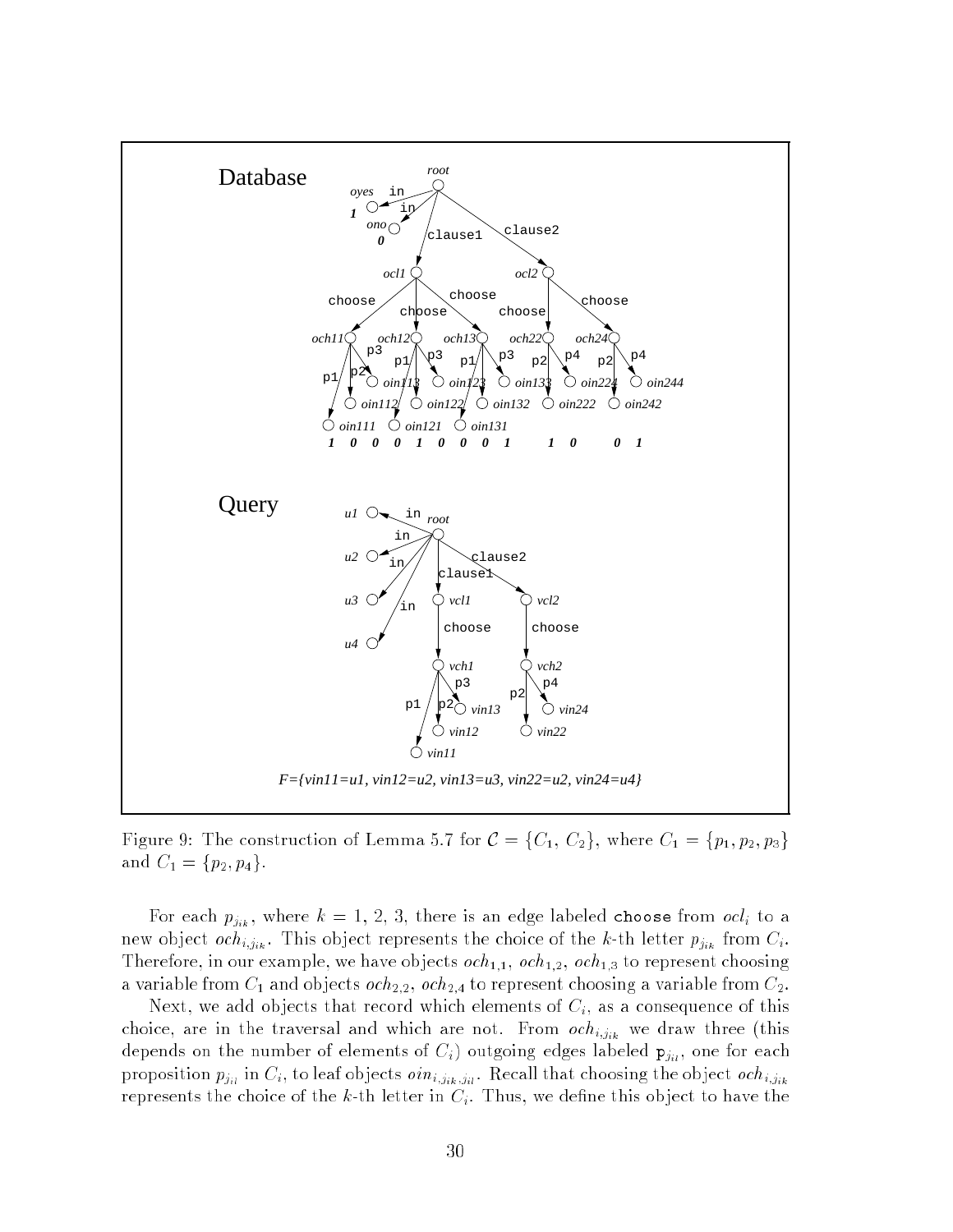value  $\alpha(oin_{i,j_{ik},j_{il}}) := 1$  if  $k = l$ , and the value  $\alpha(oin_{i,j_{ik},j_{il}}) := 0$  if  $k \neq l$ . The value 1 symbolizes that the element  $p_{j_{ik}}$  is present in the traversal if it is chosen from  $C_i$ , and the value 0 symbolizes that an element  $p_{jil}$ , where  $k \neq l$ , is not present.

In the example, for instance, choosing from  $C_1$  the atom  $p_2$  has consequences as to whether  $p_1, p_2, p_3$  are in the traversal or not. They are represented by three edges, labeled  $p_1$ ,  $p_2$ ,  $p_3$ , issuing from  $och_{1,2}$  to the three objects  $oin_{1,2,1}$ ,  $oin_{1,2,2}$ , and  $\text{O}in_{1,2,3}$ , and by the values 0, 1, 0 attached to these objects. The values say that  $p_2$ is in the traversal, while  $p_1$ ,  $p_3$  are not.

There are two more edges emanating from the root. They are labeled in and connect the root to two objects *oyes* and *ono*. We also have  $\alpha(\textit{oyes}) = 1$  and  $\alpha(ono) = 0$ . The role of these objects is to synchronize the choices for the single clauses.

Next, we construct the query  $Q_{\mathcal{C}}$ . We first describe the query graph G. There are *n* variables  $u_1, \ldots, u_n$ , which correspond to the propositions  $p_1, \ldots, p_n$ , and there is an edge labeled in from the root  $r_{Q_c}$  to each  $u_j$ . Thus, each  $u_j$  has to be bound either to oyes or to ono. This will stand for  $p_i$  being in the traversal or not.

For each clause  $C_i$  in C there is an edge labeled clause, from  $r_{Q_c}$  to a variable val is an edge labeled to an edge labeled choose from variable values in the variable values  $\mu$  . Thus, i. value is a bound to occl i, and value to our position to one of the order of the objects of  $\mathbf{y}_{ijk}$  , which means that one of the letters  $p_{j_{ik}} \in C_i$  has to be chosen for the traversal. (We still assume that  $C_i = \{p_{j_{i1}}, p_{j_{i2}}, p_{j_{i3}}\}$ .) For each letter  $p_{j_{i1}} \in C_i$ , there is an edge labeled  $p_{j_{il}}$  from vch; to a variable vin<sub>i,jil</sub>. Thus, vin<sub>i,jil</sub> has to be bound to  $oin_{i,j_{ik},j_{il}}$ . Note, that the graph we have constructed here is a tree.

The set F of filter constraints consists of the value equalities  $vin_{i,j_{il}}$  $\doteq_v u_{j_{il}}$  for each variable  $vin_{i,j_{il}}$ , which records whether  $p_{j_{il}}$  is chosen from  $C_i$ , and the corresponding  $u_{jil}$ , which records whether  $p_{jil}$  is chosen for the traversal.

Summarizing, the query and the database are constructed such that matching the query to the database amounts to two things: first, by matching the variables  $u_1, \ldots, u_n$  to *oyes* and *ono*, a subset of P is chosen; second, a maximal matching for the query graph G corresponds to choosing one element of each  $C_i$ . Finally, a maximal matching satisfies the filter constraints only if the subset of  $P$  chosen is a traversal. Thus, there is a one-to-one correspondence between traversals of  $\mathcal C$  and solutions of  $Q_{\mathcal{C}}$  over  $D_{\mathcal{C}}$ . This proves the claim for queries with value equalities.

To prove the claim for object equalities, we first modify the database. We replace the object  $oin_{i,j_{ik},j_{il}}$  by oyes if  $\alpha(oin_{i,j_{ik},j_{il}}) = 1$ , and by ono otherwise. In the query, we replace each value identity by an analogous ob ject identity. Now, we can argue in a similar fashion as before that there is a one-to-one-correspondence between traversals and solutions to the query over the database.  $\Box$ 

The preceding lemma implies immediately the desired complexity result. Note that the result does not depend on the semantics under which the search constraints are evaluated, since the query we have constructed is a tree.

**Theorem 5.8 (Weak Equalities)** The evaluation problem for tree queries with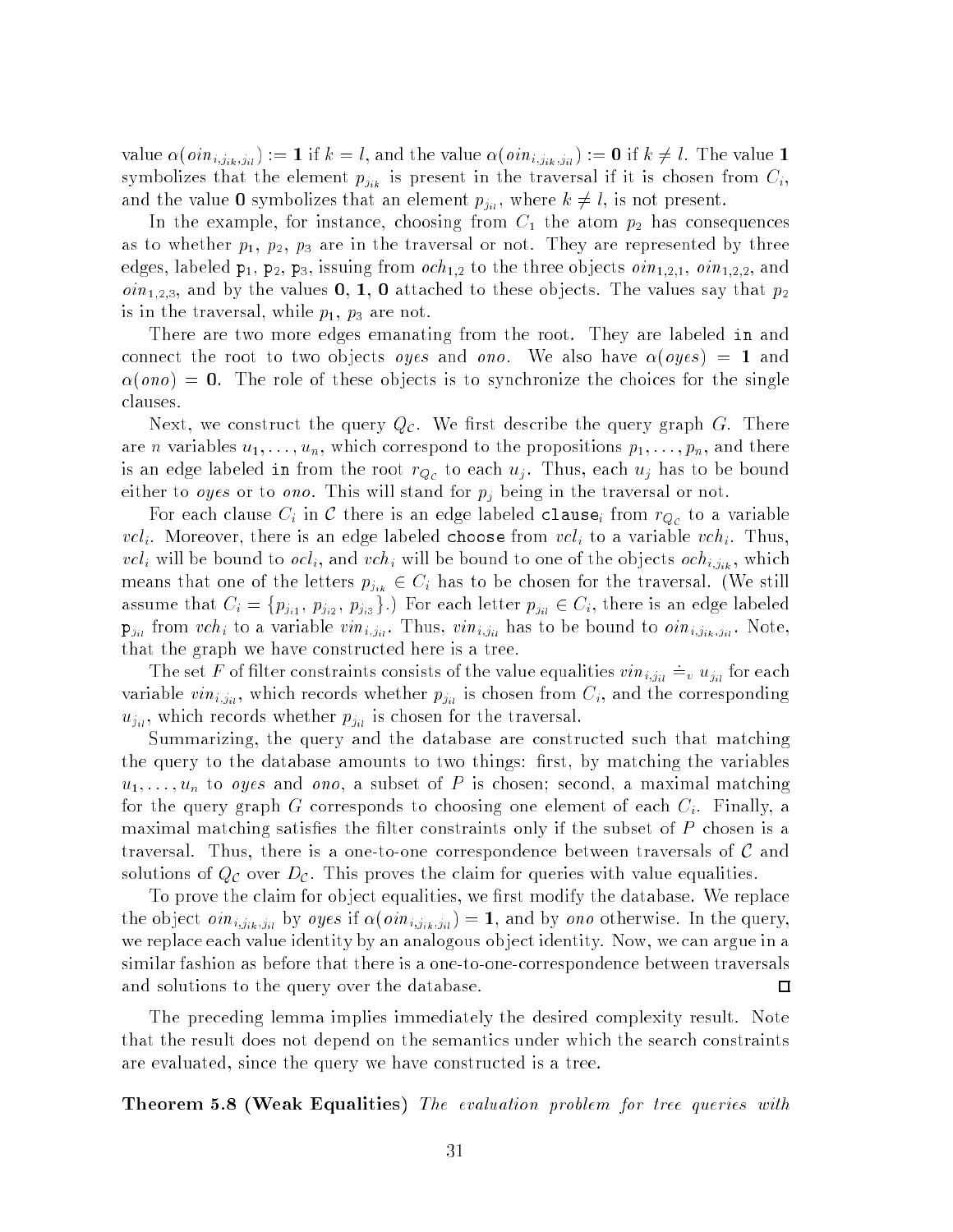weak equality construction is the construction that is not allowed the form for value and on the object of the second control of the second second terms of the second second second second second s

#### $5.2.2$ 5.2.2 Adding Weak Equality Constraints

For inequality constraints we prove NP-hardness by a reduction of the graph 3 coloring problem: given a non directed graph, can one assign to each vertex a color such that only three colors are used and distinct colors are assigned to adjacent vertices. It is known that 3-coloring is an NP-complete problem.

**Lemma 5.9** For a finite graph  $H$ , one can construct in polynomial time a database D and a tree query  $Q_H$ , such that the set of filter constraints in  $Q_H$  contains only inequality constraints, and such that there is a maximal solution for  $Q_H$  over D iff there is <sup>a</sup> 3-coloring of H.

*Proof.* Figure 10 shows the reduction for an example graph  $H$ . The database  $D$ is independent of the particular graph. It consists of the root and three terminal objects with the atomic values red, blue, and green. The graph  $G_H$  of the query  $Q_H$  consists of the root and, for every node  $n_i$  of H, a variable  $v_i$ , which is a terminal node, as shown in the example. Whenever two nodes  $n_i$ ,  $n_j$  are connected in H, we add a weak value inequality  $v_i \neq_v v_j$  to the filter constraints  $F_H$ .

Now, it is obvious that every 3-coloring of  $H$  gives rise to a solution of  $Q_H$  over  $D.$ Conversely, note that every maximal matching for  $Q_H$  over D is a total assignment that assigns to each variable  $v_i$  one of the objects from  $o_1, o_2$ , or  $o_3$ . Since a solution is a maximal matching that in addition satisfies the filter constraints, it gives rise to a 3-coloring.

Clearly, the reduction also works if we replace the value inequalities by ob ject inequalities. 口

Noting that solutions can be guessed and veried in polynomial time, we conclude from the preceding lemma an NP-completeness result.

**Theorem 5.10 (Weak Inequalities)** The evaluation problem for tree queries with weak integrating constraints is NP-complete. The NP-hard for State form for value and our comparations in the company of the company of the company of the company of the company of the company

#### 6 Containment of Search Queries 6

In this section, we examine containment and equivalence between queries without filter constraints, that is queries of the form  $Q = (G, \emptyset, \bar{x})$ . For the sake of brevity, we denote such a query as  $Q = (G, \bar{x})$ . We leave the study of more complex queries to future research. Our definitions, however, apply to the general case.

Since we are dealing with answers that are partial, that is, which may contain the value  $\perp$ , we define containment and equivalence modulo subsumption of answers.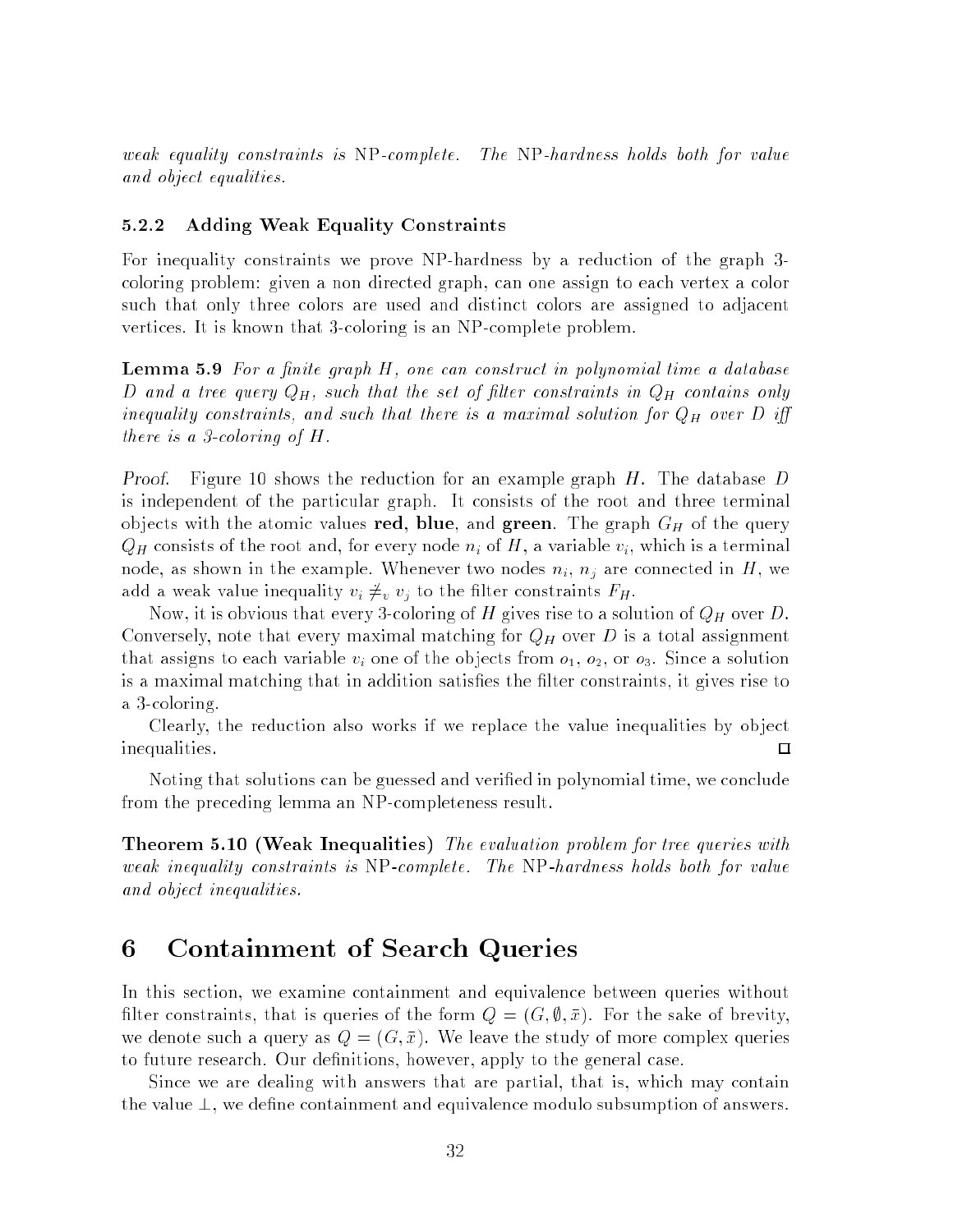

Figure 10: The construction of Lemma 5.9 for an example graph H

Let  $a$  and  $a^{\prime}$  be tuples of the same length that contain either atoms or  $\pm$ . We say that a is subsumed by a', and write  $a \sqsubseteq a'$ , if  $a_i = a_i^{\cdot}$  whenever  $a_i \neq \bot$  for each component  $a_i$  of  $a$  and  $a_i$  of  $a$  . For each semantics  $\sigma \in \{\land, w, \lor\},$  we say that an answer in the set  $Ans_D^{\sigma}(Q)$  is maximal if it is a maximal element of  $Ans_D^{\sigma}(Q)$  with respect to to the ordering " $\sqsubseteq$ ".

The definition of containment is parameterized by the semantics under which the search constraints are evaluated. Consider two queries  $Q = (G, F, \bar{x})$  and  $Q' =$  $(G', F', \bar{x})$  that have the same output variables. Let  $\sigma$  be one of the semantics defined before—strong, AND, weak, or OR-semantics. Then  $Q$  and  $Q'$  are equivalent under  $\sigma$  if for every database they return the same maximal answers with respect to  $\sigma$ . We say that Q is *contained* in Q' under  $\sigma$  if over every database D, and for every  $\bar{a} \in Ans_{D}^{\sigma}(Q)$  there is an  $\bar{a}' \in Ans_{D}^{\sigma}(Q')$  such that  $a \sqsubseteq a'$ . Obviously, two queries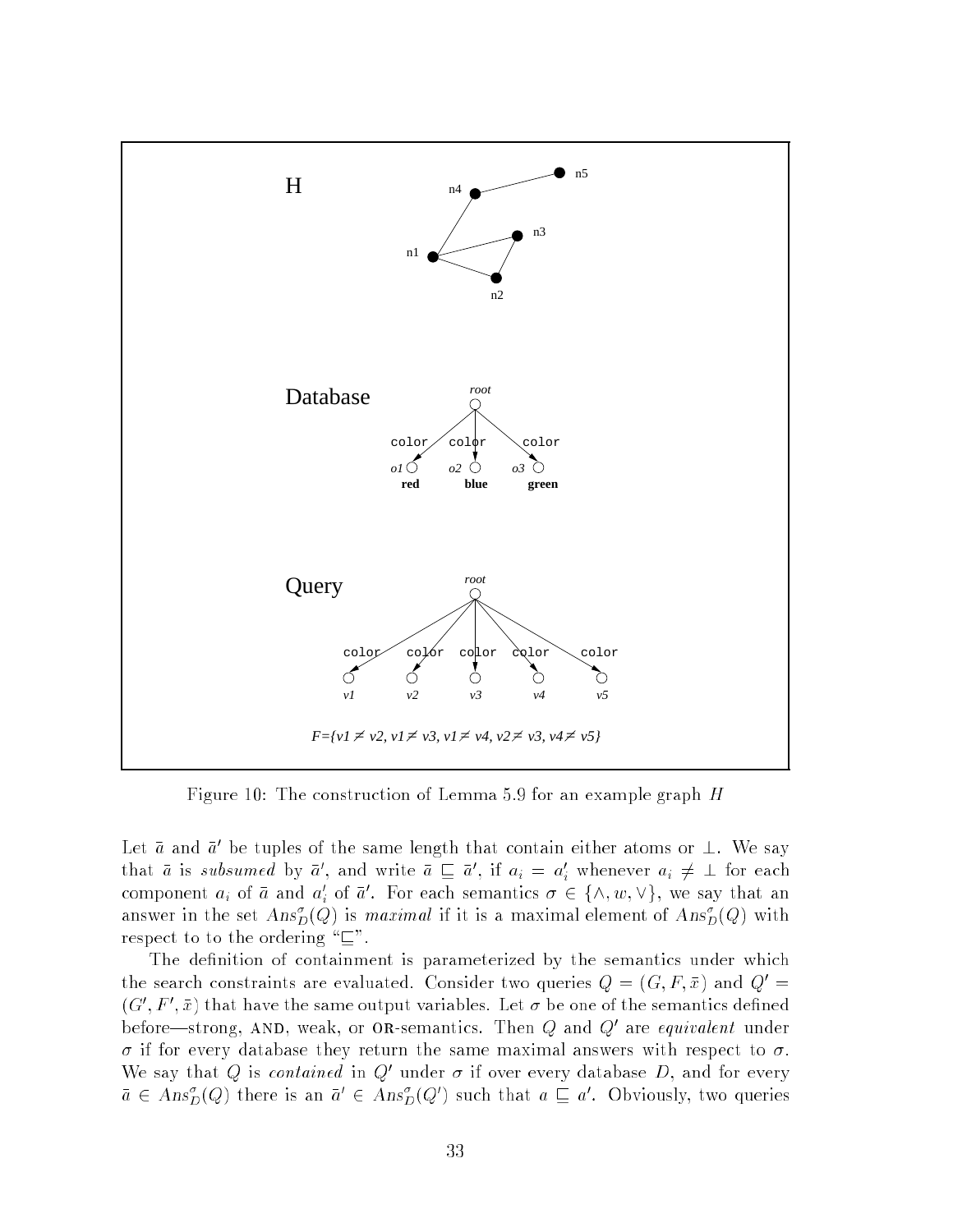are equivalent under  $\sigma$  if and only if they subsume each other with respect to  $\sigma$ . We write  $Q \sqsubseteq_{\sigma} Q'$ , where  $\sigma \in \{s, \wedge, w, \vee\}$ , if Q is contained in Q' under strong, AND, weak, or OR-semantics, respectively. Since for tree queries all semantics that allow for partial answers coincide, we may omit the subscript to " $\mathbb{Z}$ " when we refer to containment of tree queries.

## 6.1 Pruned Queries

Under a semantics that allows for solutions with the value  $\perp$ , not all variables in the query graph are needed for computing answers. More precisely, a variable from which there is no path to an output variable never needs to be bound. By eliminating such nodes, we can cut down the query graph so that it contains only nodes that are needed.

Let G be a query graph and  $\bar{x}$  be a tuple of variables appearing in G. By  $Pr_{\bar{x}}(G)$ we denote the restriction of  $G$  to those nodes which are on a path from  $r<sub>G</sub>$  to one of the variables in  $\bar{x}$ . We call  $Pr_{\bar{x}}(G)$  the pruned version of G. The pruned version of a query graph G has  $r<sub>G</sub>$  as its own root, and every node in it is reachable from the root. Thus, it is a legal query graph. Given a tuple of variables  $\bar{x}$ , we say that a query graph is *pruned* if  $Pr_{\bar{x}}(G) = G$ . By extension, if  $Q = (G, \bar{x})$  is a query, we call the query  $Q' = (Pr_{\bar{x}}(G), \bar{x})$  the pruned version of Q, and we say that a query is pruned if its query graph is pruned.

Note that if a variable is retained when pruning a query, then also all paths from the root of the query to such a variable are retained.

**Proposition 6.1** Suppose that  $Q = (G, \bar{x})$  is a query. Let v be a node in  $Pr_{\bar{x}}(G)$ and  $\pi$  be a path from  $r_G$ , to v in G. Then  $\pi$  is also a path from  $r_G$  to v in  $Pr_{\bar{x}}(G)$ .

Under all semantics that allow for partial answers, a query is equivalent to its pruned version.

**Proposition 6.2** Let  $Q = (G, \bar{x})$  be a query and let  $Q' = (Pr_{\bar{x}}(G), \bar{x})$  be its pruned version. Then for any database D and for  $\sigma \in \{\wedge, \vee, w\}$  we have

$$
Ans_D^{\sigma}(Q) = Ans_D^{\sigma}(Q').
$$

*Proof.* Let  $\bar{a} \in Ans_{D}^{\sigma}(Q)$  be an answer of Q over D. We show that  $\bar{a}$  is also an answer of  $Q^{\prime}.$ 

There is a matching  $\mu \in Mat_D^{\sigma}(Q)$  such that  $\bar{a} = \mu(\bar{x})$ . We define the assignment  $\mu'$  as the restriction of  $\mu$  to the nodes in  $Pr_{\bar{x}}(G)$ . Then  $\bar{a} = \mu'(\bar{x})$ . It is also easy to see that  $\mu'$  is a  $\sigma$ -matching of  $Q'$  over D for each  $\sigma \in \{\wedge, \vee, w\}$ . This is the case because, as a consequence of Proposition 6.1, all edge constraints in  $Pr_{\bar{x}}(G)$  are already present in G, and, since they are satisfied by  $\mu$ , they are also satisfied by  $\mu'$ . Since our queries have no filter constraints,  $\mu'$  is a  $\sigma$ -solution of  $Q'$  over  $D.$  This proves the inclusion  $Ans_{D}^{\sigma}(Q) \subseteq Ans_{D}^{\sigma}(Q')$ .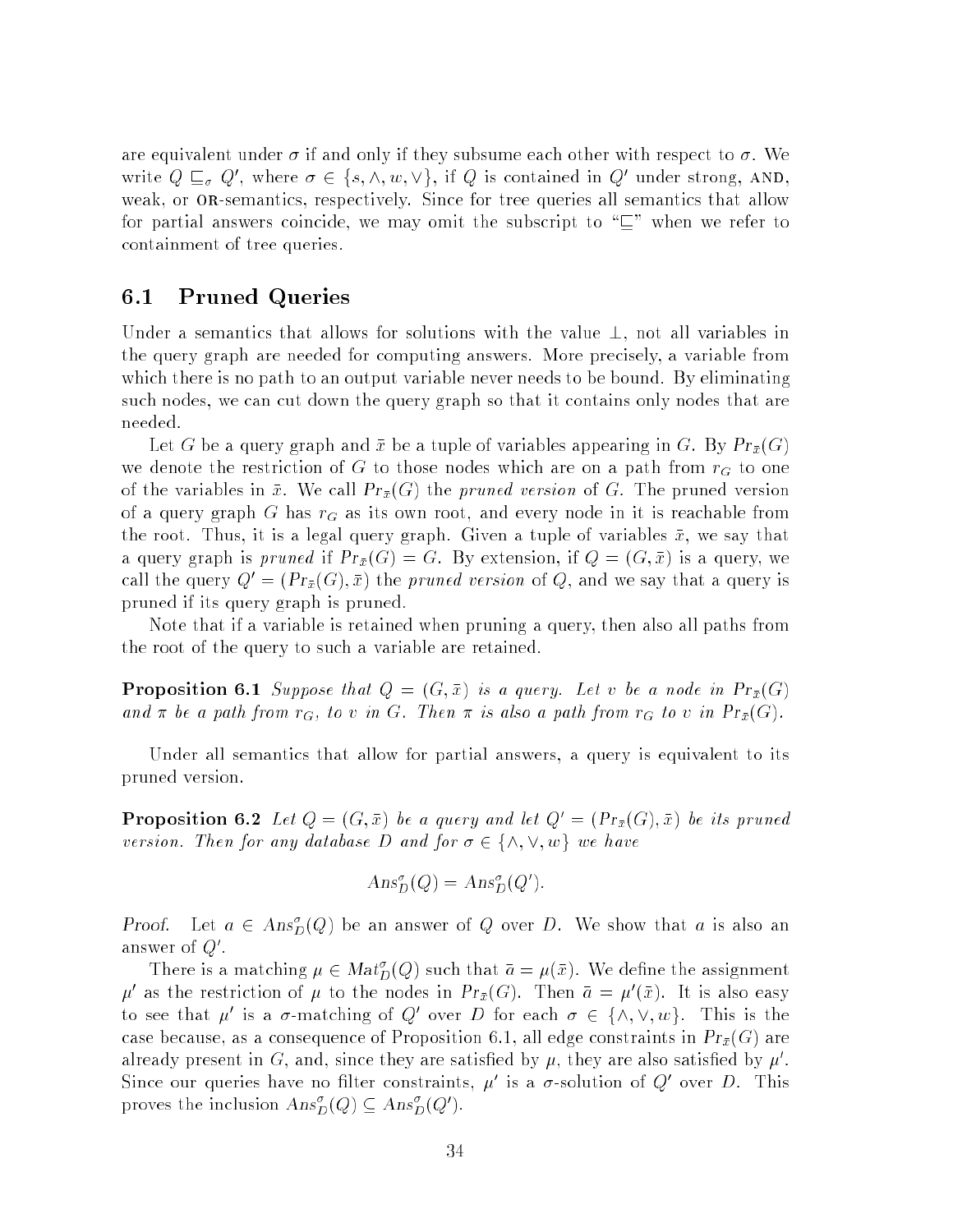To show the converse, let  $\bar a$  be a  $\sigma$ -answer of  $Q'$  over  $D$ . Then  $\bar a = \mu'(\bar x)$  for some  $\sigma$ -solution  $\mu'$  of  $Q'$ .

Let  $\mu$  be the assignment to the variables of Q that is defined for a variable if and only if  $\mu$  is defined, and that agrees with  $\mu$  whenever it is defined. Then  $\mu$  is a prematching because  $\mu^*$  is a prematching.

Suppose that  $\mu'$  is a  $\sigma$ -matching of  $Pr_{\bar{x}}(G)$ . If v is a node in G with  $\mu(v) \neq \bot$ , then all incoming edge constraints of v in G are already present in  $Pr_{\bar{x}}(G)$  because of Proposition 6.1. Thus,  $\mu$  is a  $\sigma$ -matching of G. Let  $\tilde{\mu}$  be a maximal  $\sigma$ -matching that extends  $\mu$ . Then  $\mu(x) = \mu(x) = \mu^{\cdot}(x) = a,$  which implies that  $a$  is a  $\sigma$ -answer of Q over D. This proves the inclusion  $Ans_{D}^{\sigma}(Q') \subseteq Ans_{D}^{\sigma}(Q)$ . 口

By the above proposition, in order to decide containment, it is sufficient to check the pruned versions of queries for containment.

## 6.2 Containment under AND-semantics

To characterize containment of queries, we need the concept of a query homomorphism. Let  $Q_1 = (G_1, \bar{x})$  and  $Q_2 = (G_2, \bar{x})$  be two queries. A mapping  $\varphi$  from the variables of  $Q_1$  to the variables of  $Q_2$  is a *homomorphism* from  $Q_1$  to  $Q_2$  if

- 1. It maps roots to roots, that is,  $\varphi(r_{G_1}) = r_{G_2};$
- 2. it maps output variables to output variables, that is,  $\varphi(x_j) = x_j$  for each  $x_j \in \bar{x}$ ;
- 3. it maps edge constraints to edge constraints, that is,  $\varphi(u)l\varphi(v)$  is a constraint in  $G_2$  for each ulv in  $G_1$ .

A homomorphism is an isomorphism if it is bijective and its inverse is also a homomorphism. Intuitively, the existence of an isomorphism between two queries means that the queries cannot be distinguished with respect to their structure.

We start by examining containment for the case of two queries that are evaluated under AND-semantics. In that case, we have a characterization which is similar to the well-known one for containment of conjunctive queries (cf. [CM77]).

Theorem 6.3 (Containment under AND-semantics) Let  $Q_1$  and  $Q_2$  be pruned queries. Then  $Q_1 \sqsubseteq_{\wedge} Q_2$ , i.e.,  $Q_1$  is contained in  $Q_2$  under AND-semantics, if and only if there is a homomorphism from  $Q_2$  to  $Q_1$ .

Proof. The proof is similar to the one for the classical characterization in [CM77]. Let  $Q_1 = (G_1, \bar{x})$  and  $Q_2 = (G_2, \bar{x})$ .

" $\Rightarrow$ " Suppose,  $\varphi$  is a homomorphism from  $Q_2$  to  $Q_1$ . If D is a database and  $\mu_1$ is a maximal AND-matching of  $Q_1$  over D that produces the AND-answer  $\bar{a}$ , then the composition  $\mu_2 = \mu_1 \circ \varphi$  is an AND-matching of  $Q_2$  that also produces the answer  $\bar{a}$ . Any AND-matching that extends  $\mu_2$  produces the same answer. Thus,  $Q_1 \sqsubseteq_A Q_2$ .

" $\Leftarrow$ " Suppose  $Q_1 \sqsubseteq_A Q_2$ . We show that there is a homomorphism from  $Q_2$ to  $Q_1$ . To this end we consider  $G_1$  as a database. Evaluating  $Q_1$  over  $G_1$ , viewed as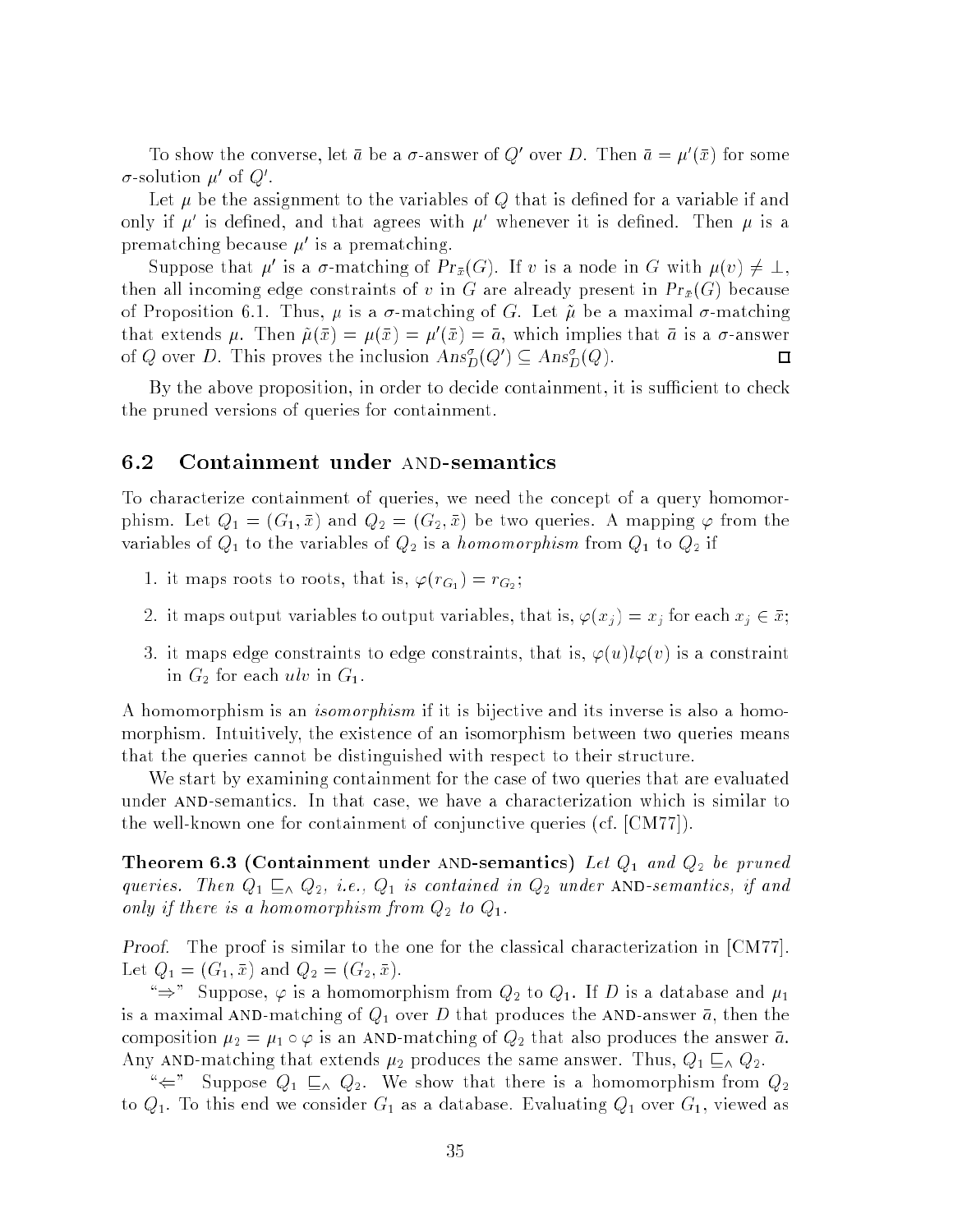a database, produces the AND-answer  $\bar{x}$ . Since  $Q_1$  is contained in  $Q_2$ , also  $Q_2$  returns this answer over that database. One can then show that the AND-matching of  $Q_2$ that produces the answer  $\bar{x}$  over the database  $G_1$  is in fact a homomorphism from  $Q_2$  to  $Q_1$ .  $\Box$ 

Corollary 6.4 (Complexity of AND-containment) Containment of queries under and-semanticated is not complete.

Proof. To decide the existence of a graph homomorphism is NP-complete.  $\Box$ 

Corollary 6.5 (Containment among Trees) Existence of <sup>a</sup> homomorphism is <sup>a</sup> sucient and a necessary condition for containment among pruned tree queries under AND, weak, and OR-semantics.

Proof. For tree queries, AND, weak, and OR-semantics coincide.

## 6.3 Containment under or and Weak Semantics

We now want to check containment under OR-semantics. The basic idea in checking containment under OR-semantics is to reduce containment of arbitrary queries to containment of tree queries. Let  $G = (V, r_G, G)$  be a query graph. A spanning tree of G is a subgraph  $T=(V,r_T, V)$  of G that has the same nodes and the same root as G, and whose skeleton is a tree. If  $Q = (G, \bar{x})$  is a query, then we define the set of queries

 $\mathcal{T}_Q := \{(T,\bar{x}) \mid T \text{ is a pruned spanning tree of } G\}$ :

We call  $\mathcal{T}_Q$  the *tree expansion* of Q. Under OR-semantics, a query can be evaluated by evaluating each query in its tree expansion and taking the union of the results. We will use this fact in order to characterize containment among queries under ORsemantics.

**Proposition 6.6** Let  $Q = (G, \bar{x})$  be a query and  $\mathcal{T}_Q$  its tree expansion. Then we have for any database D that

$$
Ans_D^{\vee}(Q) = \bigcup_{Q' \in \mathcal{T}_Q} Ans_D^{\vee}(Q').
$$

Proof. Obviously, every answer returned by a query in the tree expansion of Q is also returned by Q. It remains to show the converse.

Suppose  $\bar{a} \in Ans_D^{\vee}(Q)$ . Then  $\bar{a} = \mu(\bar{x})$  for some OR-matching  $\mu$  of Q. For each variable  $x_j \in \bar{x}$  to which  $\mu$  assigns a value distinct from  $\bot$ , there is a path from the root of  $Q$  to  $x_i$  such that every variable on the path is bound to a value distinct from  $\perp$ , and all constraints on the path are satisfied by  $\mu$ . Let G' be the subgraph of G that is the union of these paths, and let T' be a spanning tree of G'. We can extend

 $\Box$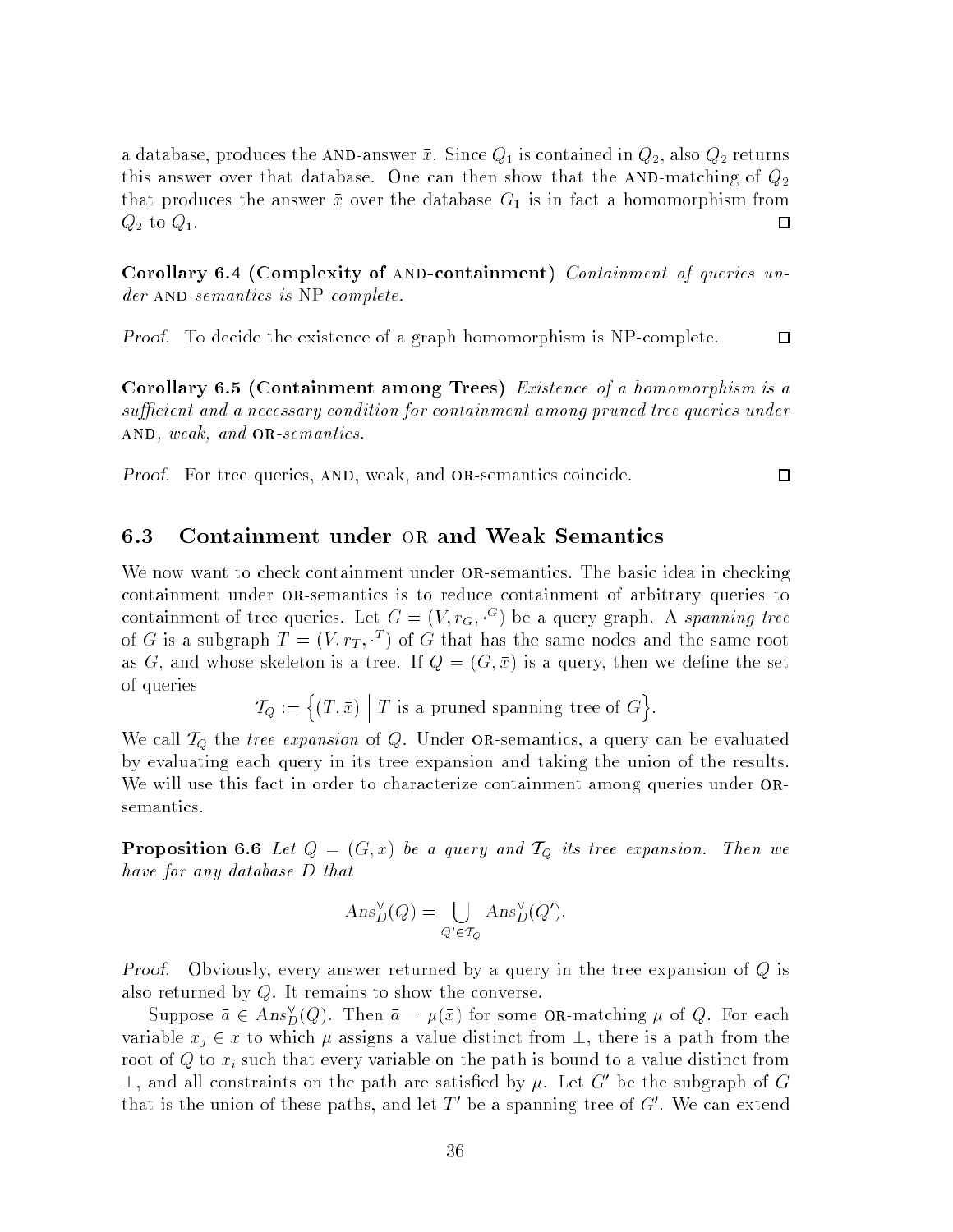T' to a subgraph T'' of G such that T'' is a tree and contains the variables in  $\bar{x}$ . Let  $T$  be the pruned version of  $T''$ . Then the restriction  $\mu':=\mu_{|T}$  of  $\mu$  to  $T$  is a matching of T, and  $\mu'(\bar{x}) = \bar{a}$ . Hence, for  $Q' := (T, \bar{x})$  we have  $\bar{a} \in Ans_D^{\vee}(Q')$ . □

Theorem 6.7 (Containment under OR-semantics) For two queries  $Q_1 = (G_1, \bar{x})$ and  $Q_2 = (G_2, \bar{x})$  the following are equivalent:

- $Q_1 \sqsubseteq_{\vee} Q_2$ , i.e.,  $Q_1$  is contained in  $Q_2$  under OR-semantics;
- for every query  $Q_1' \in \mathcal{T}_{Q_1}$  there is a query  $Q_2' \in \mathcal{T}_{Q_2}$  such that  $Q_1' \sqsubseteq Q_2'$ .

*Proof.* " $\Rightarrow$ " We show that if  $Q_1 \sqsubseteq_{\vee} Q_2$ , then for every query  $Q_1' = (T_1, \bar{x}) \in T_{Q_1}$ in the tree expansion of  $Q_1$ , there is a query  $Q'_2 \in \mathcal{T}_{Q_2}$  such that  $Q'_1 \subseteq Q'_2$ .

We give a proof sketch. As in the classical proof in [CM77], we view  $T_1$  as a database  $D.$  If we evaluate  $Q_1'$  over  $D,$  the answer  $\bar x$  is returned. Since  $Q_1 \sqsubseteq_{\vee} Q_2,$ and because of Proposition 6.6, there is also a query  $Q_2' = (T_2, \bar{x})$  in  $\mathcal{T}_{Q_2}$  that returns the answer  $\bar{x}.$  This answer is produced by a matching  $\mu$  of  $Q_2'$  over  $D,$  that is,  $\bar{x} = \mu(\bar{x})$ . Viewing D again as the query graph  $T_1$ , we see that  $\mu$  is a homomorphism from  $Q_2'$  to  $Q_1'$ . Now, by Corollary 6.5, the existence of a homomorphism between tree queries implies containment, which yields that  $Q'_1 \sqsubseteq Q'_2$ .

" $\Leftarrow$ " Suppose that for every query  $Q'_1 \in \mathcal{T}_{Q_1}$  there is a  $Q'_2 \in \mathcal{T}_{Q_2}$  such that  $Q'_1 \sqsubseteq Q'_2$ . Then we have for every database D that

$$
\bigcup_{Q_1' \in \mathcal{T}_{Q_1}} \operatorname{Ans}_{D}^{\vee}(Q_1') \subseteq \bigcup_{Q_2' \in \mathcal{T}_{Q_2}} \operatorname{Ans}_{D}^{\vee}(Q_2').
$$

By Proposition 6.6 this implies  $Ans_D^{\vee}(Q_1) \subseteq Ans_D^{\vee}(Q_2)$ . Hence,  $Q_1 \sqsubseteq_{\vee} Q_2$ .

### $\Box$

### Theorem 6.8 (Complexity of OR-containment)

- 1. Containment of queries under  $\sigma_{\rm R}$ -semantics is in  ${\rm H_2}$ .
- 2. The problem is NP-complete if the containee is <sup>a</sup> tree.
- 3. It is polynomial if the container is <sup>a</sup> tree.

*Proof.* That containment is in  $\text{H}_2$ , is clear from the characterization in Theorem 0.7. The third statement is also clear, since it can be decided in polynomial time whether there is a homomorphism from a tree to an arbitrary graph.

The second claim can be shown by a reduction of a variant of the Hamiltonian path problem. We are given a directed graph  $G = (N, \gamma)$ , where N is the set of nodes and  $\gamma: N \to 2^N$  associates to every node its set of successors. In addition, we are given two nodes  $n_s, n_e \in N$ . The question is, whether there exists a path  $n_s = n_1, \ldots, n_k = n_e$  such that each node of N occurs exactly once among the  $n_1, \ldots, n_k$ , and each  $n_i$  is a successor of  $n_{i\perp 1}$  for  $i \in 2...k$ . We reduce this problem to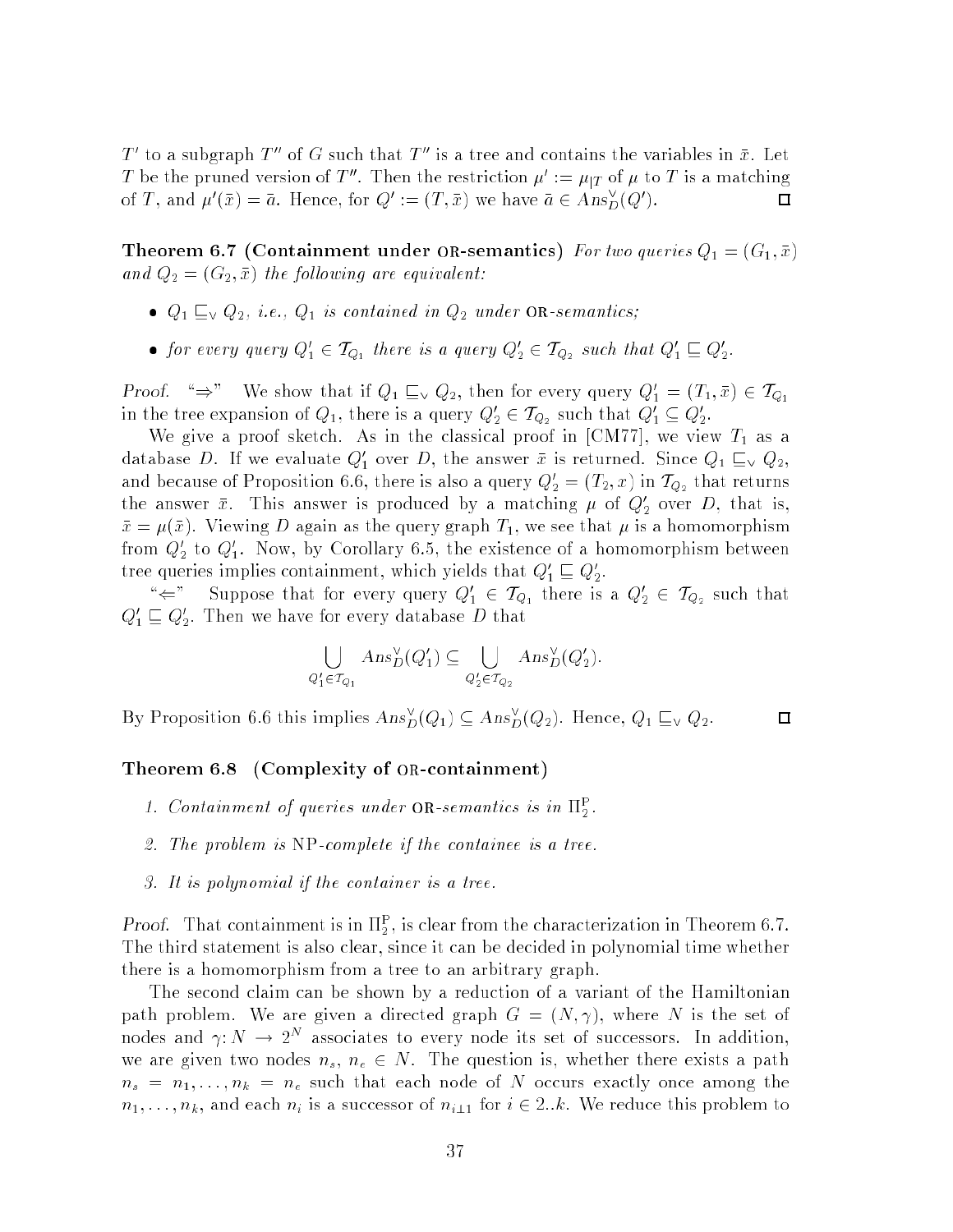a containment problem. Without loss of generality, we can assume that all nodes in the graph G are reachable from the start node  $n_s$ .

We obtain from G a rooted ldg  $G_2$  that has only edges with the label succ by considering the nodes of  $G$  as variables, drawing an edge between two variables if they are linked by  $\gamma$ , and making  $n_s$  the root of  $G_2$ . The query  $Q_2 = (G_2, n_e)$  has  $G_2$  as its query graph and the end node  $n_e$  as its distinguished variable.

We define the graph  $G_1$  as having the same nodes as  $G_2$ . There is a succ-edge from  $n_{i\perp 1}$  to  $n_i$  for  $i \in 2..k$ , and there are no other edges. Again, the root of  $G_1$  is  $n_s$ . We turn  $G_1$  into the query  $Q_1 = (G_1, n_e)$ , which has  $n_e$  as its distinguished variable. A homomorphism from  $Q_2$  to  $Q_1$  maps  $n_s$  to  $n_s$  and  $n_e$  to  $n_e$ . Since  $G_1$  is a thread from  $n_s$  to  $n_e$ , and all nodes in  $G_2$  are reachable from the root, every homomorphism establishes a linear order on the nodes of  $G_2$ , with  $n_s$  as the first and  $n_e$  as the last element. This order defines a Hamiltonian path from  $n_s$  to  $n_e$ . Conversely, such a path gives rise to a linear order and thus to a homomorphism.

This shows that containment in the second case is NP-hard. It is also in NP, because the tree expansion of the containee has only one element. 囗

For weak semantics we have a characterization of containment resembling the one for OR-semantics that is given in Theorem 6.7. The idea is to replace the set of spanning trees by a set of pruned graph fragments, where a graph fragment is a restriction of the query graph to a subset of the variables in the query such that this subset contains the root of the query and such that all the variables in the fragment are reachable from the root.

Also, for weak semantics complexity results analogous to those in Theorem 6.8 hold.

#### $\overline{7}$ **Conclusion and Related Work**

Semistructured data models are distinguished from classical "structured" data models by two characteristics: they do not assume that data have a homogeneous structure, and they do not assume that data are complete.

The query languages proposed for semistructured data so far take only the first characteristic into account. In most models for semistructured data, databases are essentially labeled directed graphs. Typically, one can formulate in the languages proposed thus far navigational queries with regular path expressions, which apply to a wide range of graph structures in a database, and are therefore not restricted to one prespecied schema, see [AV97b, FLS98].

In the present paper, we have concentrated on the second characteristic. In our opinion, a congenial query language for incomplete data must allow incomplete answers as query results. In this paper, we have presented some theoretical principles for such languages. We believe that maximal partial answers can contain useful information in situations where complete answers are not available.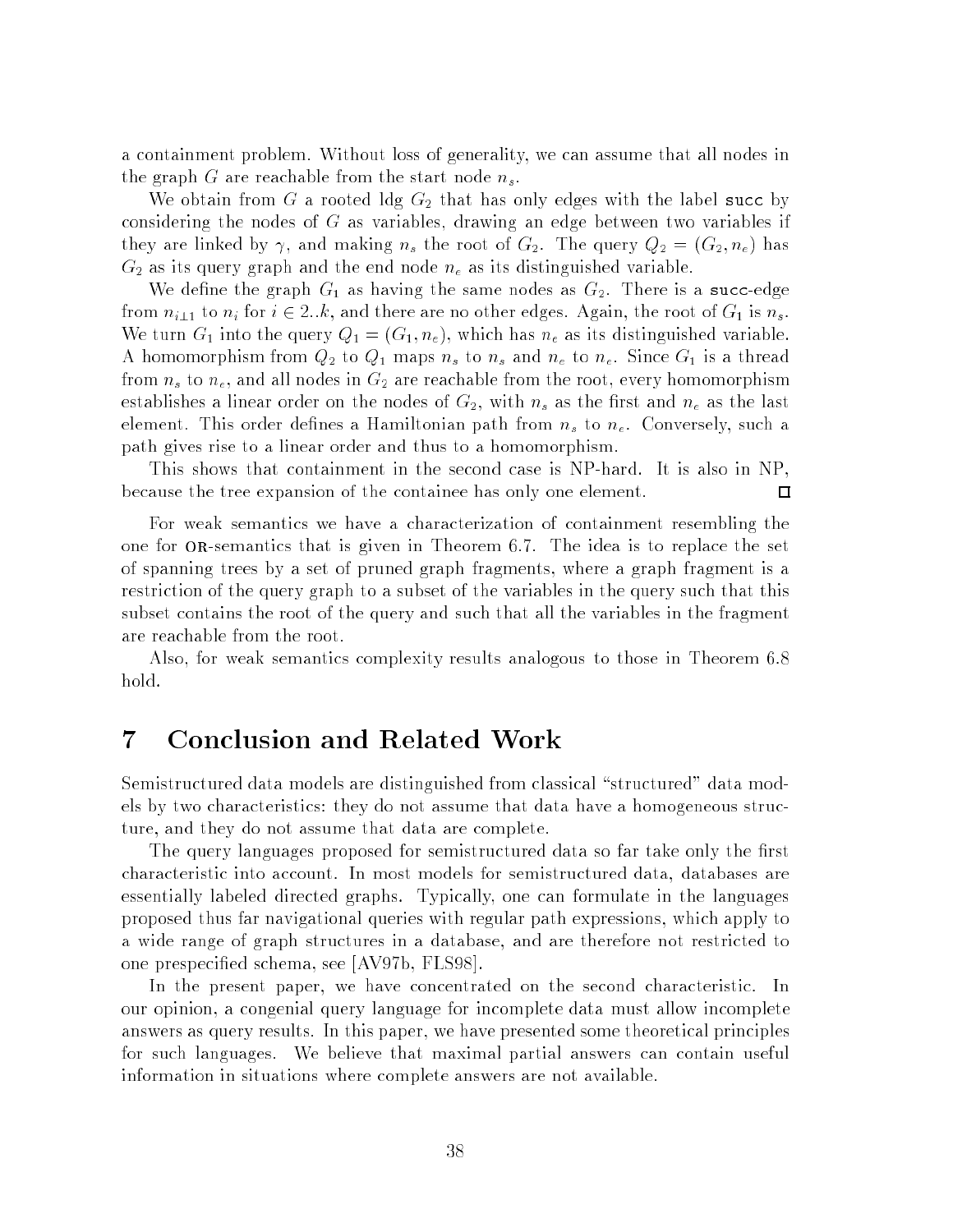The work on full disjunctions [GL94, RU96] is related to our notion of maximal matchings under OR-semantics. However, the work on full disjunctions was couched in the relational model, and the results are not the same as those we have obtained for the semistructured data model. For one, we have established a polynomial-time complexity in the size of the input and output even for dag queries, while from the results of [RU96] it only follows that full disjunctions can be computed in polynomial time in the size of the input and output when the relations are  $\gamma$ -acyclic. Moreover, we have investigated other semantics, and introduced a two-phase evaluation process, consisting of search constraints and lter constraints which is more expressive than outerjoins. We have also investigated containment of search queries under the various

In a project at Hebrew University, we have designed and implemented a language based on the ideas expounded here. The language is part of a system to facilitate access to the World-Wide Web. As described abstractly in this paper, queries are based on query graphs, which have to be matched against a database graph. In our implementation, query graphs are edited with a graphical user interface. Thus, they allow for more intuitive query formulation than the text-based query languages proposed so far for semistructured data.

We have deliberately limited our investigation to queries that do not allow regular path expressions. Regular expressions present an additional difficulty, one of the reasons being that they cannot be modeled in first order logic. As a consequence, reasoning problems like equivalence and containment for such a language have a signicantly higher complexity than in the case studied here. However, any practical query language for semistructured data will need regular path expressions.

## Acknowledgments

This research was supported in part by the Esprit Long Term Research Project 22469 "Foundations of Data Warehouse Quality" (DWQ), and by Grants 8528-95-1 and 9481-1-98 of the Israeli Ministry of Science.

## References

- [Abi97] S. Abiteboul. Querying semi-structured data. In F.N. Afrati and Ph. Kolaitis, editors, Proc. 6th International Conference on Database Theory, volume 1186 of Lecture Notes in Computer Science, pages 1–18, Delphi (Greece), January 1997. Springer-Verlag.
- [ABS00] S. Abiteboul, P. Buneman, and D. Suciu. Data on the Web. Morgan Kaufmann Publishers, 2000.
- [AM98] G.O. Arocena and A.O. Mendelzon. WebOQL: Restructuring documents, databases, and webs. In Proc. 14th International Conference on Data Engi-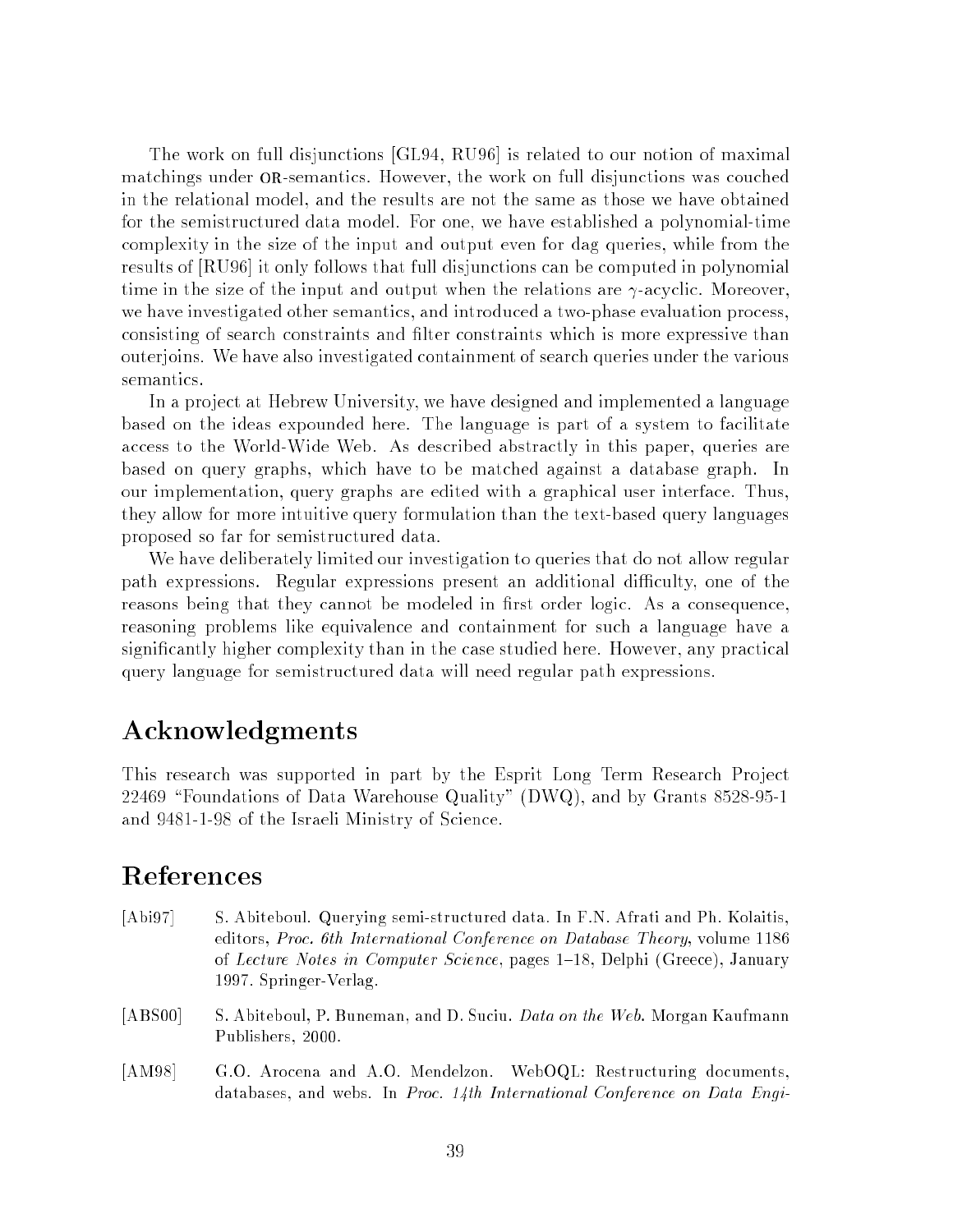neering, pages 24–33, Orlando (Florida, USA), February 1998. IEEE Computer Society.

- [AMM97] P. Atzeni, G. Mecca, and P. Merialdo. To weave the Web. In Proc. 23nd International Conference on Very Large Data Bases, pages 206-215, Athens (Greece), August 1997. Morgan Kaufmann Publishers.
- $[AQM+97]$ S. Abiteboul, D. Quass, J. McHugh, J. Widom, and J.L. Wiener. The Lorel query language for semistructured data. International Journal on Digital Li $braries, 1(1):68–88, 1997.$
- [AV97a] S. Abiteboul and V. Vianu. Queries and computation on the web. In F.N. Afrati and Ph. Kolaitis, editors, Proc. 6th International Conference on Database Theory, volume 1186 of Lecture Notes in Computer Science, pages 122–133, Delphi (Greece), January 1997. Springer-Verlag.
- [AV97b] S. Abiteboul and V. Vianu. Regular path queries with constraints. In Proc. 16th Symposium on Principles of Database Systems, pages  $122-133$ , Tucson (Arizona, USA), May 1997. ACM Press.
- [BDFS97] P. Buneman, S. Davidson, M. Fernandez, and D. Suciu. Adding structure to unstructured data. In F.N. Afrati and Ph. Kolaitis, editors, Proc. 6th International Conference on Database Theory, pages  $336{\text -}350$ , Delphi (Greece), January 1997. Springer-Verlag.
- [BDHS96] P. Buneman, S.B. Davidson, G.G. Hillebrand, and D. Suciu. A query language and optimization techniques for unstructured data. In Proc. 1996 ACM  $SIGMOD$  International Conference on Management of Data, pages  $505{-}516$ . Montreal (Canada), June 1996.
- [BFW98] P. Buneman, W. Fan, and S. Weinstein. Path constraints in semistructured and structured databases. In J. Paredaens, editor, Proc. 17th Symposium on *Principles of Database Systems*, pages  $129{-}138$ , Seattle (Washington, USA). June 1998. ACM Press.
- [BG81] P.A. Bernstein and N. Goodman. Power of natural semijoins. SIAM Journal on Computing,  $10(4):751-771$ ,  $1981$ .
- [Bun97] P. Buneman. Semistructured data. In Proc. 16th Symposium on Principles of Database Systems, pages 117-121, Tucson (Arizona, USA), May 1997. ACM Press.
- [CAW98] S. Chawathe, S. Abiteboul, and J. Widom. Representing and querying changes in semistructured data. In Proc. 14th International Conference on Data Engineering, pages 4-13, Orlando (Florida, USA), February 1998. IEEE Computer Society.
- [CGd99] D. Calvanese and M. Lenzerini G. de Giacomo. Queries and constraints on semi-structured data. In 1626, editor, Advanced Information Systems Engineering, Proc. 11th International Conference, Lecture Notes in Computer Science, pages 434–438, Heidelberg (Germany), July 1999. Springer-Verlag.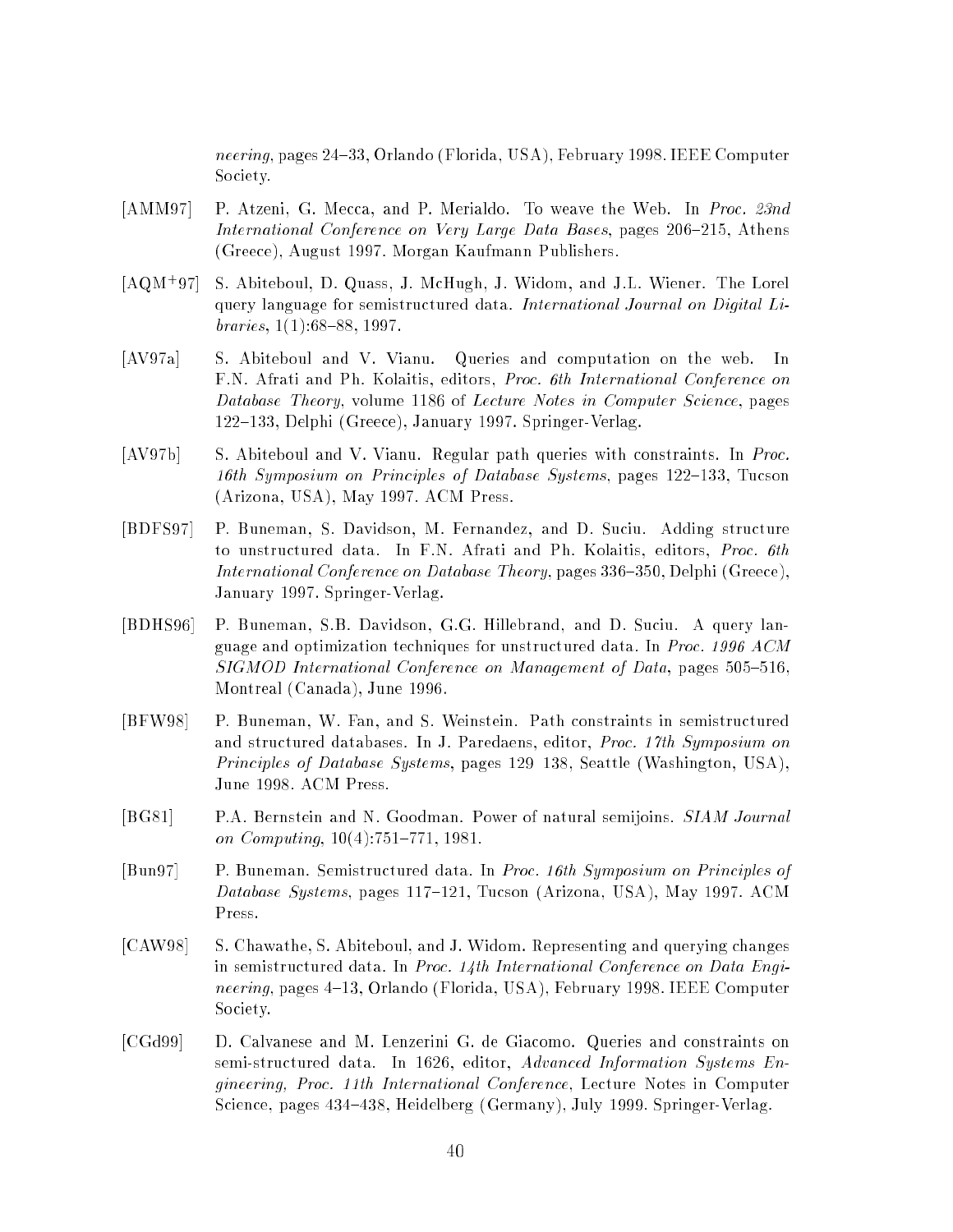- [CM77] A.K. Chandra and P.M. Merlin. Optimal implementation of conjunctive queries in relational databases. In Proc. 9th Annual ACM Symposium on Theory of Computing, 1977.
- [CMW82] I.S. Cruz, A.O. Mendelzon, and P.T. Wood. A graphical query language supporting recursion. In Proc. 1982 International Conference on Management of Data, pages 323-330, Orlando (Florida, USA), June 1982.
- $[FFK+98]$ 98] M.F. Fernandez, D. Florescu, J. Kang, A.Y. Levy, and D. Suciu. Catching the boat with Strudel: Experiences with a web-site management system. In Proc. 1998 ACM SIGMOD International Conference on Management of Data, pages 414-425, Seattle (Washington, USA), June 1998. ACM Press.
- [FLS98] D. Florescu, A.Y. Levy, and D. Suciu. Query containment for conjunctive queries with regular expressions. In J. Paredaens, editor, Proc. 17th Symposium on Principles of Database Systems, pages  $139-148$ , Seattle (Washington, USA), June 1998. ACM Press.
- [FPS97] M.F. Fernandez, L. Popa, and D. Suciu. A structure-based approach to querying semi-structured data. In 6th International Workshop on Database Programming Languages, Estes Park (Colorado, USA), August 1997. Springer-Verlag.
- [GJ79] M.R. Garey and D.S. Johnson. Computers and Intractability—A Guide to the Theory of NP-Completeness. Freeman and Company, San Francisco, 1979.
- [GL94] C.A. Galindo-Legaria. Outerjoins as disjunctions. In Proc. 1994 ACM SIG-MOD International Conference on Management of Data, pages 348-358, Minneapolis (Minnesota, USA), May 1994. ACM Press.
- [GW97] R. Goldman and J. Widom. DataGuides: Enabling query formulation and optimization in semistructured databases. In Proc. 23nd International Conference on Very Large Data Bases, Athens (Greece), August 1997. Morgan Kaufmann Publishers.
- [HMV96] M.Z. Hasan, A.O. Mendelzon, and D. Vista. Applying database visualization to the world wide web.  $SIGMOD$  Record, 25(4):45-49, 1996.
- [KMSS97] Y. Kogan, D. Michaeli, Y. Sagiv, and O. Shmueli. Utilizing the multiple facets of WWW contents. In Proc. 3nd International Workshop on Next Generation Information Technologies and Systems, Neve Ilan (Israel), July 1997.
- [KMSS98] Y. Kogan, D. Michaeli, Y. Sagiv, and O. Shmueli. Utilizing the multiple facets of WWW contents. Data and Knowledge Engineering,  $28(3):255-275$ , 1998.
- [KS95] D. Konopnicki and O. Shmueli. W3QS: A query system for the world-wide web. In Proc. 21st International Conference on Very Large Data Bases, pages 54{65. Morgan Kaufmann Publishers, August 1995.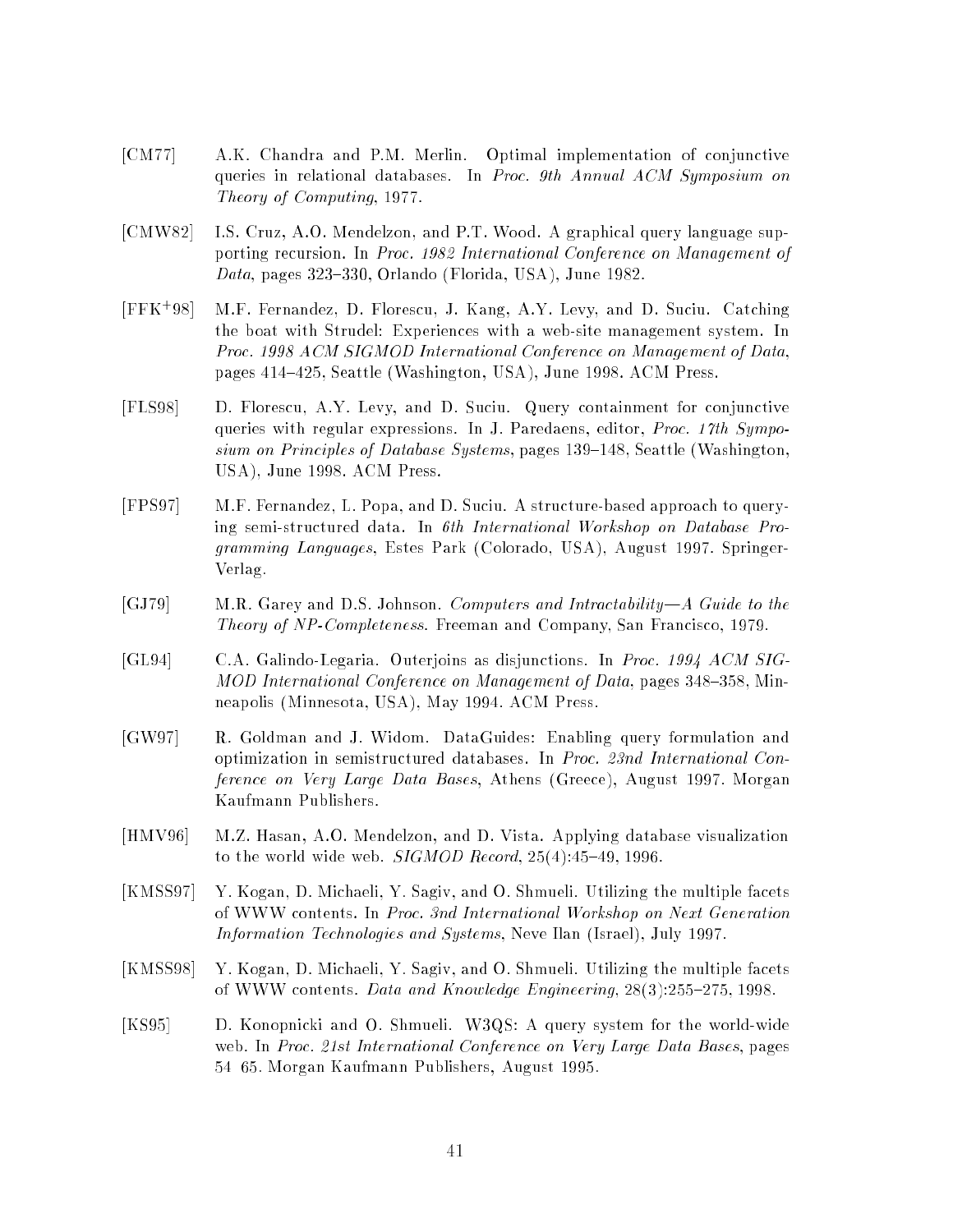- [KS97] D. Konopnicki and O. Shmueli. W3QS-A system for WWW querying. In Proc. 13th International Conference on Data Engineering, page 586, Birmingham (United Kingdom), April 1997. IEEE Computer Society.
- [LSS96] L.V.S. Lakshmanan, F. Sadri, and I.N. Subramanian. A declarative language for querying and restructuring the web. In Proc. 6th International Workshop on Research Issues on Data Engineering - Interoperability of Nontraditional Database Systems, pages  $12-21$ , New Orleans (Louisiana, USA), February 1996. IEEE Computer Society.
- $[MAG+97]$ J. McHugh, S. Abiteboul, R. Goldman, D. Quass, and J. Widom. Lore: A database management system for semistructured data. SIGMOD Record,  $3(26):54{-}66, 1997.$
- [MAM<sup>+</sup> 98] G. Mecca, P. Atzeni, A. Masci, P. Merialdo, and G. Sindoni. The Araneus webbase management system. In Proc. 1998 ACM SIGMOD International Conference on Management of Data, pages  $544-546$ , Seattle (Washington, USA), June 1998. ACM Press.
- [MM97] A.O. Mendelzon and T. Milo. Formal models of web queries. In Proc. 16th Symposium on Principles of Database Systems, pages  $134-143$ , Tucson (Arizona, USA), May 1997. ACM Press.
- [MMM97] A.O. Mendelzon, G.A. Mihaila, and T. Milo. Querying the world wide web. International Journal on Digital Libraries,  $1(1):54-67$ , 1997.
- [MW95] A. Mendelzon and P. Wood. Finding regular simple paths in graph databases. SIAM Journal on Computing, 24(6), 1995.
- [NAM98] S. Nestorov, S. Abiteboul, and R. Motwani. Extracting schema from semistructured data. In Proc. 1998 ACM SIGMOD International Conference on Management of Data, pages 295-306, Seattle (Washington, USA), Seattle (Washington, USA) 1998. ACM Press.
- [PGMW95] Y. Papakonstantinou, H. Garcia-Molina, and J. Widom. Ob ject exchange across heterogeneous information sources. In P.S.Yu and A.L.P. Chen, editors, Proc. 11th International Conference on Data Engineering, pages  $251{-}260$ . Taipei, March 1995. IEEE Computer Society.
- $[QRS+94]$ D. Quass, A. Rajaraman, Y. Sagiv, J.D. Ullman, and J. Widom. Querying semistructured heterogeneous information. Unpublished memorandum, CSD, Stanford University, 1994.
- [QWG<sup>+</sup> 96] D. Quass, J. Widom, R. Goldman, K. Haas, Q. Luo, J. McHugh, S. Nestorov, A. Ra jaraman, H. Rivero, S. Abiteboul, J.D. Ullman, and J.L. Wiener. Lore: A lightweight ob ject repository for semistructured data. In Proc. 1996 ACM SIGMOD International Conference on Management of Data, page 549, Montreal (Canada), June 1996.